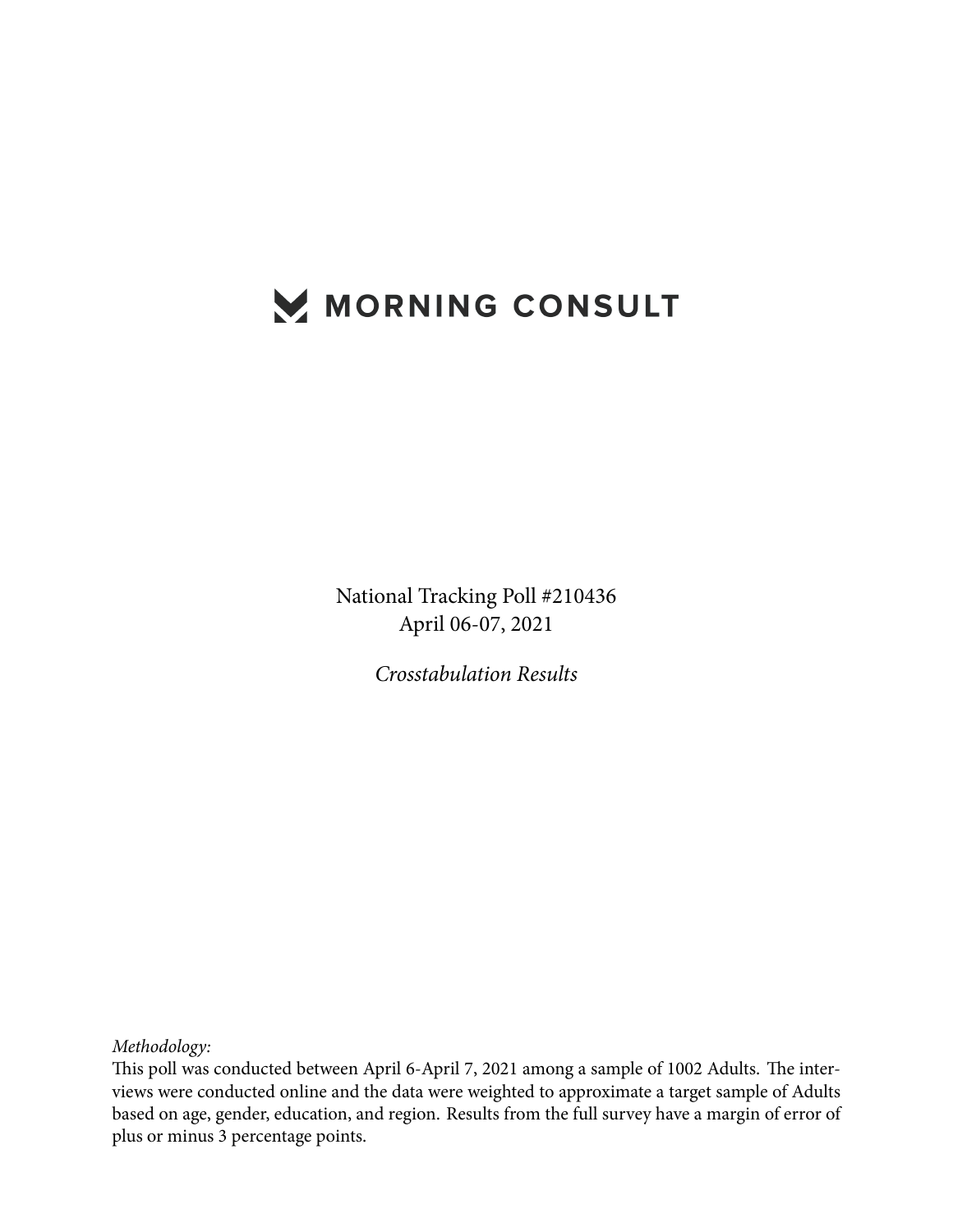## **Table Index**

| 1              |                                                                                                                                                                                                                          | $\overline{4}$ |
|----------------|--------------------------------------------------------------------------------------------------------------------------------------------------------------------------------------------------------------------------|----------------|
| 2              | Table QS2: Compared to before the COVID-19 pandemic (coronavirus) spread to the U.K.,<br>are you spending more or less time watching live sports, or about the same? $\dots \dots \dots$                                 | 5              |
| 3              | Table QS3_1: In general, would you consider yourself an avid fan, a casual fan, or not a fan<br>at all of the following? Sports in general                                                                               | 6              |
| $\overline{4}$ | Table QS3_2: In general, would you consider yourself an avid fan, a casual fan, or not a fan<br>at all of the following? ATP Tour $\ldots \ldots \ldots \ldots \ldots \ldots \ldots \ldots \ldots \ldots$                | 7              |
| 5              | Table QS3_3: In general, would you consider yourself an avid fan, a casual fan, or not a fan<br>at all of the following? Esports $\ldots \ldots \ldots \ldots \ldots \ldots \ldots \ldots \ldots \ldots \ldots \ldots$   | 8              |
| 6              | Table QS3_4: In general, would you consider yourself an avid fan, a casual fan, or not a fan                                                                                                                             | 9              |
| 7              | Table QS3_5: In general, would you consider yourself an avid fan, a casual fan, or not a fan                                                                                                                             | 10             |
| 8              | Table QS3_6: In general, would you consider yourself an avid fan, a casual fan, or not a fan                                                                                                                             | 11             |
| 9              | Table QS3_7: In general, would you consider yourself an avid fan, a casual fan, or not a fan                                                                                                                             | 12             |
| 10             | Table QS3_8: In general, would you consider yourself an avid fan, a casual fan, or not a fan                                                                                                                             | 13             |
| 11             | Table QS3_9: In general, would you consider yourself an avid fan, a casual fan, or not a fan                                                                                                                             | 14             |
| 12             | Table QS3_10: In general, would you consider yourself an avid fan, a casual fan, or not a fan                                                                                                                            | 15             |
| 13             | Table QS3_11: In general, would you consider yourself an avid fan, a casual fan, or not a fan                                                                                                                            | 16             |
| 14             | Table QS3_12: In general, would you consider yourself an avid fan, a casual fan, or not a fan                                                                                                                            | 17             |
| 15             | Table QS3_13: In general, would you consider yourself an avid fan, a casual fan, or not a fan                                                                                                                            | 18             |
| 16             | Table QS3_14: In general, would you consider yourself an avid fan, a casual fan, or not a fan<br>at all of the following? PGA Tour $\ldots \ldots \ldots \ldots \ldots \ldots \ldots \ldots \ldots \ldots \ldots \ldots$ | 19             |
| 17             | Table QS3_15: In general, would you consider yourself an avid fan, a casual fan, or not a fan                                                                                                                            | 20             |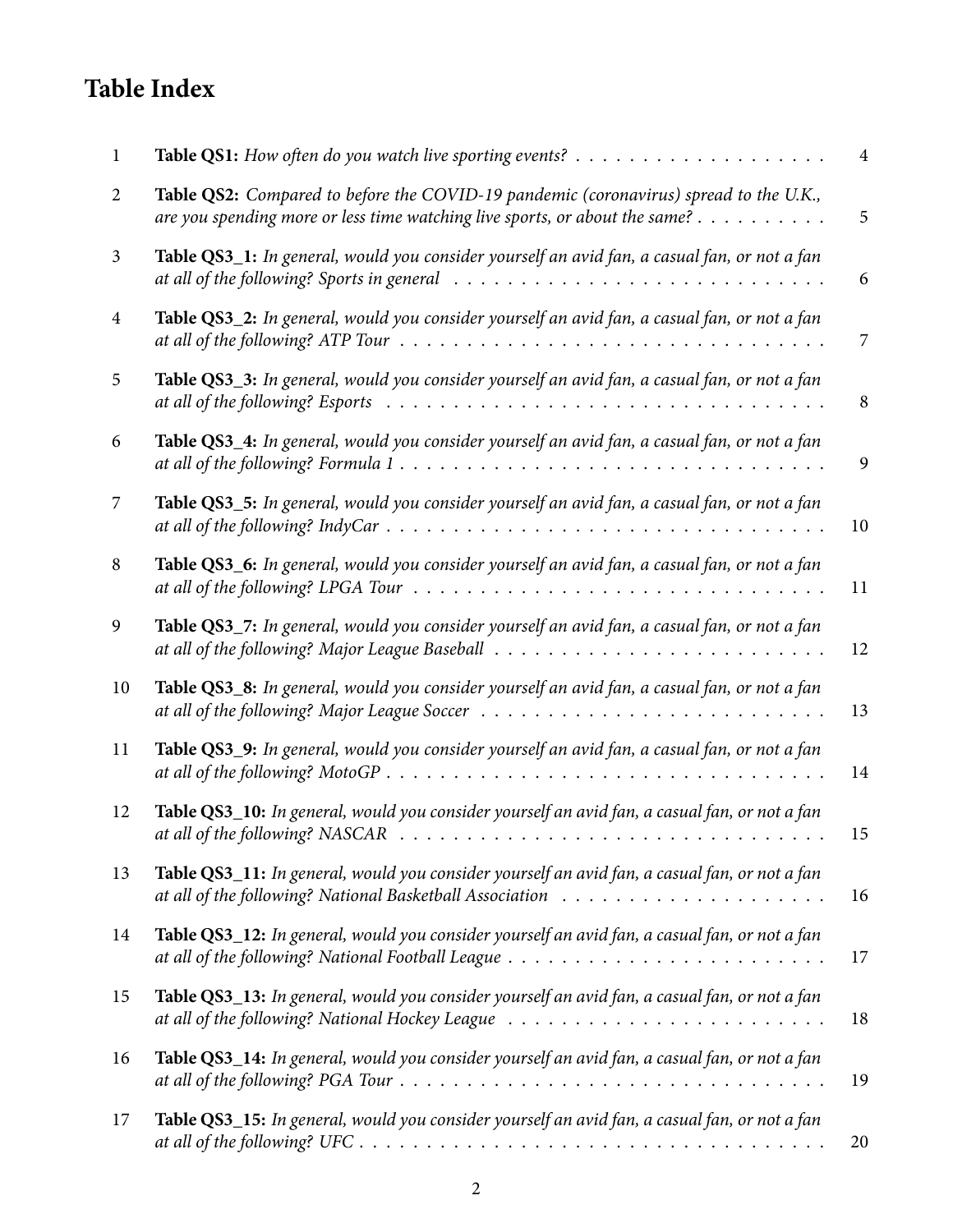| 18 | Table QS3_16: In general, would you consider yourself an avid fan, a casual fan, or not a fan<br>at all of the following? WNBA                                                      | 21 |
|----|-------------------------------------------------------------------------------------------------------------------------------------------------------------------------------------|----|
| 19 | Table QS3_17: In general, would you consider yourself an avid fan, a casual fan, or not a fan<br>at all of the following? WTA Tour                                                  | 22 |
| 20 | Table QS3_18: In general, would you consider yourself an avid fan, a casual fan, or not a fan<br>at all of the following? NCAA college football                                     | 23 |
| 21 | Table QS3_19: In general, would you consider yourself an avid fan, a casual fan, or not a fan                                                                                       | 24 |
| 22 | Table QS3_20: In general, would you consider yourself an avid fan, a casual fan, or not a fan                                                                                       | 25 |
| 23 | Table QS3_21: In general, would you consider yourself an avid fan, a casual fan, or not a fan<br>at all of the following? La Liga                                                   | 26 |
| 24 | Table QS3_22: In general, would you consider yourself an avid fan, a casual fan, or not a fan<br>at all of the following? Bundesliga                                                | 27 |
| 25 | Table QS3_23: In general, would you consider yourself an avid fan, a casual fan, or not a fan<br>at all of the following? Ligue 1                                                   | 28 |
| 26 | Table QS3_24: In general, would you consider yourself an avid fan, a casual fan, or not a fan<br>at all of the following? Serie A                                                   | 29 |
| 27 | Table QS4_1: Do you plan to watch the following sporting events? The 2022 Winter Games<br>in China.<br>$\cdot$ $\cdot$ $\cdot$ $\cdot$ $\cdot$ $\cdot$                              | 30 |
| 28 | Table QS4_2: Do you plan to watch the following sporting events? The 2022 FIFA World Cup<br>in Qatar $\ldots \ldots \ldots \ldots \ldots \ldots \ldots \ldots \ldots \ldots \ldots$ | 31 |
| 29 | Table QS5_1: Do you support or oppose calls for the boycott of the following sporting events?                                                                                       | 32 |
| 30 | Table QS5_2: Do you support or oppose calls for the boycott of the following sporting events?                                                                                       | 33 |
| 31 |                                                                                                                                                                                     | 34 |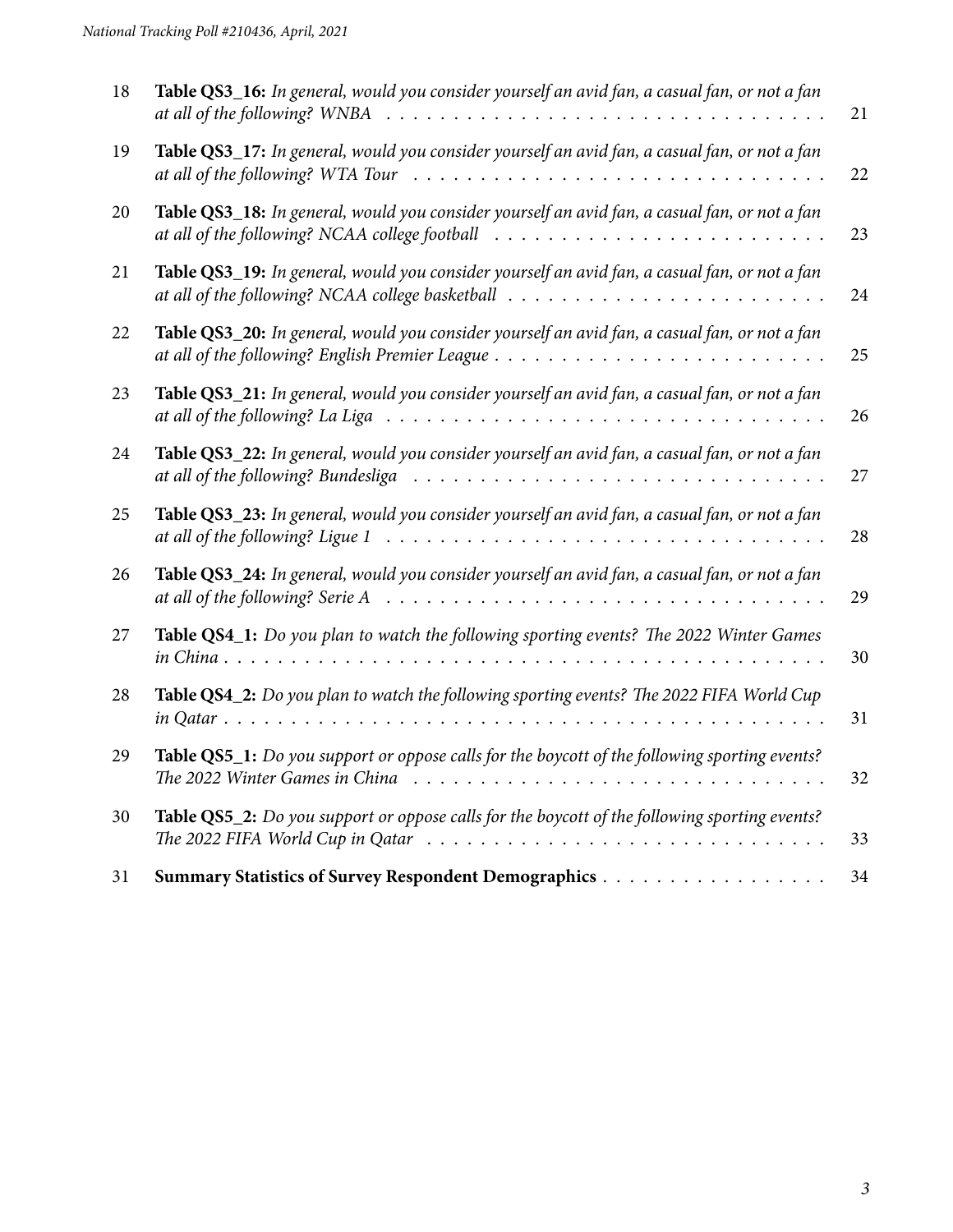## **Crosstabulation Results by Respondent Demographics**

<span id="page-3-0"></span>

| Demographic                    |        | <b>Almost every</b><br>day |        | At least once a<br>week |        | At least once a<br>month |        | Once every few<br>months |        | <b>Never</b> | <b>Total N</b> |
|--------------------------------|--------|----------------------------|--------|-------------------------|--------|--------------------------|--------|--------------------------|--------|--------------|----------------|
| Adults                         | $9\%$  | (89)                       | 26\%   | (263)                   | $16\%$ | (163)                    | 17%    | (170)                    | $32\%$ | (317)        | 1002           |
| Gender: Male                   | 14\%   | (70)                       | 35%    | (172)                   | $15\%$ | (72)                     | 15\%   | (73)                     | 21%    | (102)        | 489            |
| Gender: Female                 | $4\%$  | (19)                       | 18%    | (91)                    | 18%    | (92)                     | 19%    | (97)                     | 42%    | (214)        | 513            |
| Age: 18-34                     | 13%    | (36)                       | 32%    | (91)                    | $15\%$ | (43)                     | $14\%$ | (40)                     | 26\%   | (73)         | 283            |
| Age: 35-44                     | 12%    | $\left( 20\right)$         | 29%    | (46)                    | 12%    | (19)                     | 16%    | (26)                     | $31\%$ | (50)         | 160            |
| Age: 45-64                     | $7\%$  | (21)                       | 24\%   | (79)                    | 19%    | (64)                     | 18%    | (60)                     | $31\%$ | (103)        | 328            |
| Age: 65+                       | $5\%$  | (12)                       | 20%    | (46)                    | $16\%$ | (38)                     | 19%    | (43)                     | 39\%   | (91)         | 231            |
| London                         | $11\%$ | (15)                       | 27%    | (35)                    | 26%    | (34)                     | 15%    | (19)                     | 22\%   | (28)         | 131            |
| North                          | $8\%$  | (25)                       | $16\%$ | (50)                    | 18%    | (57)                     | 17\%   | (55)                     | $41\%$ | (130)        | 316            |
| South                          | $9\%$  | (20)                       | 29%    | (68)                    | 15%    | (34)                     | 16%    | (38)                     | $31\%$ | (72)         | 233            |
| Midlands / Wales / East        | $11\%$ | (24)                       | $26\%$ | (54)                    | $11\%$ | (24)                     | 22\%   | (45)                     | 30\%   | (62)         | 209            |
| Scotland / Northern Ireland    | $6\%$  | (6)                        | 49%    | (55)                    | 13%    | (15)                     | $11\%$ | (12)                     | 22\%   | (24)         | 112            |
| No qualification               | $4\%$  | (9)                        | 23\%   | (53)                    | 13\%   | (31)                     | $11\%$ | (25)                     | 49\%   | (113)        | 232            |
| Level 1 to Level 3             | $9\%$  | (47)                       | 26%    | (128)                   | 17%    | (84)                     | 18%    | (90)                     | 30\%   | (151)        | 499            |
| Level 4                        | 12%    | (33)                       | 30%    | (81)                    | 18%    | (48)                     | 20%    | (55)                     | 20%    | (53)         | 271            |
| Income(UK): Under 40,000       | $7\%$  | (48)                       | 23%    | (166)                   | $16\%$ | (119)                    | 17\%   | (127)                    | 37\%   | (268)        | 728            |
| $Income(UK): 40,000 - 100,000$ | 15%    | (38)                       | 35%    | (88)                    | $15\%$ | (39)                     | 15\%   | (38)                     | $19\%$ | (47)         | 250            |
| Community: Urban               | $11\%$ | (33)                       | $31\%$ | (96)                    | 15%    | (47)                     | 17\%   | (53)                     | 26\%   | (81)         | 310            |
| Community: Suburban            | $8\%$  | (38)                       | 26\%   | (118)                   | 19%    | (85)                     | $16\%$ | (73)                     | $31\%$ | (140)        | 453            |
| Community: Rural               | $8\%$  | (18)                       | 21%    | (49)                    | $13\%$ | (31)                     | $18\%$ | (44)                     | 40\%   | (96)         | 239            |

**Table QS1:** *How often do you watch live sporting events?*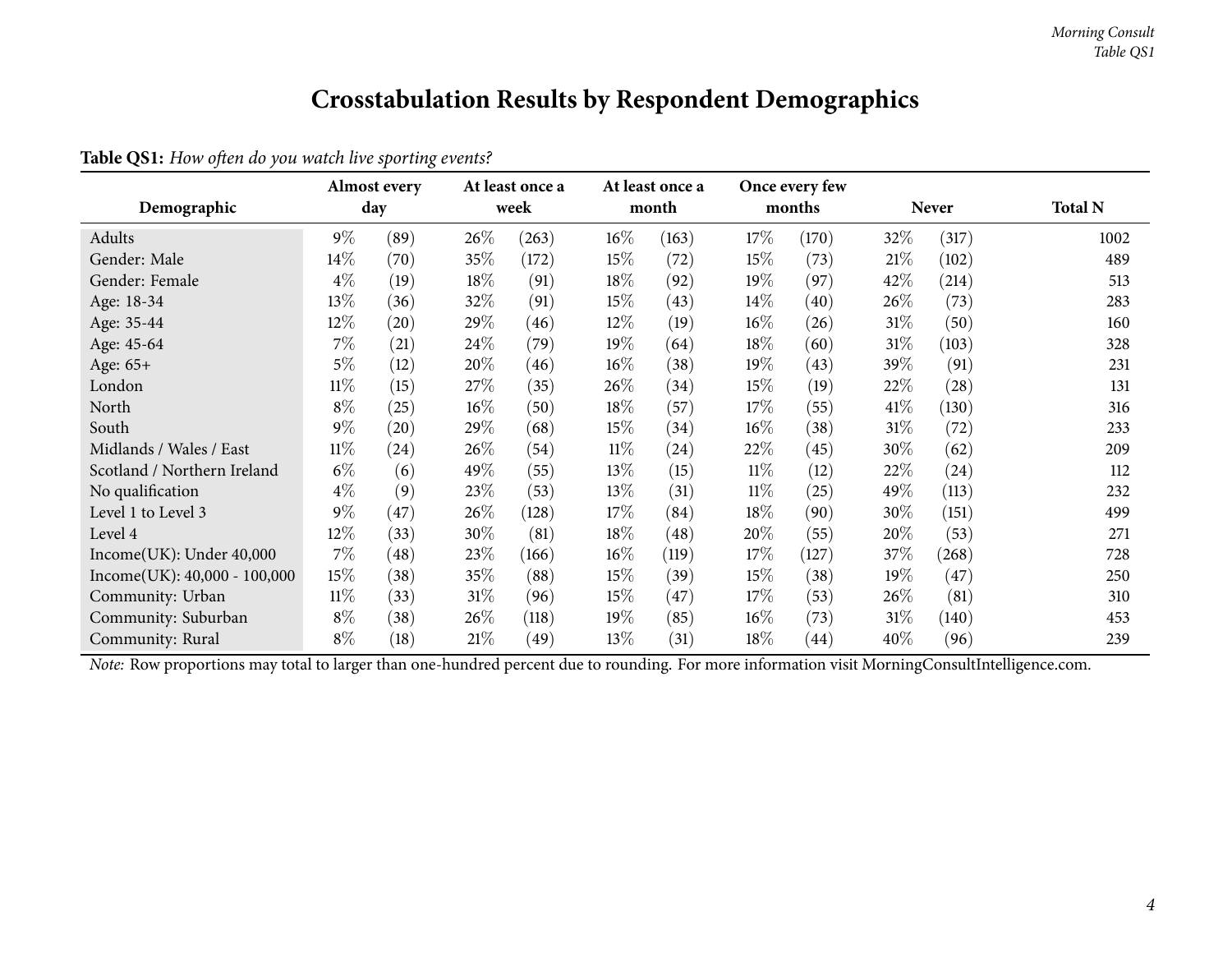Table QS2: Compared to before the COVID-19 pandemic (coronavirus) spread to the U.K., are you spending more or less time watching live sports, *or about the same?*

<span id="page-4-0"></span>

|                              |        |                    |        |                    |         | About the          |           |      |        |                  |            |                    |                |
|------------------------------|--------|--------------------|--------|--------------------|---------|--------------------|-----------|------|--------|------------------|------------|--------------------|----------------|
|                              |        | Much more          |        | Some more          |         | same amount        | Some less |      |        | <b>Much less</b> |            | Don't know /       |                |
| Demographic                  |        | time               |        | time               | of time |                    | time      |      | time   |                  | No opinion |                    | <b>Total N</b> |
| Adults                       | 10\%   | (95)               | 15\%   | (152)              | 47\%    | (469)              | 7%        | (66) | $11\%$ | (111)            | $11\%$     | (108)              | 1002           |
| Gender: Male                 | 14\%   | (69)               | 20%    | (98)               | 43%     | (210)              | 7%        | (35) | $9\%$  | (44)             | $7\%$      | (33)               | 489            |
| Gender: Female               | $5\%$  | (27)               | $11\%$ | (54)               | 51%     | (259)              | $6\%$     | (32) | $13\%$ | (66)             | 15%        | (75)               | 513            |
| Age: 18-34                   | $14\%$ | (39)               | 23\%   | (65)               | $36\%$  | (101)              | 5%        | (16) | $12\%$ | (33)             | 10%        | (29)               | 283            |
| Age: 35-44                   | $8\%$  | (14)               | 15\%   | (24)               | 50%     | (80)               | 7%        | (11) | $6\%$  | (9)              | 14%        | (23)               | 160            |
| Age: 45-64                   | $9\%$  | (30)               | 12%    | (41)               | 51\%    | (168)              | $9\%$     | (29) | 10%    | (32)             | $8\%$      | (28)               | 328            |
| Age: 65+                     | $5\%$  | (13)               | $10\%$ | $\left( 22\right)$ | 52\%    | (120)              | $5\%$     | (11) | $16\%$ | (36)             | $12\%$     | $\left( 28\right)$ | 231            |
| London                       | $11\%$ | (15)               | 21%    | (28)               | 38\%    | (49)               | 7%        | (9)  | $7\%$  | (9)              | $16\%$     | (21)               | 131            |
| North                        | $7\%$  | (21)               | $11\%$ | (34)               | 50%     | (159)              | 7%        | (23) | 12%    | (37)             | 13\%       | (42)               | 316            |
| South                        | $7\%$  | (16)               | $16\%$ | (37)               | $51\%$  | (118)              | 5%        | (13) | $14\%$ | (33)             | $7\%$      | (17)               | 233            |
| Midlands / Wales / East      | 12%    | (25)               | 13\%   | (26)               | 49\%    | (102)              | 7%        | (15) | $12\%$ | (25)             | $7\%$      | (16)               | 209            |
| Scotland / Northern Ireland  | $16\%$ | (18)               | 24\%   | (27)               | 37\%    | $\left( 41\right)$ | $6\%$     | (7)  | $6\%$  | (6)              | $11\%$     | (13)               | 112            |
| No qualification             | $11\%$ | (25)               | $9\%$  | (21)               | 41%     | (96)               | $2\%$     | (5)  | $16\%$ | (36)             | 21%        | (48)               | 232            |
| Level 1 to Level 3           | $8\%$  | (40)               | 15\%   | (75)               | 49\%    | (246)              | $9\%$     | (45) | $10\%$ | (52)             | $8\%$      | (42)               | 499            |
| Level 4                      | $11\%$ | (30)               | 21%    | (56)               | 47\%    | (127)              | $6\%$     | (16) | $8\%$  | (23)             | $7\%$      | (18)               | 271            |
| Income(UK): Under 40,000     | $8\%$  | (57)               | 12%    | (91)               | 49\%    | (354)              | $6\%$     | (46) | $12\%$ | (91)             | $12\%$     | (89)               | 728            |
| Income(UK): 40,000 - 100,000 | 15%    | (37)               | 23\%   | (57)               | 40%     | (101)              | $8\%$     | (19) | $7\%$  | (18)             | $7\%$      | (18)               | 250            |
| Community: Urban             | $14\%$ | $\left( 44\right)$ | 19%    | (58)               | 37\%    | (116)              | 7%        | (21) | $9\%$  | (26)             | 15%        | (45)               | 310            |
| Community: Suburban          | $8\%$  | (37)               | 14\%   | (62)               | 51%     | (231)              | $7\%$     | (30) | $14\%$ | (62)             | $7\%$      | (30)               | 453            |
| Community: Rural             | $6\%$  | (14)               | 13%    | (32)               | 51%     | (122)              | 7%        | (16) | $9\%$  | (22)             | 14%        | (33)               | 239            |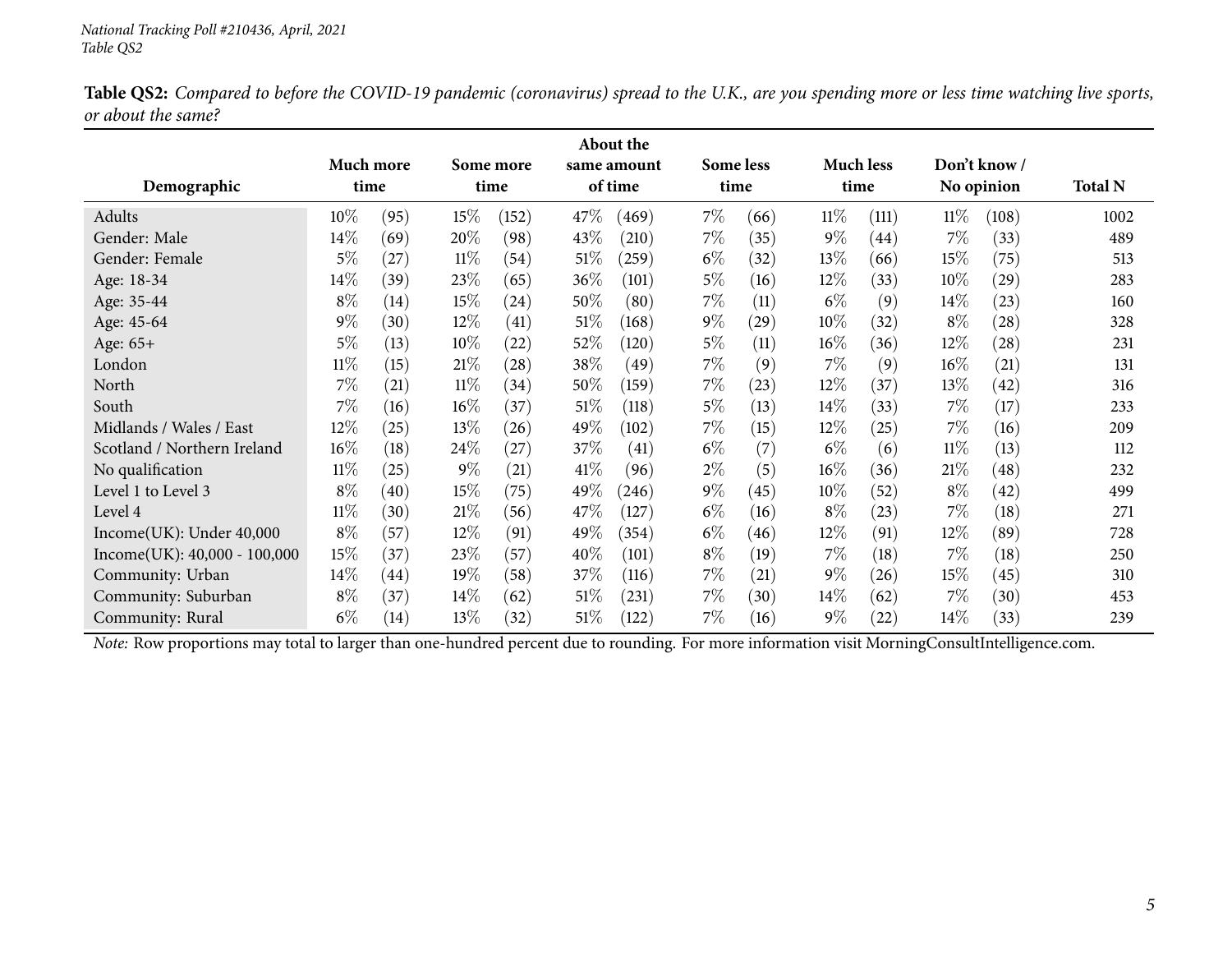|                   | Table QS3_1: In general, would you consider yourself an avid fan, a casual fan, or not a fan at all of the following? |
|-------------------|-----------------------------------------------------------------------------------------------------------------------|
| Sports in general |                                                                                                                       |

<span id="page-5-0"></span>

| Demographic                    |        | Avid fan |        | Casual fan |        | Not a fan |        | Never heard of it | <b>Total N</b> |
|--------------------------------|--------|----------|--------|------------|--------|-----------|--------|-------------------|----------------|
| Adults                         | $16\%$ | (159)    | 44\%   | (442)      | 35\%   | (346)     | $5\%$  | (55)              | 1002           |
| Gender: Male                   | 25%    | (121)    | $48\%$ | (235)      | 25\%   | (121)     | $2\%$  | (12)              | 489            |
| Gender: Female                 | $7\%$  | (38)     | 40%    | (207)      | $44\%$ | (225)     | $8\%$  | (43)              | 513            |
| Age: 18-34                     | 18%    | (52)     | 43\%   | (122)      | $29\%$ | (82)      | $10\%$ | (28)              | 283            |
| Age: 35-44                     | 14\%   | (22)     | 43\%   | (68)       | 33\%   | (53)      | $11\%$ | (18)              | 160            |
| Age: 45-64                     | 14\%   | (45)     | $46\%$ | (151)      | 38\%   | (125)     | $2\%$  | (7)               | 328            |
| Age: 65+                       | 18\%   | (41)     | $44\%$ | (101)      | 38\%   | (87)      | $1\%$  | (3)               | 231            |
| London                         | 19%    | (25)     | 44\%   | (58)       | 32\%   | (42)      | $5\%$  | (6)               | 131            |
| North                          | 13%    | (42)     | 42\%   | (134)      | 38\%   | (119)     | 7%     | (22)              | 316            |
| South                          | 22%    | (50)     | $46\%$ | (107)      | 29%    | (67)      | $4\%$  | (10)              | 233            |
| Midlands / Wales / East        | 14%    | (28)     | 40%    | (84)       | $40\%$ | (83)      | $6\%$  | (13)              | 209            |
| Scotland / Northern Ireland    | $12\%$ | (13)     | 53\%   | (59)       | $31\%$ | (35)      | $4\%$  | $\left( 4\right)$ | 112            |
| No qualification               | $12\%$ | (27)     | 41%    | (95)       | $44\%$ | (102)     | $4\%$  | (9)               | 232            |
| Level 1 to Level 3             | 16%    | (78)     | 44\%   | (218)      | 34\%   | (171)     | $6\%$  | (32)              | 499            |
| Level 4                        | 20%    | (54)     | 48\%   | (130)      | 27\%   | (73)      | $5\%$  | (14)              | 271            |
| Income(UK): Under 40,000       | 13\%   | (95)     | 42\%   | (309)      | 39\%   | (282)     | $6\%$  | (42)              | 728            |
| $Income(UK): 40,000 - 100,000$ | 23%    | (58)     | 48\%   | (121)      | 24\%   | (59)      | $5\%$  | (12)              | 250            |
| Community: Urban               | 17%    | (52)     | $44\%$ | (136)      | 32\%   | (99)      | $7\%$  | (22)              | 310            |
| Community: Suburban            | $16\%$ | (71)     | 43\%   | (194)      | 37\%   | (166)     | $5\%$  | (21)              | 453            |
| Community: Rural               | 15%    | (36)     | 47\%   | (111)      | $34\%$ | (80)      | $5\%$  | (12)              | 239            |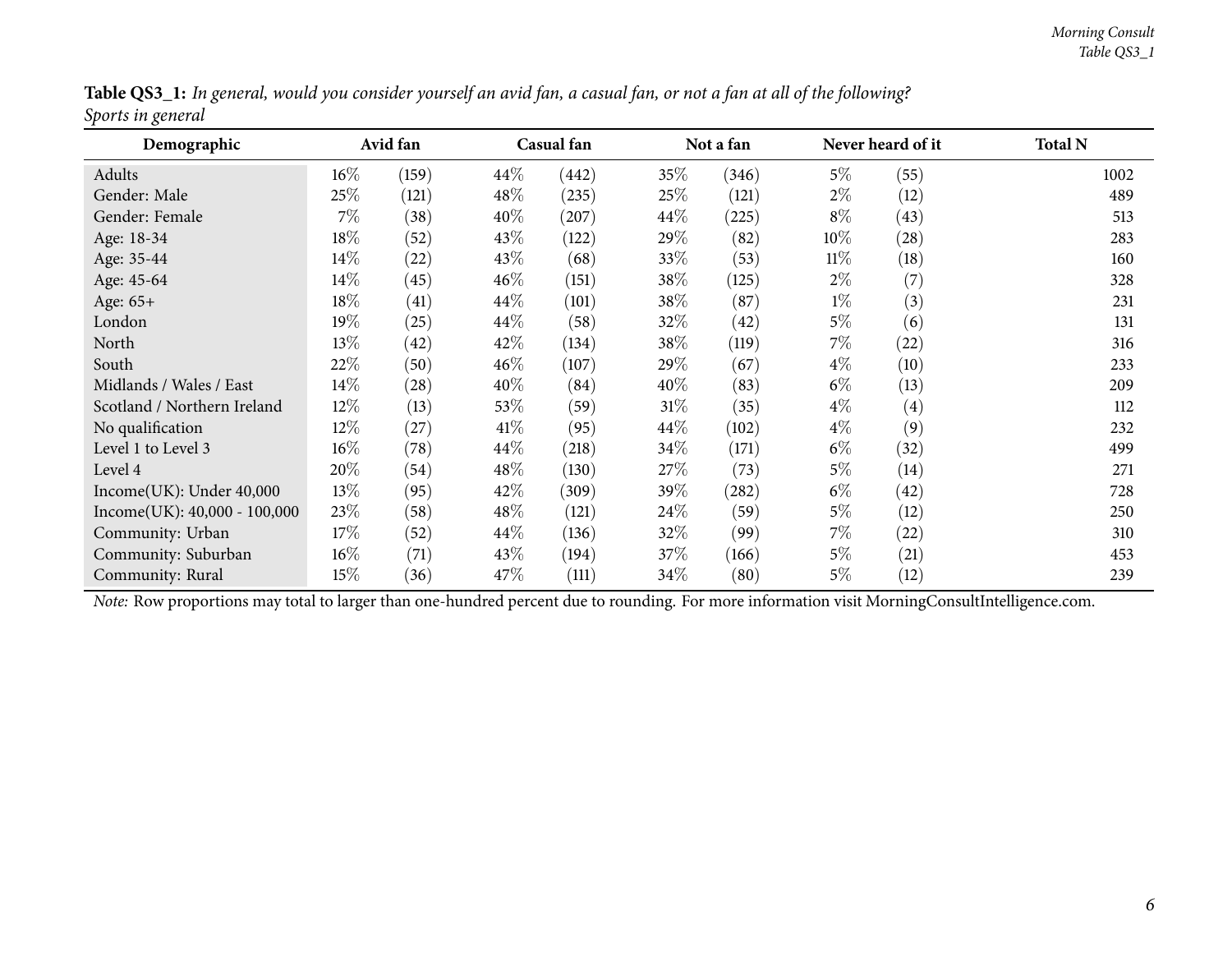|          |  | Table QS3_2: In general, would you consider yourself an avid fan, a casual fan, or not a fan at all of the following? |  |
|----------|--|-----------------------------------------------------------------------------------------------------------------------|--|
| ATP Tour |  |                                                                                                                       |  |

<span id="page-6-0"></span>

| Demographic                                                                                                                                    |                   | Avid fan           |        | Casual fan         |        | Not a fan |        | Never heard of it | <b>Total N</b> |
|------------------------------------------------------------------------------------------------------------------------------------------------|-------------------|--------------------|--------|--------------------|--------|-----------|--------|-------------------|----------------|
| Adults                                                                                                                                         | $4\%$             | (37)               | $14\%$ | (144)              | 49%    | (488)     | 33\%   | (333)             | 1002           |
| Gender: Male                                                                                                                                   | $5\%$             | (26)               | $18\%$ | (90)               | 55\%   | (271)     | 21%    | (101)             | 489            |
| Gender: Female                                                                                                                                 | $2\%$             | (11)               | $10\%$ | (54)               | 42\%   | (217)     | $45\%$ | (232)             | 513            |
| Age: 18-34                                                                                                                                     | $4\%$             | (12)               | $16\%$ | (45)               | $44\%$ | (124)     | $36\%$ | (102)             | 283            |
| Age: 35-44                                                                                                                                     | $6\%$             | (9)                | $18\%$ | (29)               | 39\%   | (62)      | 37\%   | (60)              | 160            |
| Age: 45-64                                                                                                                                     | $4\%$             | (12)               | $13\%$ | (41)               | 53\%   | (172)     | $31\%$ | (102)             | 328            |
| Age: 65+                                                                                                                                       | $2\%$             | $\left( 4\right)$  | $12\%$ | (29)               | 56\%   | (130)     | $30\%$ | (69)              | 231            |
| London                                                                                                                                         | $5\%$             | (6)                | $15\%$ | (19)               | 56\%   | (73)      | 25%    | (33)              | 131            |
| North                                                                                                                                          | $3\%$             | (10)               | 13\%   | (40)               | $44\%$ | (138)     | 41\%   | (129)             | 316            |
| South                                                                                                                                          | $4\%$             | (10)               | $16\%$ | (37)               | $46\%$ | (108)     | $34\%$ | (78)              | 233            |
| Midlands / Wales / East                                                                                                                        | $4\%$             | (8)                | $14\%$ | $\left( 28\right)$ | 50%    | (105)     | 33\%   | (68)              | 209            |
| Scotland / Northern Ireland                                                                                                                    | $2\%$             | (2)                | 17%    | (19)               | 58\%   | (65)      | 23\%   | (25)              | 112            |
| No qualification                                                                                                                               | $\hspace{0.05cm}$ | (0)                | $14\%$ | (32)               | $46\%$ | (107)     | 40%    | (94)              | 232            |
| Level 1 to Level 3                                                                                                                             | $5\%$             | (23)               | 13\%   | (64)               | 50%    | (252)     | 32\%   | (160)             | 499            |
| Level 4                                                                                                                                        | $5\%$             | (14)               | 18\%   | $\left( 48\right)$ | 48\%   | (129)     | 29\%   | (79)              | 271            |
| Income(UK): Under 40,000                                                                                                                       | $3\%$             | $\left( 20\right)$ | $12\%$ | (89)               | 48\%   | (349)     | 37\%   | (270)             | 728            |
| $Income(UK): 40,000 - 100,000$                                                                                                                 | $6\%$             | (15)               | 20%    | (51)               | 52\%   | (129)     | 22\%   | (55)              | 250            |
| Community: Urban                                                                                                                               | $5\%$             | (16)               | $17\%$ | (52)               | 48\%   | (147)     | $31\%$ | (95)              | 310            |
| Community: Suburban                                                                                                                            | $3\%$             | (12)               | $14\%$ | (63)               | 50%    | (228)     | 33\%   | (149)             | 453            |
| Community: Rural                                                                                                                               | $4\%$             | (9)                | $12\%$ | (29)               | 47\%   | (113)     | 37\%   | (89)              | 239            |
| Note: Row proportions may total to larger than one-hundred percent due to rounding. For more information visit MorningConsultIntelligence.com. |                   |                    |        |                    |        |           |        |                   |                |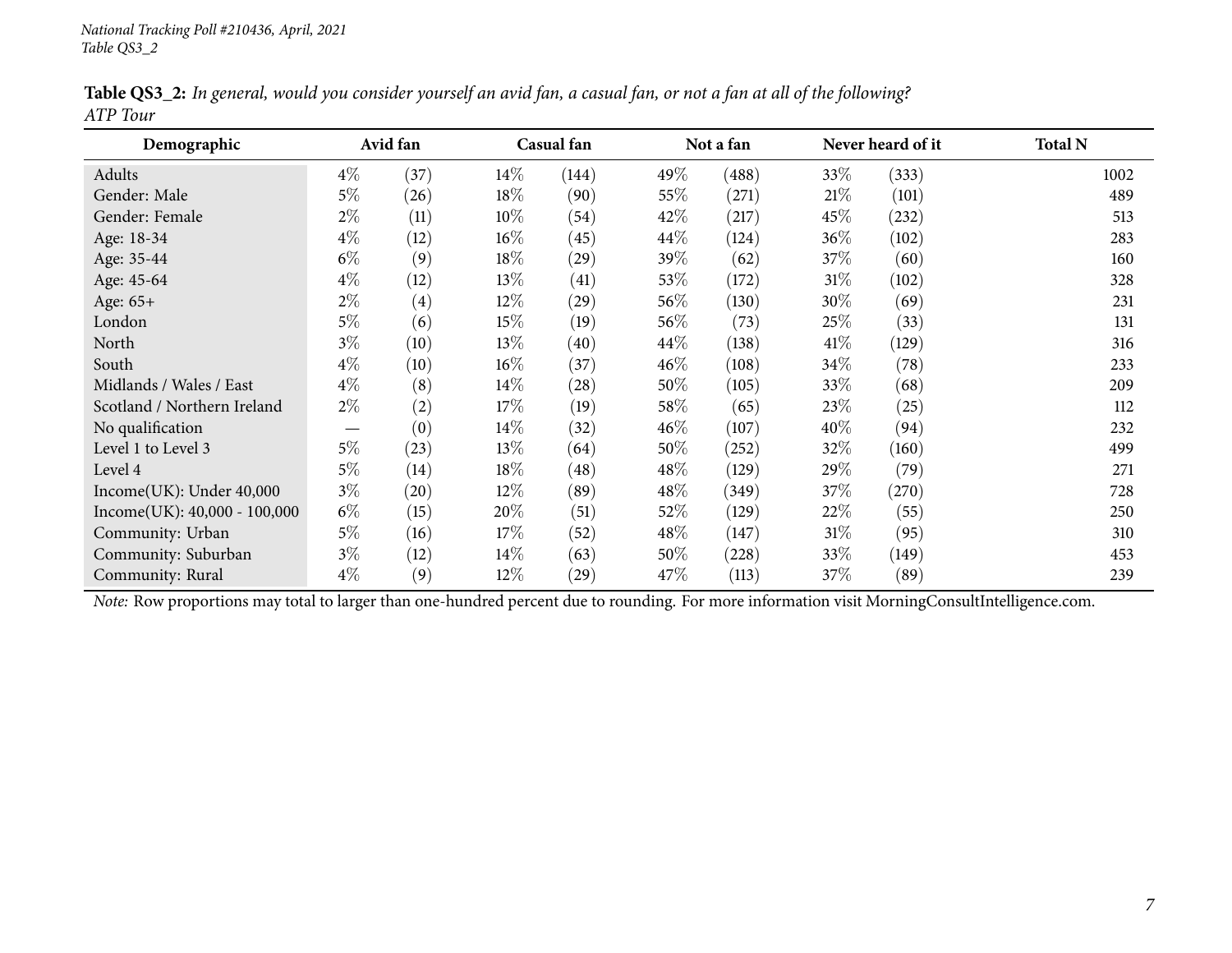|         |  |  | Table QS3_3: In general, would you consider yourself an avid fan, a casual fan, or not a fan at all of the following? |  |
|---------|--|--|-----------------------------------------------------------------------------------------------------------------------|--|
| Esports |  |  |                                                                                                                       |  |

<span id="page-7-0"></span>

| Demographic                    | Avid fan |                    |        | Casual fan |        | Not a fan |        | Never heard of it | <b>Total N</b> |
|--------------------------------|----------|--------------------|--------|------------|--------|-----------|--------|-------------------|----------------|
| Adults                         | $3\%$    | (35)               | 16%    | (155)      | $61\%$ | (616)     | 20\%   | (196)             | 1002           |
| Gender: Male                   | $4\%$    | $\left( 20\right)$ | 21%    | (101)      | $67\%$ | (327)     | $8\%$  | (41)              | 489            |
| Gender: Female                 | $3\%$    | (15)               | $11\%$ | (54)       | $56\%$ | (289)     | $30\%$ | (155)             | 513            |
| Age: 18-34                     | $9\%$    | (25)               | 26\%   | (74)       | 50%    | (141)     | 15%    | (43)              | 283            |
| Age: 35-44                     | $3\%$    | (5)                | 17\%   | (28)       | 58\%   | (93)      | 22%    | (35)              | 160            |
| Age: 45-64                     | $1\%$    | (3)                | 12\%   | (41)       | 71\%   | (232)     | $16\%$ | (51)              | 328            |
| Age: 65+                       |          | (1)                | $6\%$  | (13)       | 65\%   | (150)     | 29\%   | (67)              | 231            |
| London                         | $7\%$    | (10)               | 22%    | (29)       | 52\%   | (69)      | 18%    | (24)              | 131            |
| North                          | $2\%$    | (6)                | 10\%   | (33)       | 62\%   | (198)     | 25\%   | (80)              | 316            |
| South                          | $3\%$    | (7)                | $15\%$ | (36)       | 65\%   | (151)     | 17%    | (40)              | 233            |
| Midlands / Wales / East        | $3\%$    | (6)                | $18\%$ | (38)       | 60%    | (126)     | 18%    | (38)              | 209            |
| Scotland / Northern Ireland    | $6\%$    | (6)                | $18\%$ | (20)       | 65\%   | (73)      | $12\%$ | (13)              | 112            |
| No qualification               | $2\%$    | (5)                | $9\%$  | (20)       | 62%    | (143)     | 27\%   | (64)              | 232            |
| Level 1 to Level 3             | $3\%$    | (17)               | 18%    | (88)       | $61\%$ | (304)     | 18%    | (90)              | 499            |
| Level 4                        | $5\%$    | (12)               | $18\%$ | (48)       | 62\%   | (169)     | 15%    | (42)              | 271            |
| Income(UK): Under 40,000       | $3\%$    | (19)               | $14\%$ | (104)      | $61\%$ | (445)     | 22%    | (160)             | 728            |
| $Income(UK): 40,000 - 100,000$ | $6\%$    | (15)               | $19\%$ | (48)       | 62\%   | (155)     | $13\%$ | (32)              | 250            |
| Community: Urban               | $7\%$    | (21)               | 19%    | (59)       | $54\%$ | (166)     | 21%    | (64)              | 310            |
| Community: Suburban            | $2\%$    | (8)                | 14%    | (62)       | 68\%   | (307)     | 17\%   | (76)              | 453            |
| Community: Rural               | $3\%$    | (6)                | 14%    | (34)       | 60%    | (143)     | 23\%   | (56)              | 239            |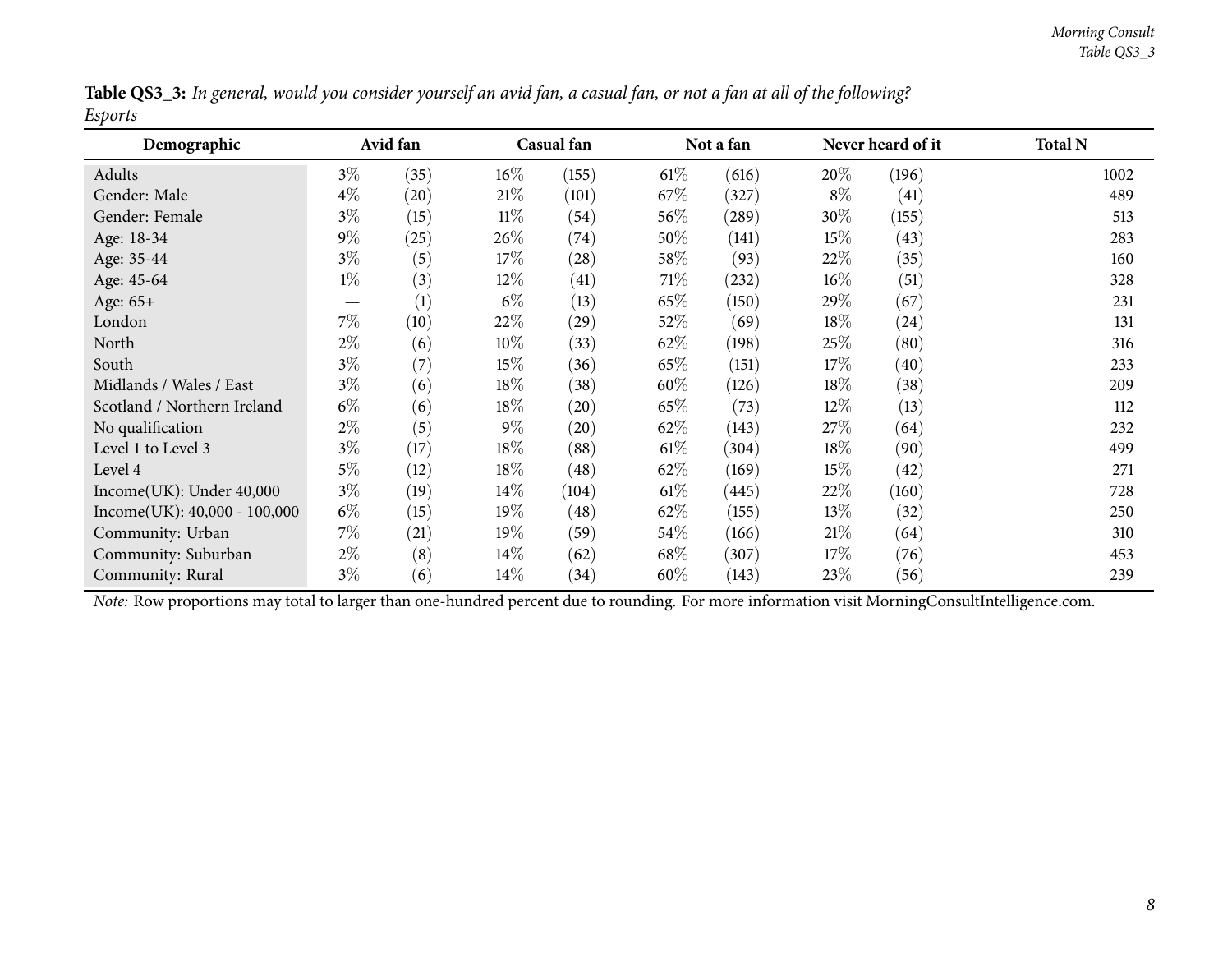|           |  | Table QS3_4: In general, would you consider yourself an avid fan, a casual fan, or not a fan at all of the following? |
|-----------|--|-----------------------------------------------------------------------------------------------------------------------|
| Formula 1 |  |                                                                                                                       |

<span id="page-8-0"></span>

| Demographic                    |        | Avid fan |      | Casual fan |        | Not a fan |       | Never heard of it  | <b>Total N</b> |
|--------------------------------|--------|----------|------|------------|--------|-----------|-------|--------------------|----------------|
| Adults                         | $14\%$ | (139)    | 33\% | (326)      | 49%    | (495)     | $4\%$ | (42)               | 1002           |
| Gender: Male                   | 19%    | (93)     | 34\% | (167)      | $44\%$ | (217)     | $2\%$ | (12)               | 489            |
| Gender: Female                 | $9\%$  | (46)     | 31\% | (159)      | 54\%   | (278)     | $6\%$ | (30)               | 513            |
| Age: 18-34                     | $11\%$ | (30)     | 37\% | (105)      | 45\%   | (126)     | $8\%$ | $\left( 22\right)$ | 283            |
| Age: 35-44                     | 16%    | (25)     | 28\% | (45)       | 50%    | (80)      | $6\%$ | (10)               | 160            |
| Age: 45-64                     | $14\%$ | (45)     | 33\% | (107)      | $51\%$ | (168)     | $3\%$ | (8)                | 328            |
| Age: 65+                       | 17%    | (38)     | 30\% | (69)       | 53\%   | (121)     | $1\%$ | (2)                | 231            |
| London                         | 18%    | (23)     | 29%  | (38)       | 48\%   | (63)      | $6\%$ | (8)                | 131            |
| North                          | 13\%   | (40)     | 38%  | (120)      | $46\%$ | (145)     | $3\%$ | (11)               | 316            |
| South                          | 14%    | (34)     | 31\% | (72)       | $51\%$ | (118)     | $4\%$ | (9)                | 233            |
| Midlands / Wales / East        | 12%    | (25)     | 32%  | (66)       | 52\%   | (109)     | $4\%$ | (9)                | 209            |
| Scotland / Northern Ireland    | 16%    | (18)     | 27\% | (30)       | 53\%   | (60)      | $5\%$ | (5)                | 112            |
| No qualification               | $7\%$  | (17)     | 34\% | (80)       | 56\%   | (131)     | $2\%$ | (5)                | 232            |
| Level 1 to Level 3             | 15%    | (75)     | 32%  | (161)      | 48\%   | (241)     | $4\%$ | (22)               | 499            |
| Level 4                        | $18\%$ | (48)     | 31\% | (85)       | 45\%   | (123)     | $6\%$ | (15)               | 271            |
| Income(UK): Under~40,000       | 12%    | (90)     | 30%  | (222)      | 53\%   | (387)     | $4\%$ | (29)               | 728            |
| $Income(UK): 40,000 - 100,000$ | 17%    | (43)     | 38\% | (96)       | 40%    | (101)     | $4\%$ | (10)               | 250            |
| Community: Urban               | 17%    | (54)     | 27\% | (85)       | $51\%$ | (157)     | $5\%$ | (14)               | 310            |
| Community: Suburban            | $12\%$ | (53)     | 34\% | (156)      | 50%    | (227)     | $4\%$ | (17)               | 453            |
| Community: Rural               | 13\%   | (32)     | 36\% | (86)       | $46\%$ | (111)     | $4\%$ | (11)               | 239            |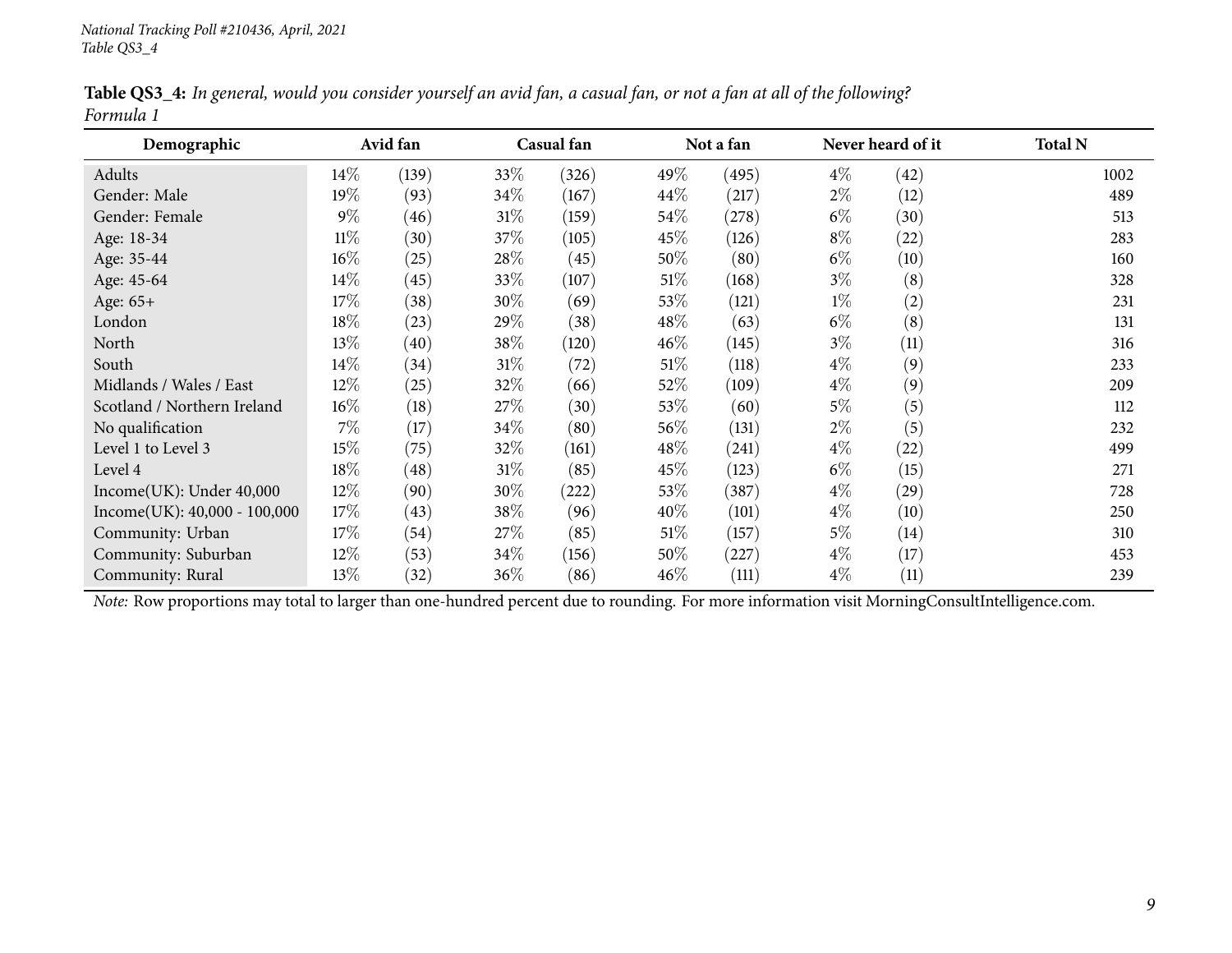|                |  |  |  | Table QS3_5: In general, would you consider yourself an avid fan, a casual fan, or not a fan at all of the following? |
|----------------|--|--|--|-----------------------------------------------------------------------------------------------------------------------|
| <b>IndyCar</b> |  |  |  |                                                                                                                       |

<span id="page-9-0"></span>

| Demographic                                                                                                                                    | Avid fan |                   |        | Casual fan |        | Not a fan |        | Never heard of it | <b>Total N</b> |
|------------------------------------------------------------------------------------------------------------------------------------------------|----------|-------------------|--------|------------|--------|-----------|--------|-------------------|----------------|
| Adults                                                                                                                                         | $1\%$    | (13)              | $14\%$ | (135)      | 60%    | (604)     | 25\%   | (250)             | 1002           |
| Gender: Male                                                                                                                                   | $2\%$    | (12)              | 21%    | (102)      | 65\%   | (317)     | $12\%$ | (58)              | 489            |
| Gender: Female                                                                                                                                 |          | (2)               | $7\%$  | (34)       | $56\%$ | (286)     | 37\%   | (191)             | 513            |
| Age: 18-34                                                                                                                                     | $2\%$    | (5)               | $15\%$ | (41)       | $46\%$ | (129)     | 38%    | (107)             | 283            |
| Age: 35-44                                                                                                                                     | $3\%$    | $\left( 4\right)$ | $10\%$ | (17)       | $54\%$ | (87)      | 32%    | (52)              | 160            |
| Age: 45-64                                                                                                                                     | $1\%$    | (2)               | $14\%$ | (46)       | 69\%   | (226)     | $16\%$ | (53)              | 328            |
| Age: 65+                                                                                                                                       | $1\%$    | (2)               | 14%    | (31)       | 70%    | (161)     | $16\%$ | (37)              | 231            |
| London                                                                                                                                         | $2\%$    | (2)               | $11\%$ | (14)       | 62\%   | (81)      | 25\%   | (33)              | 131            |
| North                                                                                                                                          | $1\%$    | (3)               | $10\%$ | (32)       | $60\%$ | (190)     | $29\%$ | (91)              | 316            |
| South                                                                                                                                          | $2\%$    | (6)               | $10\%$ | (23)       | $60\%$ | (139)     | 28\%   | (66)              | 233            |
| Midlands / Wales / East                                                                                                                        |          | (1)               | $18\%$ | (38)       | $60\%$ | (126)     | 21%    | (43)              | 209            |
| Scotland / Northern Ireland                                                                                                                    | $1\%$    | (2)               | 25\%   | (28)       | 60%    | (67)      | $14\%$ | (16)              | 112            |
| No qualification                                                                                                                               |          | (0)               | $14\%$ | (32)       | 62\%   | (145)     | $24\%$ | (55)              | 232            |
| Level 1 to Level 3                                                                                                                             | $1\%$    | (7)               | 15%    | (74)       | 58\%   | (292)     | 25\%   | (126)             | 499            |
| Level 4                                                                                                                                        | $2\%$    | (6)               | $11\%$ | (30)       | 62%    | (167)     | 25\%   | (69)              | 271            |
| Income(UK): Under 40,000                                                                                                                       | $1\%$    | (7)               | 13%    | (92)       | $60\%$ | (440)     | 26%    | (189)             | 728            |
| $Income(UK): 40,000 - 100,000$                                                                                                                 | $2\%$    | (6)               | $16\%$ | (39)       | $59\%$ | (148)     | 23\%   | (57)              | 250            |
| Community: Urban                                                                                                                               | $2\%$    | (5)               | 15%    | (48)       | 53\%   | (164)     | $30\%$ | (93)              | 310            |
| Community: Suburban                                                                                                                            | $1\%$    | (6)               | $11\%$ | (51)       | 64\%   | (289)     | $24\%$ | (107)             | 453            |
| Community: Rural                                                                                                                               | $1\%$    | (2)               | 15%    | (36)       | 63\%   | (150)     | 21%    | (50)              | 239            |
| Note: Row proportions may total to larger than one-hundred percent due to rounding. For more information visit MorningConsultIntelligence.com. |          |                   |        |            |        |           |        |                   |                |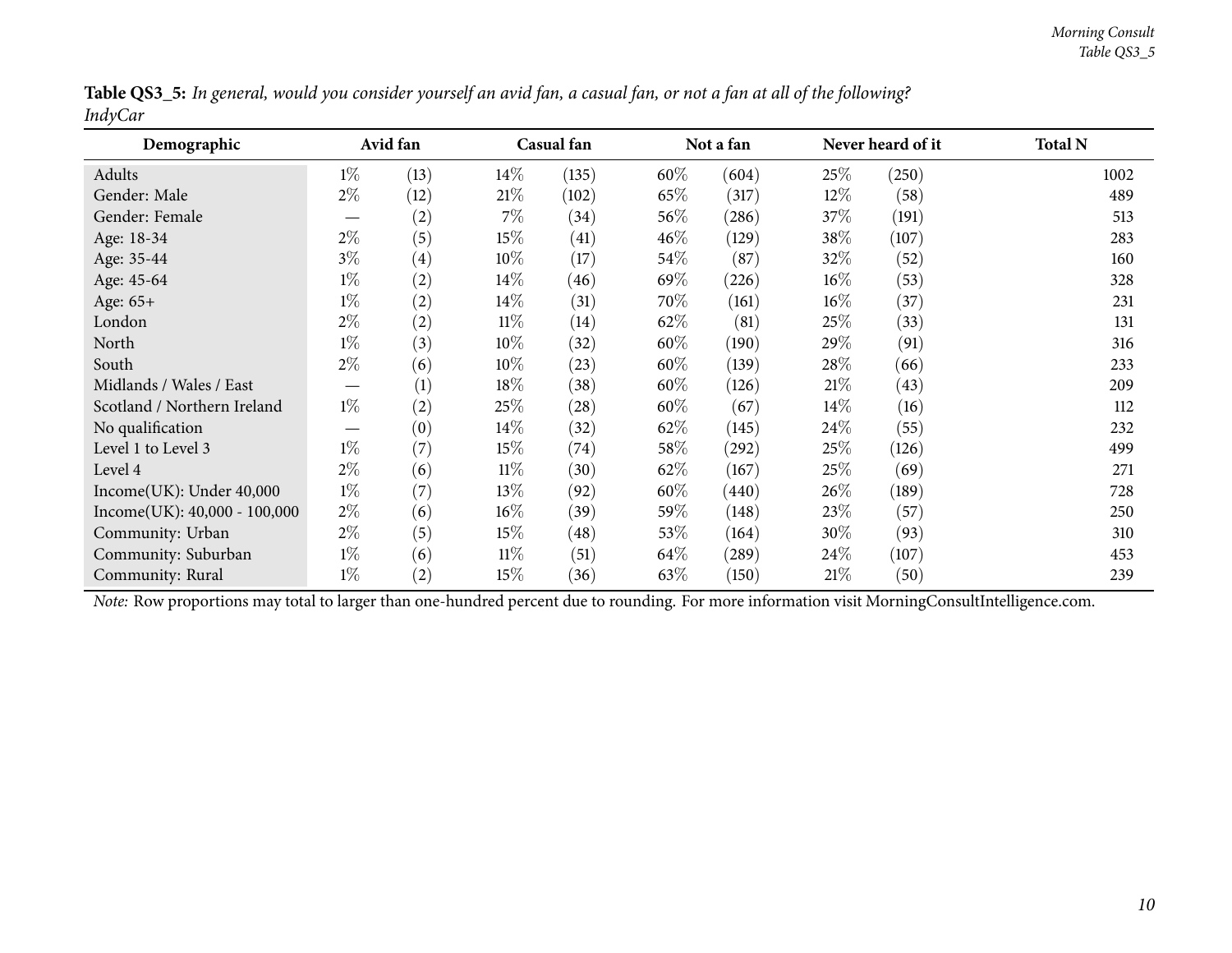|           |  |  |  | Table QS3_6: In general, would you consider yourself an avid fan, a casual fan, or not a fan at all of the following? |
|-----------|--|--|--|-----------------------------------------------------------------------------------------------------------------------|
| LPGA Tour |  |  |  |                                                                                                                       |

<span id="page-10-0"></span>

| Demographic                                                                                                                                    |                                | Avid fan          |        | Casual fan |        | Not a fan | Never heard of it |       | <b>Total N</b> |
|------------------------------------------------------------------------------------------------------------------------------------------------|--------------------------------|-------------------|--------|------------|--------|-----------|-------------------|-------|----------------|
| Adults                                                                                                                                         | $1\%$                          | (9)               | $11\%$ | (114)      | 55%    | (555)     | 32%               | (325) | 1002           |
| Gender: Male                                                                                                                                   | $2\%$                          | (8)               | 18\%   | (87)       | 64\%   | (311)     | 17%               | (83)  | 489            |
| Gender: Female                                                                                                                                 |                                | (1)               | $5\%$  | (26)       | 47\%   | (243)     | 47\%              | (242) | 513            |
| Age: 18-34                                                                                                                                     | $1\%$                          | (3)               | $16\%$ | (45)       | 45\%   | (129)     | 37\%              | (106) | 283            |
| Age: 35-44                                                                                                                                     | $\overbrace{\phantom{13333}}$  | (1)               | $10\%$ | (16)       | 55\%   | (89)      | 35%               | (55)  | 160            |
| Age: 45-64                                                                                                                                     | $1\%$                          | (4)               | $9\%$  | (31)       | 63\%   | (207)     | 26\%              | (86)  | 328            |
| Age: 65+                                                                                                                                       |                                | (1)               | $10\%$ | (22)       | 57\%   | (131)     | $33\%$            | (77)  | 231            |
| London                                                                                                                                         | $1\%$                          | (2)               | $12\%$ | (15)       | 53\%   | (69)      | $34\%$            | (45)  | 131            |
| North                                                                                                                                          | $1\%$                          | (2)               | $9\%$  | (30)       | 49\%   | (156)     | $41\%$            | (129) | 316            |
| South                                                                                                                                          | $1\%$                          | (3)               | $11\%$ | (25)       | 57\%   | (134)     | 31%               | (72)  | 233            |
| Midlands / Wales / East                                                                                                                        | $\overbrace{\phantom{123321}}$ | (1)               | $13\%$ | (27)       | 60%    | (124)     | 27\%              | (56)  | 209            |
| Scotland / Northern Ireland                                                                                                                    | $1\%$                          | (1)               | $15\%$ | (17)       | 64\%   | (71)      | 20%               | (23)  | 112            |
| No qualification                                                                                                                               | $\hspace{0.05cm}$              | (0)               | $7\%$  | (16)       | 53\%   | (123)     | $40\%$            | (94)  | 232            |
| Level 1 to Level 3                                                                                                                             | $1\%$                          | (6)               | $11\%$ | (57)       | 57\%   | (283)     | $31\%$            | (153) | 499            |
| Level 4                                                                                                                                        | $1\%$                          | (3)               | $15\%$ | (41)       | $55\%$ | (149)     | $29\%$            | (78)  | 271            |
| Income(UK): Under 40,000                                                                                                                       | $1\%$                          | (5)               | $10\%$ | (69)       | 53\%   | (388)     | $36\%$            | (266) | 728            |
| Income(UK): 40,000 - 100,000                                                                                                                   | $1\%$                          | $\left( 4\right)$ | $15\%$ | (38)       | 62\%   | (156)     | 21%               | (53)  | 250            |
| Community: Urban                                                                                                                               | $1\%$                          | (2)               | $12\%$ | (36)       | 53\%   | (165)     | 35%               | (107) | 310            |
| Community: Suburban                                                                                                                            | $1\%$                          | (4)               | $12\%$ | (52)       | $58\%$ | (260)     | $30\%$            | (136) | 453            |
| Community: Rural                                                                                                                               | $1\%$                          | (3)               | $11\%$ | (25)       | 54\%   | (130)     | $34\%$            | (81)  | 239            |
| Note: Row proportions may total to larger than one-hundred percent due to rounding. For more information visit MorningConsultIntelligence.com. |                                |                   |        |            |        |           |                   |       |                |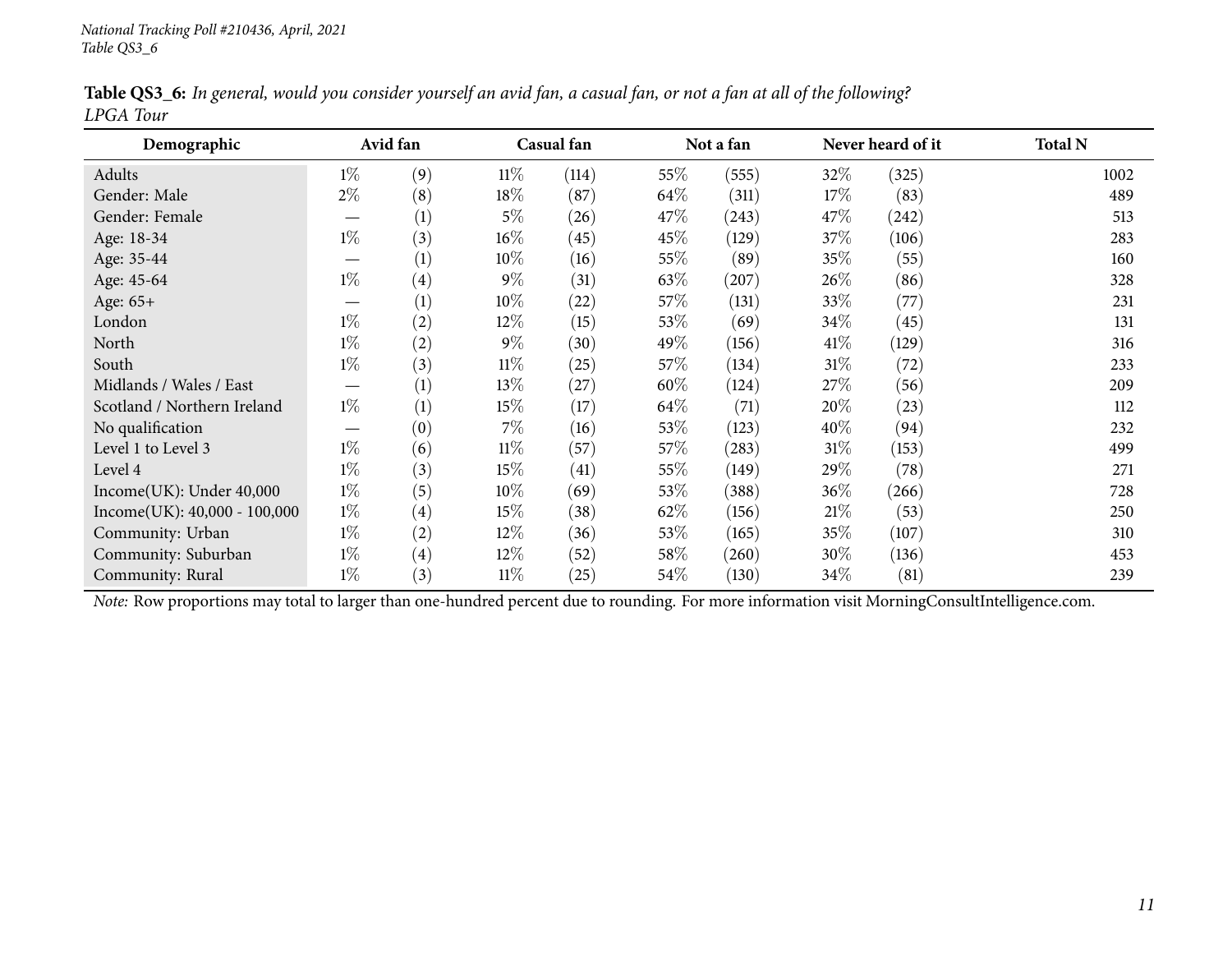|                       | Table QS3_7: In general, would you consider yourself an avid fan, a casual fan, or not a fan at all of the following? |
|-----------------------|-----------------------------------------------------------------------------------------------------------------------|
| Major League Baseball |                                                                                                                       |

<span id="page-11-0"></span>

| Demographic                                                                                                                                    | Avid fan |      |        | Casual fan |        | Not a fan |        | Never heard of it | <b>Total N</b> |
|------------------------------------------------------------------------------------------------------------------------------------------------|----------|------|--------|------------|--------|-----------|--------|-------------------|----------------|
| Adults                                                                                                                                         | $2\%$    | (17) | $10\%$ | (104)      | 70\%   | (700)     | $18\%$ | (181)             | 1002           |
| Gender: Male                                                                                                                                   | $1\%$    | (7)  | 13%    | (64)       | 76\%   | (374)     | $9\%$  | (44)              | 489            |
| Gender: Female                                                                                                                                 | $2\%$    | (10) | $8\%$  | (40)       | $64\%$ | (326)     | 27\%   | (137)             | 513            |
| Age: 18-34                                                                                                                                     | $3\%$    | (10) | $18\%$ | (51)       | 55\%   | (156)     | 23\%   | (66)              | 283            |
| Age: 35-44                                                                                                                                     | $1\%$    | (2)  | $12\%$ | (20)       | $61\%$ | (98)      | 25\%   | (41)              | 160            |
| Age: 45-64                                                                                                                                     | $1\%$    | (2)  | $6\%$  | (20)       | 78\%   | (255)     | $16\%$ | (51)              | 328            |
| Age: 65+                                                                                                                                       | $1\%$    | (3)  | $6\%$  | (13)       | 83\%   | (191)     | $10\%$ | (23)              | 231            |
| London                                                                                                                                         | $4\%$    | (6)  | 13\%   | (18)       | 64\%   | (84)      | 19%    | (24)              | 131            |
| North                                                                                                                                          | $1\%$    | (2)  | $7\%$  | (22)       | 72\%   | (228)     | 20%    | (64)              | 316            |
| South                                                                                                                                          | $2\%$    | (5)  | $12\%$ | (28)       | 71\%   | (166)     | 15%    | (34)              | 233            |
| Midlands / Wales / East                                                                                                                        | $1\%$    | (2)  | $12\%$ | (25)       | 65\%   | (137)     | 22%    | (45)              | 209            |
| Scotland / Northern Ireland                                                                                                                    | $2\%$    | (2)  | $11\%$ | (12)       | $76\%$ | (85)      | 12%    | (13)              | 112            |
| No qualification                                                                                                                               |          | (0)  | $9\%$  | (22)       | 75%    | (173)     | $16\%$ | (38)              | 232            |
| Level 1 to Level 3                                                                                                                             | $2\%$    | (8)  | $9\%$  | (45)       | 70\%   | (350)     | 19%    | (96)              | 499            |
| Level 4                                                                                                                                        | $3\%$    | (8)  | 14%    | (38)       | 65\%   | (177)     | $18\%$ | (48)              | 271            |
| Income(UK): Under 40,000                                                                                                                       | $1\%$    | (9)  | $9\%$  | (68)       | 70\%   | (509)     | 19%    | (141)             | 728            |
| $Income(UK): 40,000 - 100,000$                                                                                                                 | $2\%$    | (6)  | 13\%   | (33)       | 71\%   | (178)     | $14\%$ | (34)              | 250            |
| Community: Urban                                                                                                                               | $2\%$    | (8)  | $14\%$ | (45)       | $64\%$ | (199)     | 19%    | (59)              | 310            |
| Community: Suburban                                                                                                                            | $2\%$    | (8)  | $8\%$  | (37)       | 73\%   | (332)     | 17\%   | (77)              | 453            |
| Community: Rural                                                                                                                               | $1\%$    | (1)  | $10\%$ | $^{(23)}$  | 71%    | (169)     | $19\%$ | (46)              | 239            |
| Note: Row proportions may total to larger than one-hundred percent due to rounding. For more information visit MorningConsultIntelligence.com. |          |      |        |            |        |           |        |                   |                |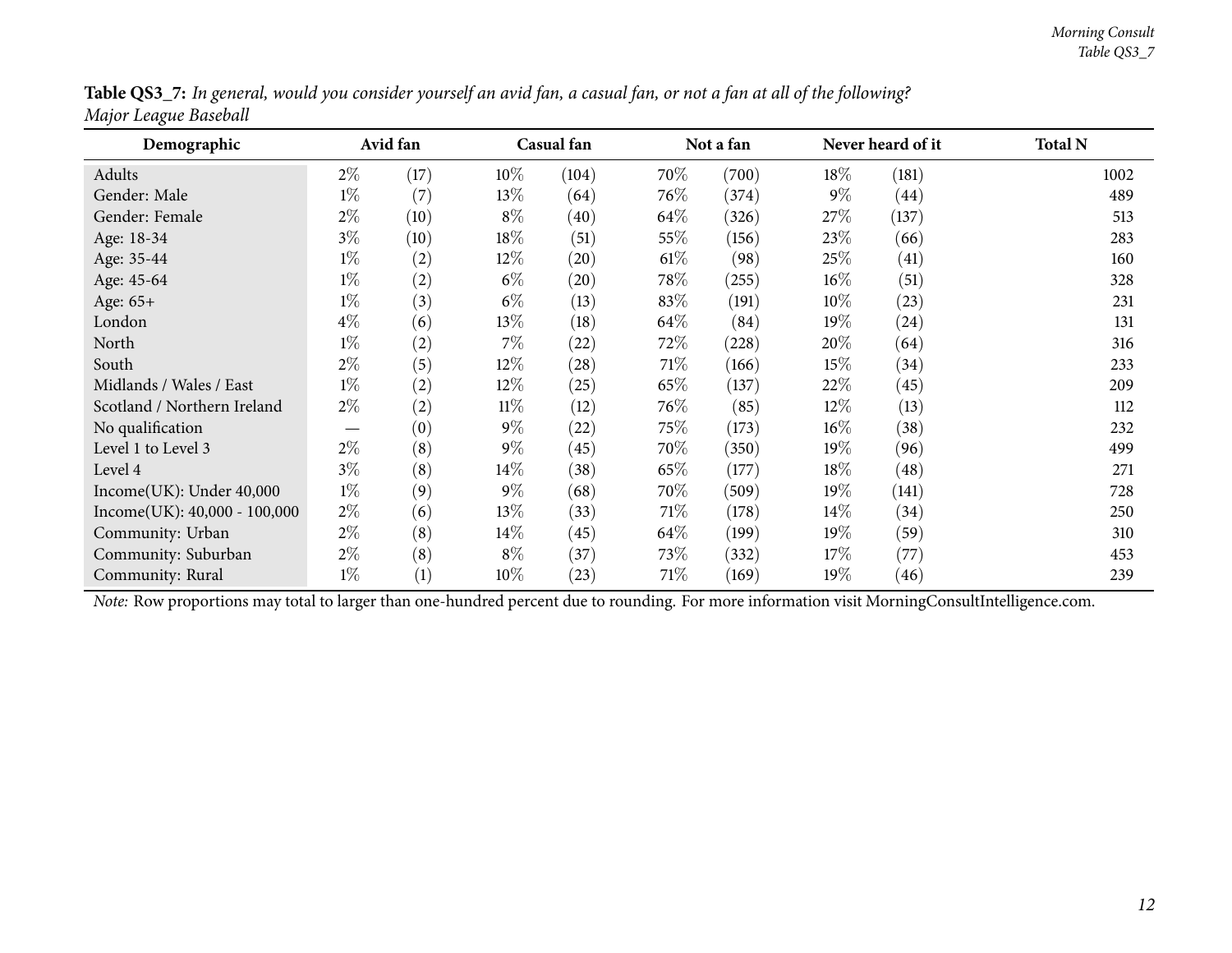|                     |  | Table QS3_8: In general, would you consider yourself an avid fan, a casual fan, or not a fan at all of the following? |
|---------------------|--|-----------------------------------------------------------------------------------------------------------------------|
| Major League Soccer |  |                                                                                                                       |

<span id="page-12-0"></span>

| Demographic                    | Avid fan                      |                    |        | Casual fan         |        | Not a fan           |        | Never heard of it  | <b>Total N</b> |
|--------------------------------|-------------------------------|--------------------|--------|--------------------|--------|---------------------|--------|--------------------|----------------|
| Adults                         | $4\%$                         | (35)               | $18\%$ | (179)              | 60%    | (600)               | 19%    | (188)              | 1002           |
| Gender: Male                   | $4\%$                         | $\left( 20\right)$ | 23\%   | (114)              | 64\%   | (313)               | $9\%$  | (42)               | 489            |
| Gender: Female                 | $3\%$                         | (15)               | $13\%$ | (65)               | 56\%   | (287)               | $28\%$ | (146)              | 513            |
| Age: 18-34                     | $5\%$                         | (14)               | 24\%   | (69)               | 47\%   | (132)               | 24%    | (69)               | 283            |
| Age: 35-44                     | $4\%$                         | (6)                | 18%    | $\left( 28\right)$ | 47\%   | (76)                | $31\%$ | (50)               | 160            |
| Age: 45-64                     | $3\%$                         | (10)               | $16\%$ | (53)               | 68\%   | (223)               | $13\%$ | (42)               | 328            |
| Age: 65+                       | $2\%$                         | (5)                | $12\%$ | $\left( 29\right)$ | 73\%   | (169)               | $12\%$ | $\left( 28\right)$ | 231            |
| London                         | $8\%$                         | (10)               | $19\%$ | (25)               | $51\%$ | (67)                | 22\%   | (29)               | 131            |
| North                          | $1\%$                         | $\left( 4\right)$  | $11\%$ | (34)               | 66\%   | (210)               | 21%    | (68)               | 316            |
| South                          | $3\%$                         | (7)                | 21%    | (50)               | $61\%$ | (142)               | $15\%$ | (35)               | 233            |
| Midlands / Wales / East        | $4\%$                         | (9)                | 23\%   | (48)               | 52\%   | (109)               | 20%    | (43)               | 209            |
| Scotland / Northern Ireland    | $4\%$                         | $\left( 4\right)$  | $19\%$ | (22)               | 64\%   | (72)                | $13\%$ | (14)               | 112            |
| No qualification               | $\overbrace{\phantom{13333}}$ | (0)                | $16\%$ | (36)               | 66\%   | (152)               | 19%    | $\left( 44\right)$ | 232            |
| Level 1 to Level 3             | $4\%$                         | (21)               | $18\%$ | (89)               | 58\%   | (291)               | $20\%$ | (98)               | 499            |
| Level 4                        | $5\%$                         | (14)               | 20%    | (53)               | 58\%   | (157)               | $17\%$ | (46)               | 271            |
| Income(UK): Under 40,000       | $2\%$                         | (15)               | $16\%$ | (118)              | $61\%$ | (442)               | 21%    | (153)              | 728            |
| $Income(UK): 40,000 - 100,000$ | $8\%$                         | $\left( 20\right)$ | 22\%   | (54)               | 59%    | (147)               | $12\%$ | (29)               | 250            |
| Community: Urban               | $4\%$                         | (14)               | 21%    | (65)               | 53\%   | (164)               | 22\%   | (68)               | 310            |
| Community: Suburban            | $2\%$                         | (11)               | $18\%$ | (80)               | 64\%   | $\left( 292\right)$ | $15\%$ | (70)               | 453            |
| Community: Rural               | $4\%$                         | (11)               | $14\%$ | (34)               | 60%    | (145)               | 21%    | (50)               | 239            |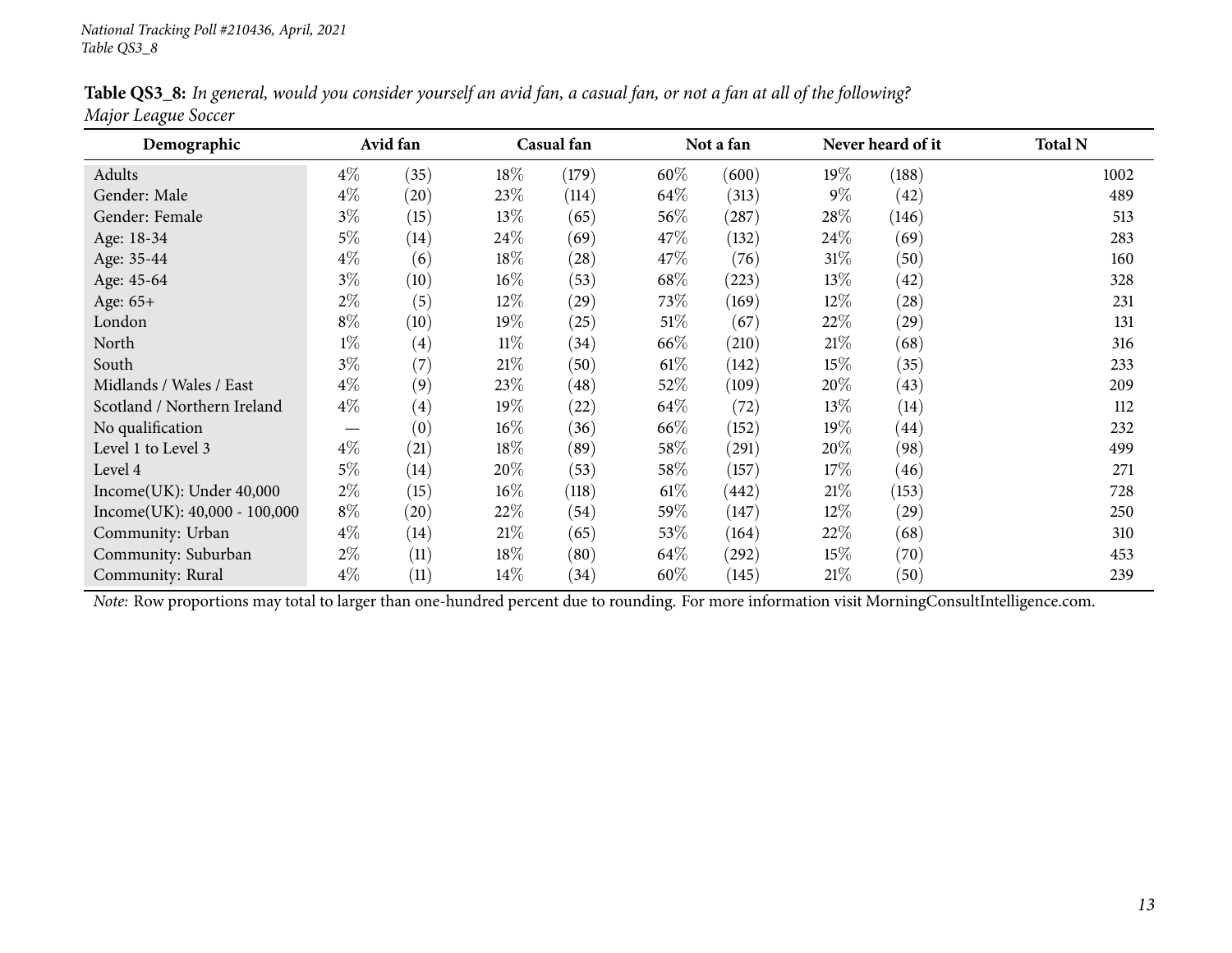|        | <b>Table QS3_9:</b> In general, would you consider yourself an avid fan, a casual fan, or not a fan at all of the following? |
|--------|------------------------------------------------------------------------------------------------------------------------------|
| MotoGP |                                                                                                                              |

<span id="page-13-0"></span>

| Demographic                                                                                                                                    | Avid fan |                    |        | Casual fan         |        | Not a fan |        | Never heard of it | <b>Total N</b> |
|------------------------------------------------------------------------------------------------------------------------------------------------|----------|--------------------|--------|--------------------|--------|-----------|--------|-------------------|----------------|
| Adults                                                                                                                                         | $5\%$    | (47)               | $18\%$ | (177)              | 62\%   | (626)     | $15\%$ | (153)             | 1002           |
| Gender: Male                                                                                                                                   | $6\%$    | (28)               | $24\%$ | (116)              | 63\%   | (308)     | $7\%$  | (37)              | 489            |
| Gender: Female                                                                                                                                 | $4\%$    | (19)               | $12\%$ | (61)               | 62\%   | (317)     | 23\%   | (116)             | 513            |
| Age: 18-34                                                                                                                                     | $6\%$    | (18)               | $21\%$ | (60)               | $48\%$ | (137)     | 24%    | (68)              | 283            |
| Age: 35-44                                                                                                                                     | $4\%$    | (7)                | 19%    | (31)               | 57\%   | (92)      | 19%    | (31)              | 160            |
| Age: 45-64                                                                                                                                     | $5\%$    | (16)               | 15%    | (49)               | 70\%   | (230)     | $10\%$ | (32)              | 328            |
| Age: 65+                                                                                                                                       | $3\%$    | (6)                | $16\%$ | (37)               | 72\%   | (166)     | $9\%$  | (21)              | 231            |
| London                                                                                                                                         | $5\%$    | (7)                | $16\%$ | (20)               | $56\%$ | (73)      | 23%    | (31)              | 131            |
| North                                                                                                                                          | $5\%$    | (15)               | $12\%$ | (38)               | 69\%   | (217)     | 15%    | (46)              | 316            |
| South                                                                                                                                          | $5\%$    | (12)               | 19%    | $\left( 44\right)$ | $61\%$ | (143)     | 15%    | (36)              | 233            |
| Midlands / Wales / East                                                                                                                        | $2\%$    | (5)                | 25\%   | (51)               | $61\%$ | (128)     | $12\%$ | (25)              | 209            |
| Scotland / Northern Ireland                                                                                                                    | $8\%$    | (9)                | 21%    | (23)               | 58\%   | (65)      | $14\%$ | (15)              | 112            |
| No qualification                                                                                                                               | $2\%$    | (5)                | $16\%$ | (38)               | 70\%   | (162)     | $11\%$ | (27)              | 232            |
| Level 1 to Level 3                                                                                                                             | $6\%$    | (28)               | 19%    | (95)               | $59\%$ | (293)     | 17%    | (82)              | 499            |
| Level 4                                                                                                                                        | $5\%$    | (13)               | $16\%$ | (44)               | 63\%   | (170)     | $16\%$ | (44)              | 271            |
| Income(UK): Under 40,000                                                                                                                       | $3\%$    | (25)               | 17%    | (122)              | 63\%   | (460)     | 17%    | (122)             | 728            |
| $Income(UK): 40,000 - 100,000$                                                                                                                 | $8\%$    | $\left( 20\right)$ | 21%    | (53)               | 60%    | (151)     | $11\%$ | (27)              | 250            |
| Community: Urban                                                                                                                               | $6\%$    | (20)               | 21%    | (64)               | 52\%   | (162)     | 21%    | (64)              | 310            |
| Community: Suburban                                                                                                                            | $5\%$    | $\left( 20\right)$ | 15%    | (68)               | 66\%   | (300)     | $14\%$ | (64)              | 453            |
| Community: Rural                                                                                                                               | $3\%$    | (7)                | 19%    | (45)               | 68\%   | (163)     | $10\%$ | (25)              | 239            |
| Note: Row proportions may total to larger than one-hundred percent due to rounding. For more information visit MorningConsultIntelligence.com. |          |                    |        |                    |        |           |        |                   |                |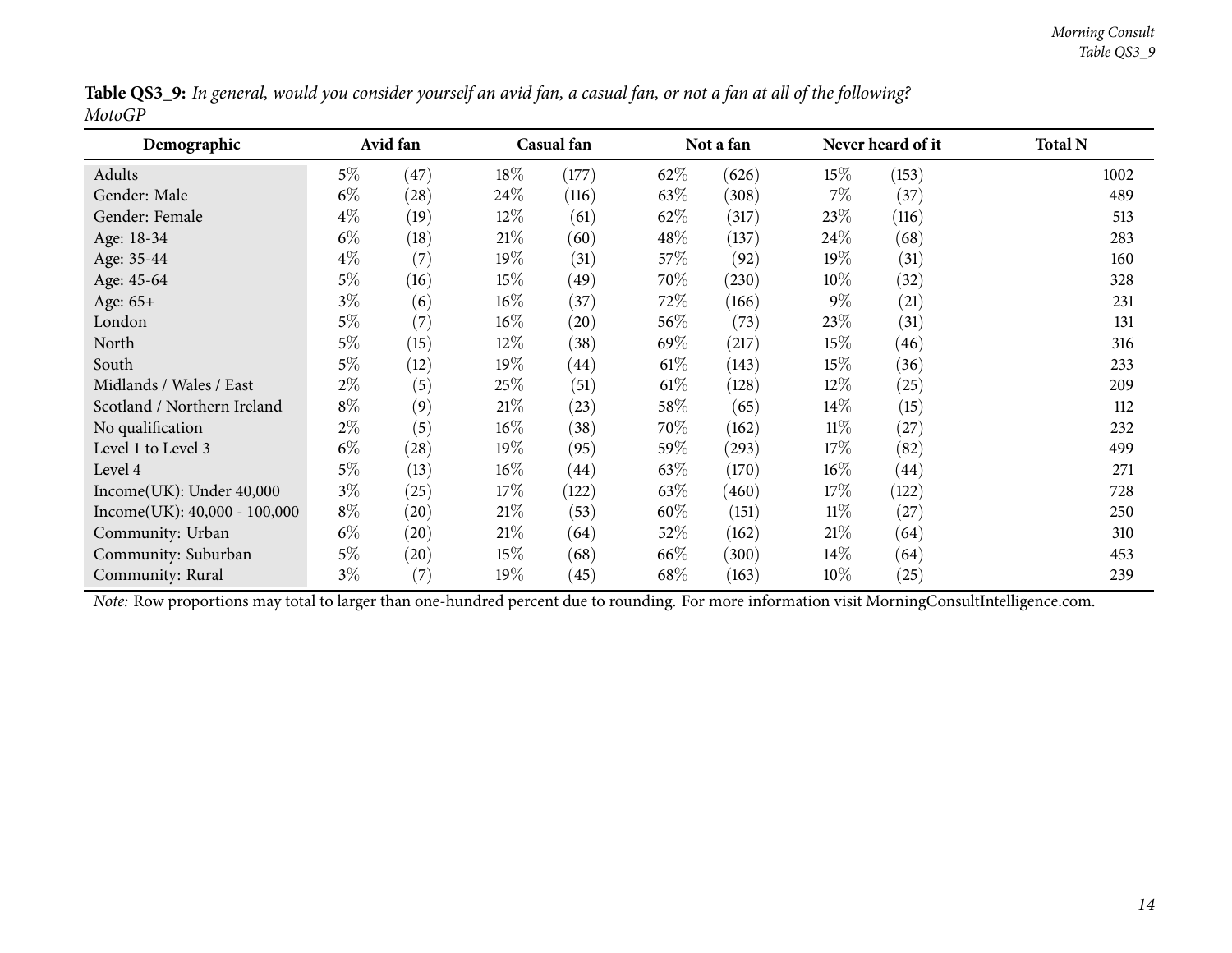|               |  |  |  | Table QS3_10: In general, would you consider yourself an avid fan, a casual fan, or not a fan at all of the following? |
|---------------|--|--|--|------------------------------------------------------------------------------------------------------------------------|
| <b>NASCAR</b> |  |  |  |                                                                                                                        |

<span id="page-14-0"></span>

| Demographic                                                                                                                                    |                               | Avid fan |        | Casual fan         |        | Not a fan |        | Never heard of it | <b>Total N</b> |
|------------------------------------------------------------------------------------------------------------------------------------------------|-------------------------------|----------|--------|--------------------|--------|-----------|--------|-------------------|----------------|
| Adults                                                                                                                                         | $2\%$                         | (19)     | $14\%$ | (141)              | 63\%   | (630)     | 21%    | (212)             | 1002           |
| Gender: Male                                                                                                                                   | $3\%$                         | (14)     | 19%    | (93)               | 67%    | (329)     | $11\%$ | (53)              | 489            |
| Gender: Female                                                                                                                                 | $1\%$                         | (5)      | $10\%$ | (49)               | 59%    | (301)     | $31\%$ | (159)             | 513            |
| Age: 18-34                                                                                                                                     | $4\%$                         | (11)     | 15%    | (42)               | 59%    | (168)     | 22%    | (62)              | 283            |
| Age: 35-44                                                                                                                                     | $2\%$                         | (4)      | $14\%$ | (22)               | 62\%   | (99)      | 22\%   | (36)              | 160            |
| Age: 45-64                                                                                                                                     | $1\%$                         | (2)      | 15%    | (50)               | 64\%   | (209)     | 20%    | (66)              | 328            |
| Age: 65+                                                                                                                                       | $1\%$                         | (2)      | $12\%$ | $\left( 28\right)$ | 66\%   | (153)     | 21%    | (48)              | 231            |
| London                                                                                                                                         | $3\%$                         | (3)      | $16\%$ | (21)               | 64\%   | (83)      | 18%    | (24)              | 131            |
| North                                                                                                                                          | $1\%$                         | (4)      | 13\%   | (42)               | 63\%   | (200)     | 22%    | (69)              | 316            |
| South                                                                                                                                          | $2\%$                         | (5)      | $13\%$ | (31)               | 63\%   | (147)     | 22%    | (50)              | 233            |
| Midlands / Wales / East                                                                                                                        | $1\%$                         | (3)      | $10\%$ | (21)               | 67\%   | (140)     | 22%    | (45)              | 209            |
| Scotland / Northern Ireland                                                                                                                    | $3\%$                         | (3)      | 23\%   | (26)               | 54\%   | (60)      | 21%    | (23)              | 112            |
| No qualification                                                                                                                               | $\overbrace{\phantom{13333}}$ | (0)      | $14\%$ | (32)               | $67\%$ | (155)     | 20%    | (46)              | 232            |
| Level 1 to Level 3                                                                                                                             | $2\%$                         | (11)     | $16\%$ | (81)               | 60%    | (297)     | 22%    | (109)             | 499            |
| Level 4                                                                                                                                        | $3\%$                         | (7)      | $11\%$ | $\left( 29\right)$ | 66\%   | (178)     | 21%    | (57)              | 271            |
| Income(UK): Under 40,000                                                                                                                       | $1\%$                         | (8)      | $14\%$ | (99)               | 62\%   | (455)     | 23\%   | (166)             | 728            |
| $Income(UK): 40,000 - 100,000$                                                                                                                 | $4\%$                         | (9)      | $16\%$ | (39)               | 63\%   | (159)     | 17%    | (43)              | 250            |
| Community: Urban                                                                                                                               | $2\%$                         | (7)      | $16\%$ | (49)               | 59%    | (182)     | 24\%   | (73)              | 310            |
| Community: Suburban                                                                                                                            | $1\%$                         | (5)      | $12\%$ | (53)               | 68\%   | (306)     | 20%    | (89)              | 453            |
| Community: Rural                                                                                                                               | $3\%$                         | (7)      | 17%    | (40)               | 59%    | (142)     | $21\%$ | (50)              | 239            |
| Note: Row proportions may total to larger than one-hundred percent due to rounding. For more information visit MorningConsultIntelligence.com. |                               |          |        |                    |        |           |        |                   |                |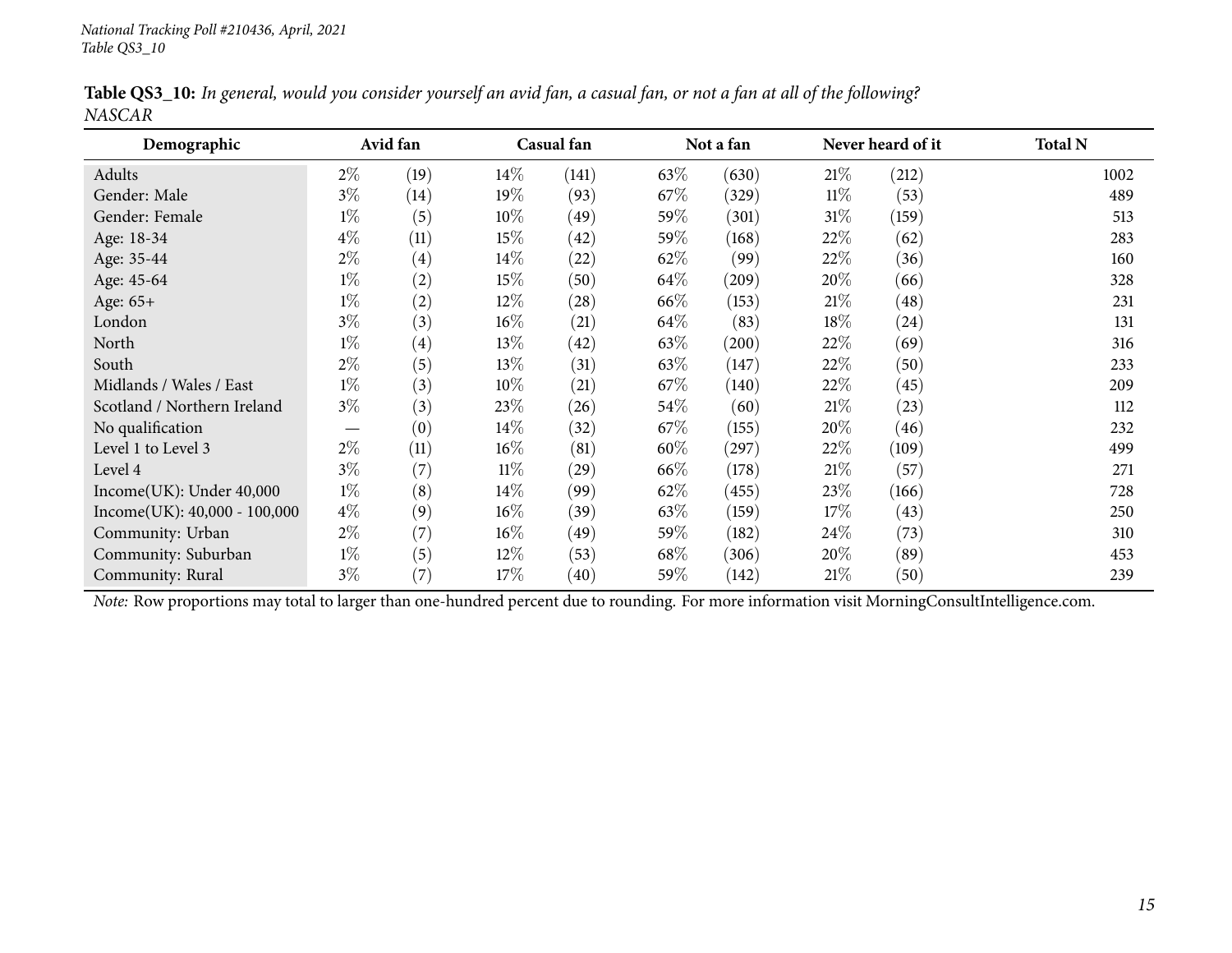<span id="page-15-0"></span>

| Demographic                                                                                                                                    |                          | Avid fan           |        | Casual fan         |        | Not a fan |        | Never heard of it | <b>Total N</b> |
|------------------------------------------------------------------------------------------------------------------------------------------------|--------------------------|--------------------|--------|--------------------|--------|-----------|--------|-------------------|----------------|
| Adults                                                                                                                                         | $3\%$                    | (33)               | $12\%$ | (121)              | 66\%   | (659)     | 19%    | (189)             | 1002           |
| Gender: Male                                                                                                                                   | $5\%$                    | (26)               | $14\%$ | (69)               | 70%    | (342)     | $11\%$ | (52)              | 489            |
| Gender: Female                                                                                                                                 | $1\%$                    | (7)                | $10\%$ | (52)               | 62%    | (317)     | 27\%   | (137)             | 513            |
| Age: 18-34                                                                                                                                     | $6\%$                    | (18)               | 20%    | (57)               | $51\%$ | (143)     | 23\%   | (66)              | 283            |
| Age: 35-44                                                                                                                                     | $4\%$                    | (6)                | $14\%$ | (22)               | 54\%   | (86)      | 28\%   | (45)              | 160            |
| Age: 45-64                                                                                                                                     | $2\%$                    | (8)                | $6\%$  | $\left( 20\right)$ | 75\%   | (246)     | $16\%$ | (54)              | 328            |
| Age: 65+                                                                                                                                       |                          | (1)                | $9\%$  | (22)               | 80%    | (184)     | $11\%$ | $^{(24)}$         | 231            |
| London                                                                                                                                         | $7\%$                    | (9)                | 19%    | $^{(24)}$          | $60\%$ | (79)      | 15%    | (19)              | 131            |
| North                                                                                                                                          | $2\%$                    | (5)                | $8\%$  | (26)               | 69\%   | (217)     | 21%    | (68)              | 316            |
| South                                                                                                                                          | $3\%$                    | (8)                | $10\%$ | (23)               | 65%    | (151)     | 22%    | (51)              | 233            |
| Midlands / Wales / East                                                                                                                        | $4\%$                    | (8)                | $14\%$ | $\left( 28\right)$ | 63\%   | (131)     | 19%    | (41)              | 209            |
| Scotland / Northern Ireland                                                                                                                    | $2\%$                    | (2)                | 17%    | (19)               | 72\%   | (81)      | $9\%$  | (10)              | 112            |
| No qualification                                                                                                                               | $\overline{\phantom{0}}$ | (0)                | $10\%$ | (22)               | 70\%   | (162)     | 21%    | (48)              | 232            |
| Level 1 to Level 3                                                                                                                             | $4\%$                    | (19)               | $11\%$ | (54)               | 65\%   | (324)     | 20%    | (102)             | 499            |
| Level 4                                                                                                                                        | $5\%$                    | (13)               | 17%    | (45)               | 64\%   | (173)     | $14\%$ | (39)              | 271            |
| Income(UK): Under 40,000                                                                                                                       | $2\%$                    | (15)               | $11\%$ | (80)               | 66\%   | (482)     | 21%    | (151)             | 728            |
| $Income(UK): 40,000 - 100,000$                                                                                                                 | $7\%$                    | (17)               | $16\%$ | (39)               | 65%    | (162)     | 13\%   | (33)              | 250            |
| Community: Urban                                                                                                                               | $6\%$                    | $\left( 20\right)$ | 17%    | (53)               | $54\%$ | (167)     | 23\%   | (71)              | 310            |
| Community: Suburban                                                                                                                            | $3\%$                    | (12)               | $10\%$ | (47)               | 73\%   | (331)     | $14\%$ | (63)              | 453            |
| Community: Rural                                                                                                                               | $1\%$                    | (2)                | $9\%$  | (21)               | 67\%   | (161)     | 23\%   | (55)              | 239            |
| Note: Row proportions may total to larger than one-hundred percent due to rounding. For more information visit MorningConsultIntelligence.com. |                          |                    |        |                    |        |           |        |                   |                |

Table QS3\_11: In general, would you consider yourself an avid fan, a casual fan, or not a fan at all of the following? *National Basketball Association*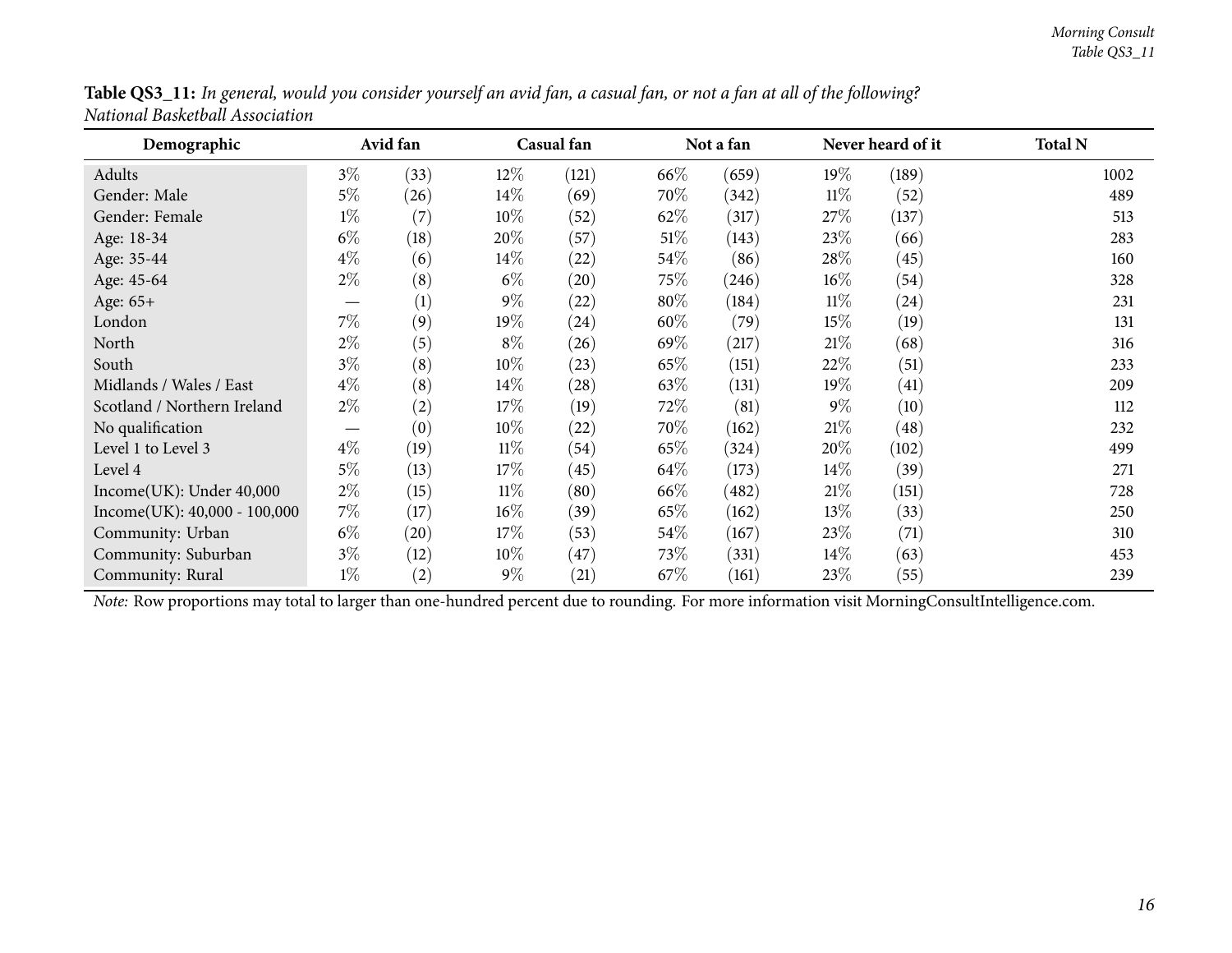|                          |  | Table QS3_12: In general, would you consider yourself an avid fan, a casual fan, or not a fan at all of the following? |  |
|--------------------------|--|------------------------------------------------------------------------------------------------------------------------|--|
| National Football League |  |                                                                                                                        |  |

<span id="page-16-0"></span>

| Demographic                    |        | Avid fan |        | Casual fan |        | Not a fan |        | Never heard of it  | <b>Total N</b> |
|--------------------------------|--------|----------|--------|------------|--------|-----------|--------|--------------------|----------------|
| Adults                         | $8\%$  | (83)     | $31\%$ | (309)      | $51\%$ | (507)     | $10\%$ | (104)              | 1002           |
| Gender: Male                   | $11\%$ | (56)     | $36\%$ | (178)      | 47\%   | (230)     | $5\%$  | (25)               | 489            |
| Gender: Female                 | $5\%$  | (27)     | 25\%   | (130)      | $54\%$ | (277)     | $15\%$ | (79)               | 513            |
| Age: 18-34                     | 12%    | (33)     | 35%    | (100)      | 37\%   | (106)     | $16\%$ | $\left( 44\right)$ | 283            |
| Age: 35-44                     | $8\%$  | (13)     | 29\%   | (47)       | 49%    | (78)      | $14\%$ | (22)               | 160            |
| Age: 45-64                     | $8\%$  | (27)     | 27\%   | (89)       | $57\%$ | (185)     | $8\%$  | (26)               | 328            |
| Age: 65+                       | $4\%$  | (9)      | $31\%$ | (73)       | 60%    | (138)     | $5\%$  | (11)               | 231            |
| London                         | 12%    | (16)     | 32\%   | (43)       | 43\%   | (56)      | $13\%$ | (17)               | 131            |
| North                          | $6\%$  | (18)     | $26\%$ | (81)       | 57\%   | (179)     | 12%    | (38)               | 316            |
| South                          | 10%    | (24)     | 37\%   | (87)       | 47\%   | (110)     | $6\%$  | (14)               | 233            |
| Midlands / Wales / East        | $9\%$  | (18)     | $28\%$ | (59)       | 50%    | (105)     | $13\%$ | (27)               | 209            |
| Scotland / Northern Ireland    | $7\%$  | (8)      | 35\%   | (39)       | $51\%$ | (57)      | $8\%$  | (9)                | 112            |
| No qualification               | $2\%$  | (5)      | 32\%   | (75)       | $57\%$ | (134)     | $8\%$  | (19)               | 232            |
| Level 1 to Level 3             | $10\%$ | (51)     | 29\%   | (143)      | 50%    | (249)     | 11%    | (56)               | 499            |
| Level 4                        | $10\%$ | (27)     | 33\%   | (90)       | $46\%$ | (124)     | $11\%$ | (29)               | 271            |
| Income(UK): Under 40,000       | $7\%$  | (49)     | 29\%   | (210)      | 54\%   | (390)     | $11\%$ | (80)               | 728            |
| $Income(UK): 40,000 - 100,000$ | 13%    | (33)     | $36\%$ | (90)       | 43\%   | (106)     | $9\%$  | (21)               | 250            |
| Community: Urban               | $11\%$ | (33)     | 33\%   | (103)      | 43\%   | (133)     | $13\%$ | (41)               | 310            |
| Community: Suburban            | $7\%$  | (32)     | $31\%$ | (142)      | 54\%   | (247)     | $7\%$  | (31)               | 453            |
| Community: Rural               | $7\%$  | (17)     | 27\%   | (64)       | 53\%   | (127)     | 13\%   | (31)               | 239            |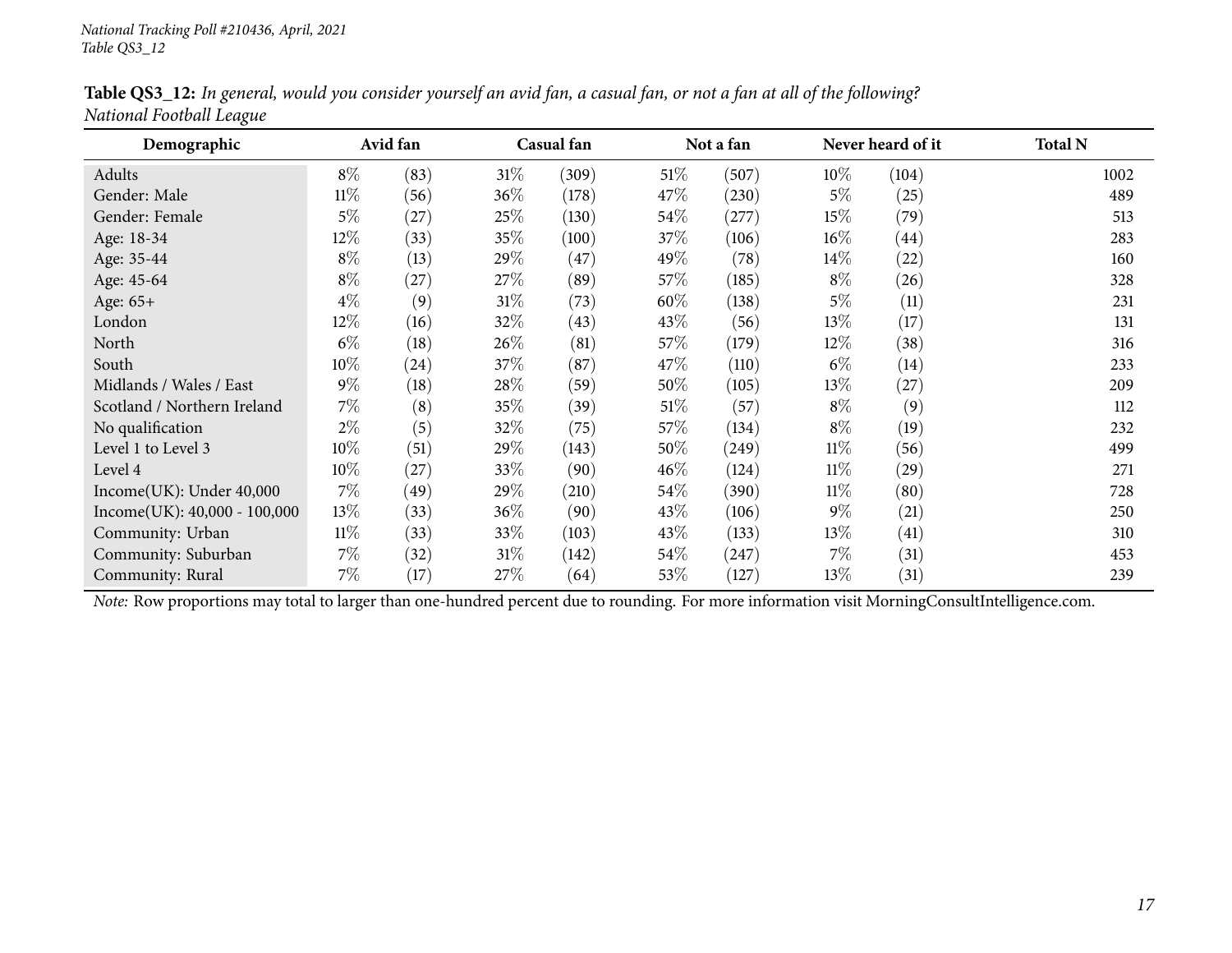<span id="page-17-0"></span>

| ပ<br>Demographic               |       | Avid fan          |        | Casual fan         |        | Not a fan |        | Never heard of it | <b>Total N</b> |
|--------------------------------|-------|-------------------|--------|--------------------|--------|-----------|--------|-------------------|----------------|
| Adults                         | $2\%$ | (15)              | $11\%$ | (107)              | 67%    | (676)     | 20\%   | (204)             | 1002           |
| Gender: Male                   | $2\%$ | (9)               | 15%    | (73)               | 73\%   | (355)     | $11\%$ | (52)              | 489            |
| Gender: Female                 | $1\%$ | (6)               | $7\%$  | (33)               | 62\%   | (320)     | 30%    | (153)             | 513            |
| Age: 18-34                     | $2\%$ | (6)               | 17\%   | (49)               | $52\%$ | (147)     | 28\%   | (80)              | 283            |
| Age: 35-44                     | $3\%$ | (5)               | $14\%$ | (22)               | 54\%   | (86)      | 30%    | (48)              | 160            |
| Age: 45-64                     | $1\%$ | $\left( 4\right)$ | $7\%$  | (22)               | 78\%   | (254)     | 15%    | (48)              | 328            |
| Age: 65+                       |       | (0)               | $6\%$  | (14)               | 82%    | (188)     | 12\%   | (28)              | 231            |
| London                         | $3\%$ | $\left( 4\right)$ | $12\%$ | (15)               | 67\%   | (88)      | 19%    | (24)              | 131            |
| North                          | $2\%$ | (5)               | $7\%$  | (23)               | 72\%   | (228)     | 19%    | (61)              | 316            |
| South                          | $1\%$ | (2)               | $9\%$  | $\left( 20\right)$ | 69%    | (160)     | 22%    | (51)              | 233            |
| Midlands / Wales / East        | $1\%$ | (2)               | 13\%   | (28)               | 62\%   | (130)     | 24%    | (49)              | 209            |
| Scotland / Northern Ireland    | $2\%$ | (3)               | 18\%   | $\left( 20\right)$ | 63\%   | (70)      | 17%    | (19)              | 112            |
| No qualification               |       | (0)               | $7\%$  | (16)               | 72\%   | (167)     | 21%    | (50)              | 232            |
| Level 1 to Level 3             | $2\%$ | (11)              | $11\%$ | (56)               | 67\%   | (332)     | 20%    | (100)             | 499            |
| Level 4                        | $2\%$ | $\left( 4\right)$ | 13\%   | (35)               | 65\%   | (177)     | $20\%$ | (55)              | 271            |
| Income(UK): Under 40,000       | $2\%$ | (11)              | $10\%$ | (70)               | 67\%   | (490)     | 22%    | (157)             | 728            |
| $Income(UK): 40,000 - 100,000$ | $2\%$ | $\left( 4\right)$ | 13\%   | (34)               | 69%    | (172)     | $16\%$ | (40)              | 250            |
| Community: Urban               | $2\%$ | (6)               | $16\%$ | (50)               | 59%    | (182)     | 23\%   | (72)              | 310            |
| Community: Suburban            | $1\%$ | (5)               | $9\%$  | (40)               | 72%    | (324)     | $18\%$ | (83)              | 453            |
| Community: Rural               | $2\%$ | $\left( 4\right)$ | $7\%$  | (17)               | 71\%   | (170)     | $20\%$ | (49)              | 239            |

Table QS3\_13: In general, would you consider yourself an avid fan, a casual fan, or not a fan at all of the following? *National Hockey League*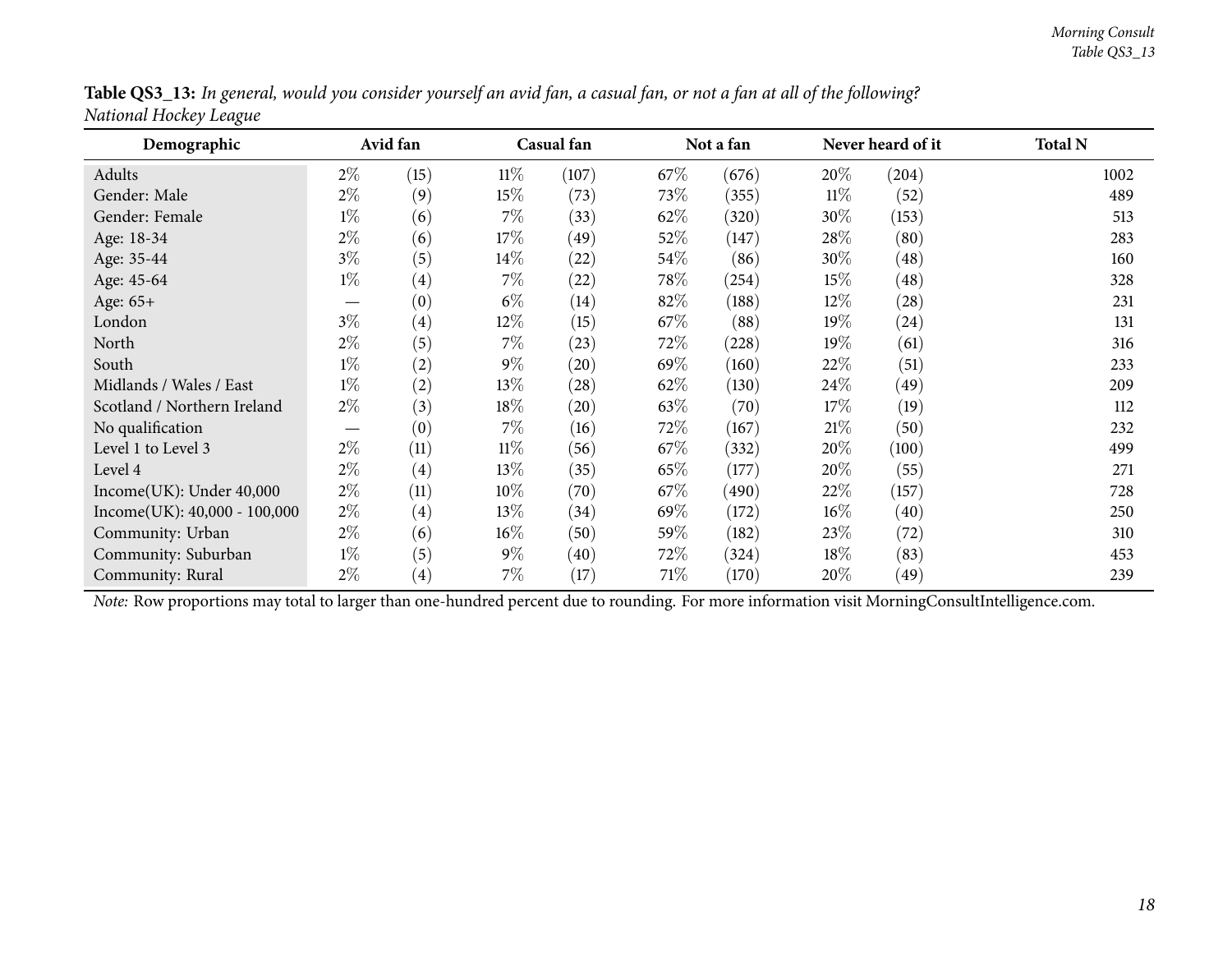|          |  |  |  | Table QS3_14: In general, would you consider yourself an avid fan, a casual fan, or not a fan at all of the following? |
|----------|--|--|--|------------------------------------------------------------------------------------------------------------------------|
| PGA Tour |  |  |  |                                                                                                                        |

<span id="page-18-0"></span>

| Demographic                    |       | Avid fan           |        | Casual fan |        | Not a fan |        | Never heard of it  | <b>Total N</b> |
|--------------------------------|-------|--------------------|--------|------------|--------|-----------|--------|--------------------|----------------|
| Adults                         | $5\%$ | (50)               | $17\%$ | (173)      | 59%    | (593)     | 19%    | (186)              | 1002           |
| Gender: Male                   | $8\%$ | (37)               | $26\%$ | (127)      | 59%    | (287)     | $8\%$  | (38)               | 489            |
| Gender: Female                 | $2\%$ | (13)               | $9\%$  | (46)       | 60%    | (306)     | 29\%   | (148)              | 513            |
| Age: 18-34                     | $7\%$ | (19)               | $17\%$ | (49)       | 50%    | (142)     | $26\%$ | (73)               | 283            |
| Age: 35-44                     | $5\%$ | (7)                | $14\%$ | (23)       | 58\%   | (92)      | 24\%   | (38)               | 160            |
| Age: 45-64                     | $5\%$ | (16)               | $15\%$ | (50)       | 65\%   | (213)     | 15%    | (49)               | 328            |
| Age: 65+                       | $3\%$ | (7)                | 22\%   | (51)       | 63\%   | (146)     | 11%    | (26)               | 231            |
| London                         | $6\%$ | (7)                | 10\%   | (13)       | 59%    | (77)      | 26%    | (34)               | 131            |
| North                          | $4\%$ | (12)               | $15\%$ | (48)       | 64\%   | (201)     | $18\%$ | (55)               | 316            |
| South                          | $6\%$ | (15)               | $18\%$ | (41)       | 58\%   | (136)     | $18\%$ | (41)               | 233            |
| Midlands / Wales / East        | $4\%$ | (8)                | $20\%$ | (42)       | $55\%$ | (115)     | 21%    | $\left( 44\right)$ | 209            |
| Scotland / Northern Ireland    | $7\%$ | (8)                | $26\%$ | (29)       | 57\%   | (64)      | $11\%$ | (12)               | 112            |
| No qualification               | $2\%$ | (5)                | 17%    | (38)       | 66\%   | (153)     | 15%    | (36)               | 232            |
| Level 1 to Level 3             | $5\%$ | (25)               | $16\%$ | (82)       | 59%    | (294)     | 20%    | (98)               | 499            |
| Level 4                        | $7\%$ | (19)               | $19\%$ | (52)       | 54\%   | (146)     | $20\%$ | (53)               | 271            |
| Income(UK): Under 40,000       | $4\%$ | $\left( 28\right)$ | $15\%$ | (111)      | 60%    | (437)     | 21%    | (153)              | 728            |
| $Income(UK): 40,000 - 100,000$ | $8\%$ | (19)               | 22\%   | (55)       | 59%    | (149)     | $11\%$ | (28)               | 250            |
| Community: Urban               | $6\%$ | (18)               | $18\%$ | (56)       | 53\%   | (164)     | 23\%   | (72)               | 310            |
| Community: Suburban            | $6\%$ | (25)               | $15\%$ | (68)       | 62\%   | (283)     | 17%    | (77)               | 453            |
| Community: Rural               | $3\%$ | (6)                | 21%    | (49)       | $61\%$ | (146)     | $16\%$ | (37)               | 239            |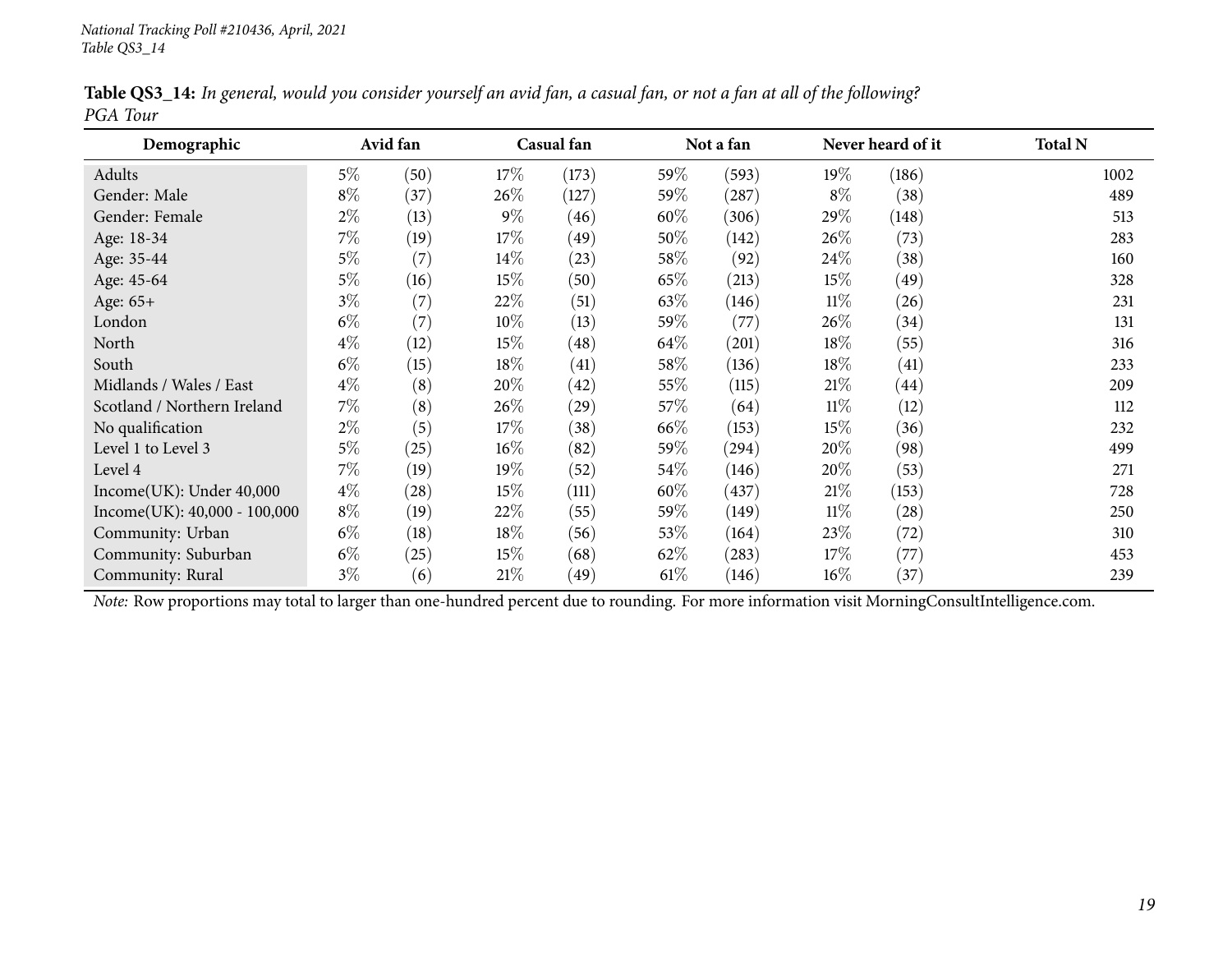|     |  |  |  | Table QS3_15: In general, would you consider yourself an avid fan, a casual fan, or not a fan at all of the following? |
|-----|--|--|--|------------------------------------------------------------------------------------------------------------------------|
| UFC |  |  |  |                                                                                                                        |

<span id="page-19-0"></span>

| Demographic                    |                                                                                                                                                | Avid fan |        | Casual fan        |        | Not a fan |        | Never heard of it | <b>Total N</b> |  |
|--------------------------------|------------------------------------------------------------------------------------------------------------------------------------------------|----------|--------|-------------------|--------|-----------|--------|-------------------|----------------|--|
| Adults                         | $7\%$                                                                                                                                          | (67)     | $16\%$ | (157)             | $54\%$ | (536)     | $24\%$ | (242)             | 1002           |  |
| Gender: Male                   | $8\%$                                                                                                                                          | (40)     | 20%    | (98)              | $54\%$ | (264)     | $18\%$ | (88)              | 489            |  |
| Gender: Female                 | $5\%$                                                                                                                                          | (27)     | $12\%$ | (60)              | 53\%   | (272)     | 30\%   | (153)             | 513            |  |
| Age: 18-34                     | 17%                                                                                                                                            | (47)     | 27\%   | (76)              | 44\%   | (123)     | $13\%$ | (37)              | 283            |  |
| Age: 35-44                     | $5\%$                                                                                                                                          | (8)      | 25\%   | (39)              | $46\%$ | (75)      | $24\%$ | (39)              | 160            |  |
| Age: 45-64                     | $3\%$                                                                                                                                          | (11)     | $12\%$ | (38)              | $60\%$ | (198)     | 25\%   | (81)              | 328            |  |
| Age: 65+                       | $1\%$                                                                                                                                          | (1)      | $2\%$  | $\left( 4\right)$ | $61\%$ | (141)     | 37%    | (85)              | 231            |  |
| London                         | $9\%$                                                                                                                                          | (12)     | 23\%   | (30)              | $40\%$ | (52)      | 28\%   | (37)              | 131            |  |
| North                          | $4\%$                                                                                                                                          | (11)     | $10\%$ | (32)              | 57\%   | (180)     | 30%    | (94)              | 316            |  |
| South                          | $8\%$                                                                                                                                          | (18)     | 20%    | (46)              | 55\%   | (127)     | $18\%$ | (42)              | 233            |  |
| Midlands / Wales / East        | 10%                                                                                                                                            | (22)     | 17%    | (35)              | 53\%   | (110)     | $20\%$ | (43)              | 209            |  |
| Scotland / Northern Ireland    | $4\%$                                                                                                                                          | (5)      | 13\%   | (15)              | $59\%$ | (67)      | 23%    | (26)              | 112            |  |
| No qualification               | $7\%$                                                                                                                                          | (15)     | $8\%$  | (19)              | 62\%   | (145)     | 23\%   | (53)              | 232            |  |
| Level 1 to Level 3             | $8\%$                                                                                                                                          | (38)     | $16\%$ | (82)              | 52\%   | (260)     | 24%    | (119)             | 499            |  |
| Level 4                        | $5\%$                                                                                                                                          | (14)     | 21%    | (56)              | 49%    | (132)     | 25%    | (69)              | 271            |  |
| Income(UK): Under 40,000       | $6\%$                                                                                                                                          | (47)     | $14\%$ | (105)             | $54\%$ | (395)     | 25%    | (181)             | 728            |  |
| $Income(UK): 40,000 - 100,000$ | $8\%$                                                                                                                                          | (21)     | $19\%$ | (47)              | $52\%$ | (130)     | 21%    | (52)              | 250            |  |
| Community: Urban               | $8\%$                                                                                                                                          | (25)     | $20\%$ | (63)              | 47\%   | (146)     | $24\%$ | (76)              | 310            |  |
| Community: Suburban            | $8\%$                                                                                                                                          | (37)     | 15%    | (68)              | 53\%   | (240)     | $24\%$ | (108)             | 453            |  |
| Community: Rural               | $2\%$                                                                                                                                          | (5)      | $11\%$ | (26)              | 63\%   | (150)     | $24\%$ | (58)              | 239            |  |
|                                | Note: Row proportions may total to larger than one-hundred percent due to rounding. For more information visit MorningConsultIntelligence.com. |          |        |                   |        |           |        |                   |                |  |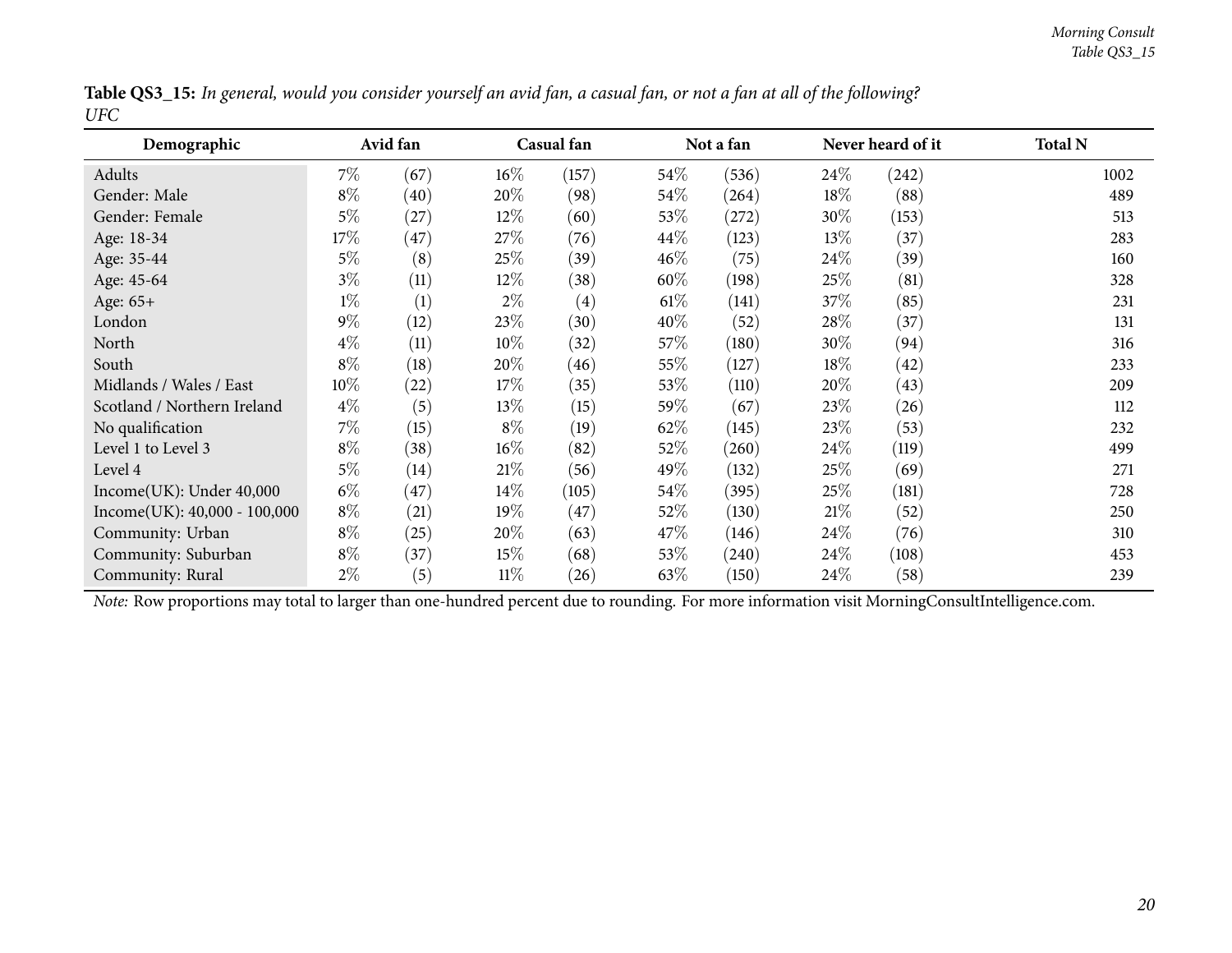|      |  |  |  | Table QS3_16: In general, would you consider yourself an avid fan, a casual fan, or not a fan at all of the following? |
|------|--|--|--|------------------------------------------------------------------------------------------------------------------------|
| WNBA |  |  |  |                                                                                                                        |

<span id="page-20-0"></span>

| Demographic                  |                                                                                                                                                | Avid fan |        | Casual fan         |        | Not a fan |        | Never heard of it | <b>Total N</b> |  |
|------------------------------|------------------------------------------------------------------------------------------------------------------------------------------------|----------|--------|--------------------|--------|-----------|--------|-------------------|----------------|--|
| Adults                       | $1\%$                                                                                                                                          | (10)     | $6\%$  | (60)               | 50%    | (504)     | 43\%   | (428)             | 1002           |  |
| Gender: Male                 | $1\%$                                                                                                                                          | (4)      | $8\%$  | (38)               | 62\%   | (301)     | 30%    | (146)             | 489            |  |
| Gender: Female               | $1\%$                                                                                                                                          | (6)      | $4\%$  | (23)               | 40%    | (203)     | 55\%   | (282)             | 513            |  |
| Age: 18-34                   | $2\%$                                                                                                                                          | (5)      | $11\%$ | (30)               | 45\%   | (128)     | 42%    | (120)             | 283            |  |
| Age: 35-44                   | $1\%$                                                                                                                                          | (2)      | $9\%$  | (14)               | $46\%$ | (74)      | $44\%$ | (70)              | 160            |  |
| Age: 45-64                   | $1\%$                                                                                                                                          | (2)      | $4\%$  | (12)               | 53\%   | (172)     | 43%    | (141)             | 328            |  |
| Age: 65+                     |                                                                                                                                                | (1)      | $2\%$  | (4)                | 56\%   | (129)     | 42%    | (97)              | 231            |  |
| London                       | $3\%$                                                                                                                                          | (4)      | 12%    | (16)               | 45\%   | (59)      | $40\%$ | (52)              | 131            |  |
| North                        | $1\%$                                                                                                                                          | (2)      | $3\%$  | (9)                | 45\%   | (142)     | 52%    | (164)             | 316            |  |
| South                        | $1\%$                                                                                                                                          | (3)      | $4\%$  | (9)                | 54\%   | (127)     | 41%    | (95)              | 233            |  |
| Midlands / Wales / East      |                                                                                                                                                | (0)      | 10%    | $\left( 20\right)$ | 50%    | (105)     | $40\%$ | (84)              | 209            |  |
| Scotland / Northern Ireland  | $1\%$                                                                                                                                          | (1)      | $6\%$  | (7)                | 64\%   | (71)      | 30\%   | (33)              | 112            |  |
| No qualification             | $\hspace{0.1mm}-\hspace{0.1mm}$                                                                                                                | (0)      | $2\%$  | (5)                | 50%    | (116)     | $48\%$ | (111)             | 232            |  |
| Level 1 to Level 3           | $1\%$                                                                                                                                          | (6)      | $7\%$  | (35)               | 50%    | (247)     | 42%    | (211)             | 499            |  |
| Level 4                      | $2\%$                                                                                                                                          | (4)      | $8\%$  | (21)               | 52\%   | (140)     | 39%    | (105)             | 271            |  |
| Income(UK): Under 40,000     | $1\%$                                                                                                                                          | (5)      | $5\%$  | (38)               | 47\%   | (343)     | 47\%   | (342)             | 728            |  |
| Income(UK): 40,000 - 100,000 | $2\%$                                                                                                                                          | (5)      | $7\%$  | (19)               | 59%    | (148)     | $31\%$ | (79)              | 250            |  |
| Community: Urban             | $2\%$                                                                                                                                          | (5)      | $10\%$ | (30)               | 45%    | (140)     | 43%    | (135)             | 310            |  |
| Community: Suburban          | $1\%$                                                                                                                                          | (3)      | $5\%$  | (22)               | 52\%   | (235)     | 43%    | (193)             | 453            |  |
| Community: Rural             | $1\%$                                                                                                                                          | (2)      | $3\%$  | (8)                | 54\%   | (129)     | 42%    | (101)             | 239            |  |
|                              | Note: Row proportions may total to larger than one-hundred percent due to rounding. For more information visit MorningConsultIntelligence.com. |          |        |                    |        |           |        |                   |                |  |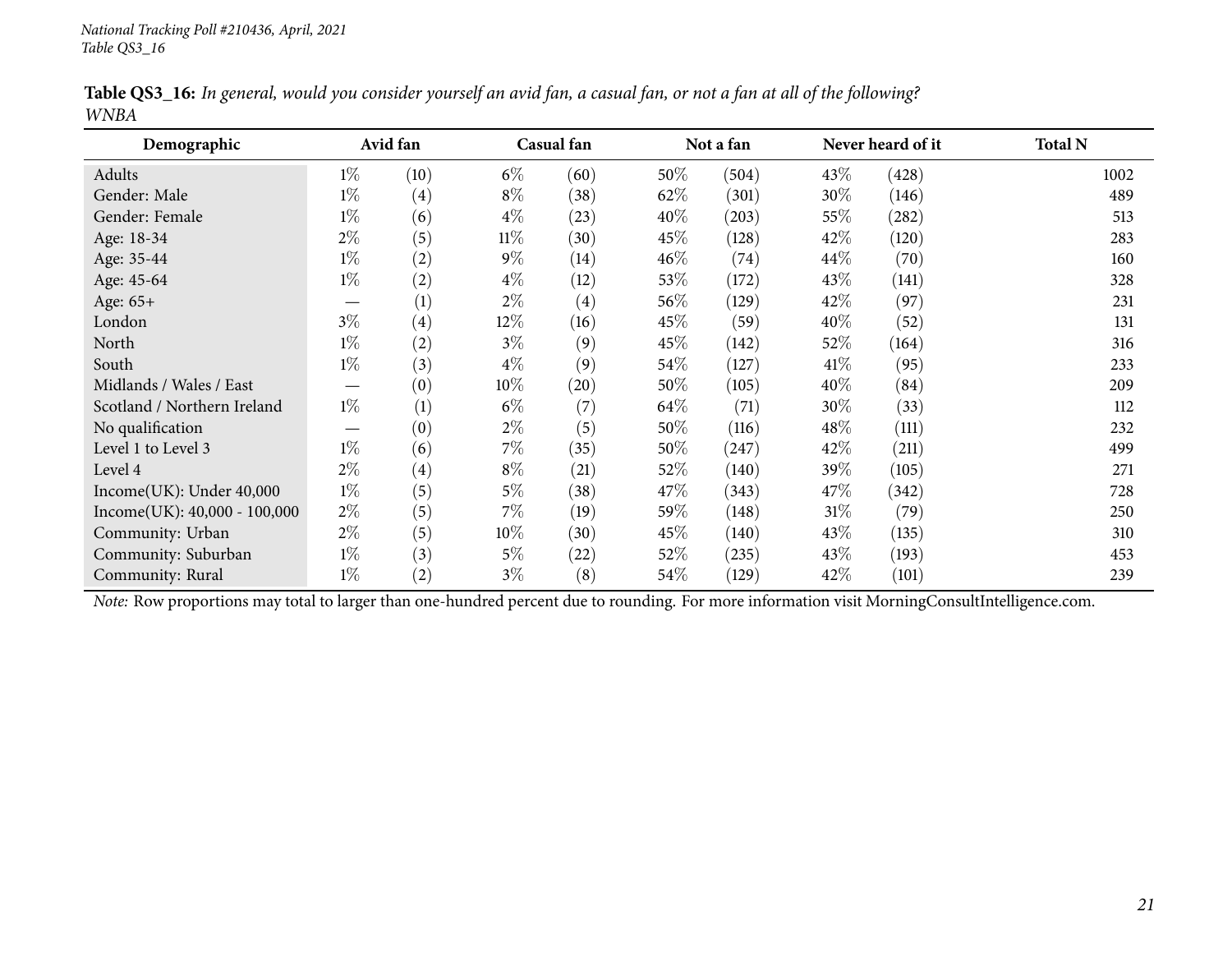<span id="page-21-0"></span>

| Demographic                    |       | Avid fan          |        | Casual fan         |         | Not a fan |        | Never heard of it | <b>Total N</b> |
|--------------------------------|-------|-------------------|--------|--------------------|---------|-----------|--------|-------------------|----------------|
| Adults                         | $2\%$ | (17)              | $14\%$ | (141)              | $50\%$  | (498)     | 35\%   | (347)             | 1002           |
| Gender: Male                   | $3\%$ | $\left(14\right)$ | 17\%   | (85)               | 60%     | (293)     | 20%    | (97)              | 489            |
| Gender: Female                 | $1\%$ | (3)               | $11\%$ | (56)               | 40%     | (204)     | 49\%   | (250)             | 513            |
| Age: 18-34                     | $2\%$ | (5)               | $18\%$ | (51)               | 44\%    | (126)     | 36\%   | (101)             | 283            |
| Age: 35-44                     | $3\%$ | (4)               | 14\%   | (22)               | 49\%    | (78)      | 35\%   | (56)              | 160            |
| Age: 45-64                     | $2\%$ | (5)               | 12%    | (40)               | 51\%    | (166)     | 36\%   | (116)             | 328            |
| Age: 65+                       | $1\%$ | (2)               | 12%    | $\left( 28\right)$ | 55\%    | (127)     | 32%    | (74)              | 231            |
| London                         | $3\%$ | (4)               | 14%    | (18)               | 48\%    | (62)      | 35%    | (47)              | 131            |
| North                          | $1\%$ | (5)               | $10\%$ | (33)               | 49\%    | (155)     | 39\%   | (124)             | 316            |
| South                          | $3\%$ | (7)               | $16\%$ | (38)               | 45\%    | (104)     | 36%    | (85)              | 233            |
| Midlands / Wales / East        | $1\%$ | (2)               | $16\%$ | (33)               | 51\%    | (107)     | 32%    | (67)              | 209            |
| Scotland / Northern Ireland    |       | (0)               | $16\%$ | (18)               | 62\%    | (70)      | 21%    | (24)              | 112            |
| No qualification               |       | (0)               | 12%    | (27)               | 47\%    | (110)     | 41%    | (95)              | 232            |
| Level 1 to Level 3             | $2\%$ | (10)              | 13\%   | (64)               | 52\%    | (258)     | 33\%   | (167)             | 499            |
| Level 4                        | $2\%$ | (6)               | 18%    | (50)               | 48\%    | (129)     | $31\%$ | (85)              | 271            |
| Income(UK): Under 40,000       | $1\%$ | (7)               | 12%    | (84)               | 48\%    | (352)     | 39\%   | (286)             | 728            |
| $Income(UK): 40,000 - 100,000$ | $4\%$ | (9)               | 21%    | (52)               | $54\%$  | (135)     | 22%    | (54)              | 250            |
| Community: Urban               | $2\%$ | (5)               | 19%    | (58)               | 43\%    | (132)     | 37\%   | (115)             | 310            |
| Community: Suburban            | $1\%$ | (5)               | 12%    | (57)               | 55\%    | (248)     | 32\%   | (143)             | 453            |
| Community: Rural               | $3\%$ | (6)               | $11\%$ | (26)               | 49 $\%$ | (118)     | 37%    | (89)              | 239            |

Table QS3\_17: In general, would you consider yourself an avid fan, a casual fan, or not a fan at all of the following? *WTA Tour*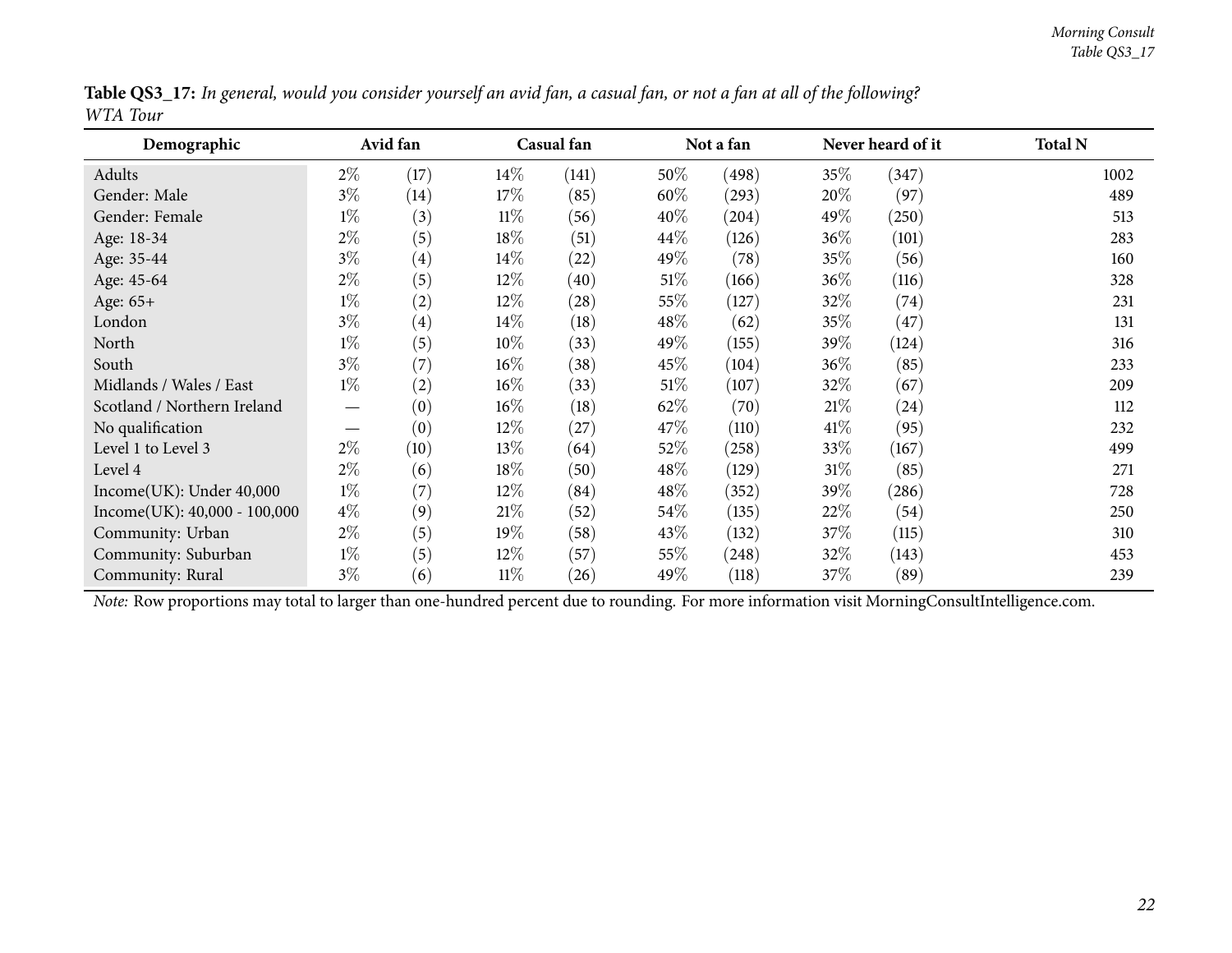|                       | Table QS3_18: In general, would you consider yourself an avid fan, a casual fan, or not a fan at all of the following? |  |  |
|-----------------------|------------------------------------------------------------------------------------------------------------------------|--|--|
| NCAA college football |                                                                                                                        |  |  |

<span id="page-22-0"></span>

| Demographic                                                                                                                                    |                               | Avid fan |        | Casual fan         |        | Not a fan |        | Never heard of it | <b>Total N</b> |
|------------------------------------------------------------------------------------------------------------------------------------------------|-------------------------------|----------|--------|--------------------|--------|-----------|--------|-------------------|----------------|
| Adults                                                                                                                                         | $1\%$                         | (13)     | $7\%$  | (70)               | $54\%$ | (539)     | 38\%   | (381)             | 1002           |
| Gender: Male                                                                                                                                   | $2\%$                         | (8)      | $7\%$  | (35)               | 63\%   | (309)     | 28\%   | (138)             | 489            |
| Gender: Female                                                                                                                                 | $1\%$                         | (5)      | 7\%    | (35)               | $45\%$ | (230)     | 47\%   | (243)             | 513            |
| Age: 18-34                                                                                                                                     | $2\%$                         | (6)      | $14\%$ | (40)               | 47\%   | (132)     | 37\%   | (106)             | 283            |
| Age: 35-44                                                                                                                                     | $2\%$                         | (3)      | $11\%$ | (17)               | $42\%$ | (68)      | $46\%$ | (73)              | 160            |
| Age: 45-64                                                                                                                                     |                               | (2)      | $3\%$  | (11)               | 58\%   | (190)     | 38\%   | (125)             | 328            |
| Age: 65+                                                                                                                                       | $1\%$                         | (3)      | $1\%$  | (2)                | $65\%$ | (149)     | $33\%$ | (77)              | 231            |
| London                                                                                                                                         | $1\%$                         | (2)      | $11\%$ | (14)               | 49\%   | (65)      | $39\%$ | (51)              | 131            |
| North                                                                                                                                          | $2\%$                         | (5)      | $4\%$  | (13)               | $51\%$ | (161)     | 43\%   | (137)             | 316            |
| South                                                                                                                                          | $1\%$                         | (2)      | $8\%$  | (18)               | $54\%$ | (125)     | 38\%   | (89)              | 233            |
| Midlands / Wales / East                                                                                                                        | $1\%$                         | (2)      | $7\%$  | (15)               | $54\%$ | (112)     | 38\%   | (80)              | 209            |
| Scotland / Northern Ireland                                                                                                                    | $2\%$                         | (2)      | $9\%$  | (10)               | 68\%   | (76)      | 21%    | (24)              | 112            |
| No qualification                                                                                                                               | $\overbrace{\phantom{13333}}$ | (0)      | $5\%$  | (11)               | $54\%$ | (126)     | $41\%$ | (96)              | 232            |
| Level 1 to Level 3                                                                                                                             | $1\%$                         | (7)      | $7\%$  | (34)               | 54\%   | (271)     | 37\%   | (187)             | 499            |
| Level 4                                                                                                                                        | $2\%$                         | (6)      | $9\%$  | (25)               | 52\%   | (141)     | $36\%$ | (98)              | 271            |
| Income(UK): Under 40,000                                                                                                                       | $1\%$                         | (6)      | $5\%$  | (39)               | 53\%   | (387)     | $41\%$ | (296)             | 728            |
| $Income(UK): 40,000 - 100,000$                                                                                                                 | $2\%$                         | (5)      | $11\%$ | $\left( 28\right)$ | $56\%$ | (140)     | $31\%$ | (77)              | 250            |
| Community: Urban                                                                                                                               | $2\%$                         | (6)      | $10\%$ | (31)               | $51\%$ | (157)     | $37\%$ | (116)             | 310            |
| Community: Suburban                                                                                                                            | $1\%$                         | (6)      | $6\%$  | $\left( 28\right)$ | $54\%$ | (246)     | 38\%   | (173)             | 453            |
| Community: Rural                                                                                                                               |                               | (1)      | $4\%$  | (10)               | 57\%   | (136)     | $39\%$ | (92)              | 239            |
| Note: Row proportions may total to larger than one-hundred percent due to rounding. For more information visit MorningConsultIntelligence.com. |                               |          |        |                    |        |           |        |                   |                |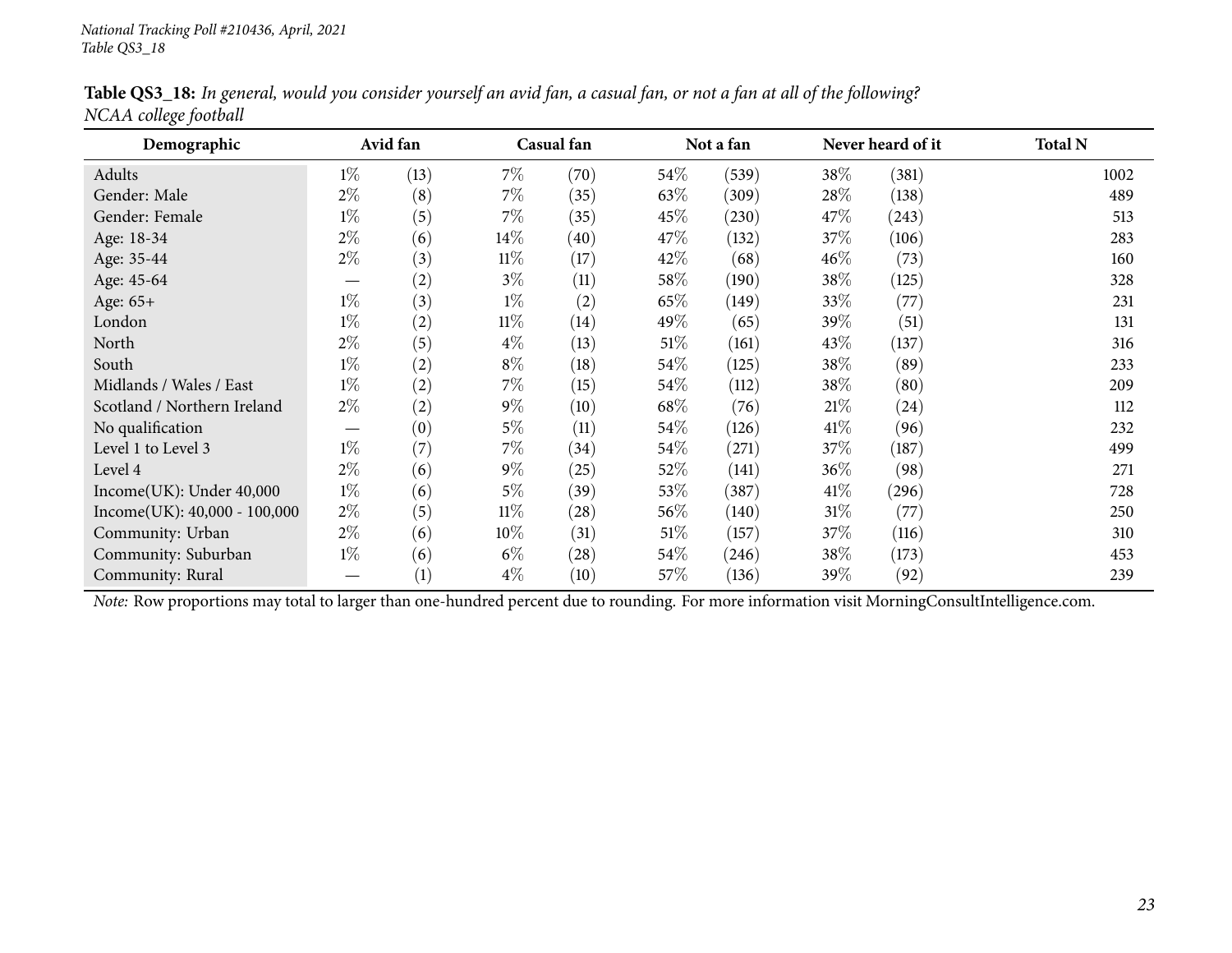<span id="page-23-0"></span>

| Demographic                                                                                                                                    |       | Avid fan          |        | Casual fan         |        | Not a fan |        | Never heard of it | <b>Total N</b> |
|------------------------------------------------------------------------------------------------------------------------------------------------|-------|-------------------|--------|--------------------|--------|-----------|--------|-------------------|----------------|
| Adults                                                                                                                                         | $1\%$ | (12)              | $8\%$  | (83)               | $56\%$ | (561)     | $35\%$ | (347)             | 1002           |
| Gender: Male                                                                                                                                   | $1\%$ | (7)               | $11\%$ | (53)               | 66\%   | (324)     | 22%    | (106)             | 489            |
| Gender: Female                                                                                                                                 | $1\%$ | (5)               | $6\%$  | (31)               | 46\%   | (237)     | 47\%   | (241)             | 513            |
| Age: 18-34                                                                                                                                     | $3\%$ | (9)               | $18\%$ | (50)               | 43\%   | (123)     | 36\%   | (102)             | 283            |
| Age: 35-44                                                                                                                                     | $1\%$ | (2)               | $10\%$ | (15)               | 52\%   | (83)      | 38\%   | (60)              | 160            |
| Age: 45-64                                                                                                                                     |       | (1)               | $4\%$  | (14)               | $59\%$ | (195)     | 36\%   | (117)             | 328            |
| Age: 65+                                                                                                                                       |       | (0)               | $1\%$  | (3)                | 69%    | (160)     | 29\%   | (67)              | 231            |
| London                                                                                                                                         | $4\%$ | (5)               | $12\%$ | (15)               | 53\%   | (70)      | $31\%$ | (41)              | 131            |
| North                                                                                                                                          | $1\%$ | (3)               | $4\%$  | (14)               | 55\%   | (174)     | 40%    | (125)             | 316            |
| South                                                                                                                                          |       | (1)               | $5\%$  | (13)               | 60\%   | (140)     | 34\%   | (80)              | 233            |
| Midlands / Wales / East                                                                                                                        | $1\%$ | (3)               | $10\%$ | $\left( 20\right)$ | 54\%   | (113)     | 35%    | (72)              | 209            |
| Scotland / Northern Ireland                                                                                                                    |       | (0)               | $18\%$ | (21)               | 57\%   | (64)      | 25\%   | (28)              | 112            |
| No qualification                                                                                                                               |       | (0)               | $9\%$  | (21)               | $61\%$ | (142)     | 30\%   | (70)              | 232            |
| Level 1 to Level 3                                                                                                                             | $1\%$ | (7)               | $8\%$  | (38)               | 54\%   | (270)     | 37\%   | (183)             | 499            |
| Level 4                                                                                                                                        | $2\%$ | (4)               | $9\%$  | (24)               | 55\%   | (149)     | 35\%   | (93)              | 271            |
| Income(UK): Under 40,000                                                                                                                       | $1\%$ | (9)               | $8\%$  | (59)               | $56\%$ | (405)     | 35\%   | (256)             | 728            |
| $Income(UK): 40,000 - 100,000$                                                                                                                 | $1\%$ | (3)               | $9\%$  | (23)               | 57\%   | (142)     | 33\%   | (82)              | 250            |
| Community: Urban                                                                                                                               | $2\%$ | (7)               | $11\%$ | (34)               | 52\%   | (162)     | 35%    | (107)             | 310            |
| Community: Suburban                                                                                                                            | $1\%$ | $\left( 4\right)$ | $8\%$  | (38)               | 58\%   | (263)     | 33\%   | (148)             | 453            |
| Community: Rural                                                                                                                               |       | (1)               | $5\%$  | (12)               | 57\%   | (135)     | 38\%   | (92)              | 239            |
| Note: Row proportions may total to larger than one-hundred percent due to rounding. For more information visit MorningConsultIntelligence.com. |       |                   |        |                    |        |           |        |                   |                |

Table QS3\_19: In general, would you consider yourself an avid fan, a casual fan, or not a fan at all of the following? *NCAA college basketball*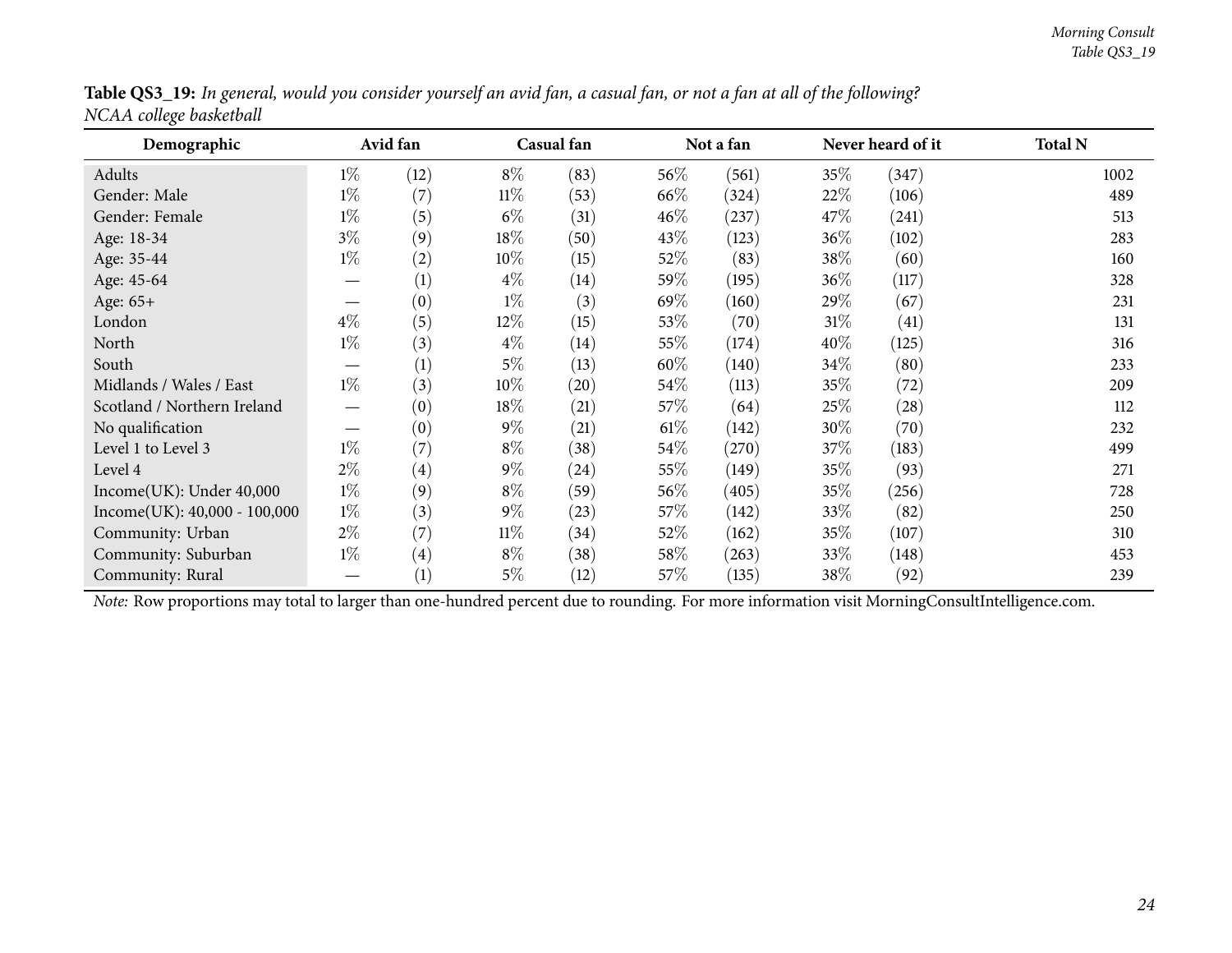|                        |  |  | Table QS3_20: In general, would you consider yourself an avid fan, a casual fan, or not a fan at all of the following? |
|------------------------|--|--|------------------------------------------------------------------------------------------------------------------------|
| English Premier League |  |  |                                                                                                                        |

<span id="page-24-0"></span>

| Demographic                    |        | Avid fan |        | Casual fan |        | Not a fan |       | Never heard of it | <b>Total N</b> |
|--------------------------------|--------|----------|--------|------------|--------|-----------|-------|-------------------|----------------|
| Adults                         | 29\%   | (288)    | 27\%   | (274)      | 39\%   | (394)     | $5\%$ | (46)              | 1002           |
| Gender: Male                   | 43\%   | (213)    | $26\%$ | (127)      | 29\%   | (140)     | $2\%$ | (9)               | 489            |
| Gender: Female                 | 15%    | (75)     | 29%    | (147)      | 50%    | (254)     | 7%    | (36)              | 513            |
| Age: 18-34                     | 30%    | (84)     | $34\%$ | (97)       | 27\%   | (77)      | $9\%$ | (25)              | 283            |
| Age: 35-44                     | 32%    | (52)     | 22\%   | (36)       | 40%    | (64)      | $6\%$ | (9)               | 160            |
| Age: 45-64                     | 27\%   | (87)     | 27\%   | (89)       | $44\%$ | (144)     | $2\%$ | (7)               | 328            |
| Age: 65+                       | 28\%   | (65)     | 23\%   | (52)       | 47\%   | (110)     | $2\%$ | $\left( 4\right)$ | 231            |
| London                         | 32%    | (42)     | 27\%   | (36)       | 36\%   | (47)      | $5\%$ | (7)               | 131            |
| North                          | 22%    | (69)     | 24\%   | (76)       | 50%    | (158)     | $4\%$ | (13)              | 316            |
| South                          | 37%    | (86)     | $31\%$ | (73)       | 29\%   | (67)      | $3\%$ | (7)               | 233            |
| Midlands / Wales / East        | 27%    | (56)     | 27\%   | (55)       | 39\%   | (82)      | $7\%$ | (15)              | 209            |
| Scotland / Northern Ireland    | 32%    | (35)     | 30\%   | (33)       | 36\%   | (40)      | $3\%$ | (3)               | 112            |
| No qualification               | 21%    | (48)     | 25\%   | (57)       | $53\%$ | (122)     | $2\%$ | (5)               | 232            |
| Level 1 to Level 3             | 30%    | (148)    | 28\%   | (140)      | 36\%   | (180)     | $6\%$ | (30)              | 499            |
| Level 4                        | 34\%   | (92)     | 28\%   | (76)       | 34\%   | (92)      | $4\%$ | (11)              | 271            |
| Income(UK): Under 40,000       | 25%    | (179)    | $26\%$ | (191)      | $44\%$ | (322)     | $5\%$ | (36)              | 728            |
| $Income(UK): 40,000 - 100,000$ | 41\%   | (103)    | 28\%   | (71)       | 28\%   | (69)      | $3\%$ | (8)               | 250            |
| Community: Urban               | $31\%$ | (96)     | 28\%   | (87)       | $35\%$ | (109)     | $6\%$ | (18)              | 310            |
| Community: Suburban            | 29%    | (133)    | 27\%   | (121)      | 40%    | (181)     | $4\%$ | (17)              | 453            |
| Community: Rural               | 25\%   | (59)     | 28\%   | (66)       | 43\%   | (104)     | $4\%$ | (10)              | 239            |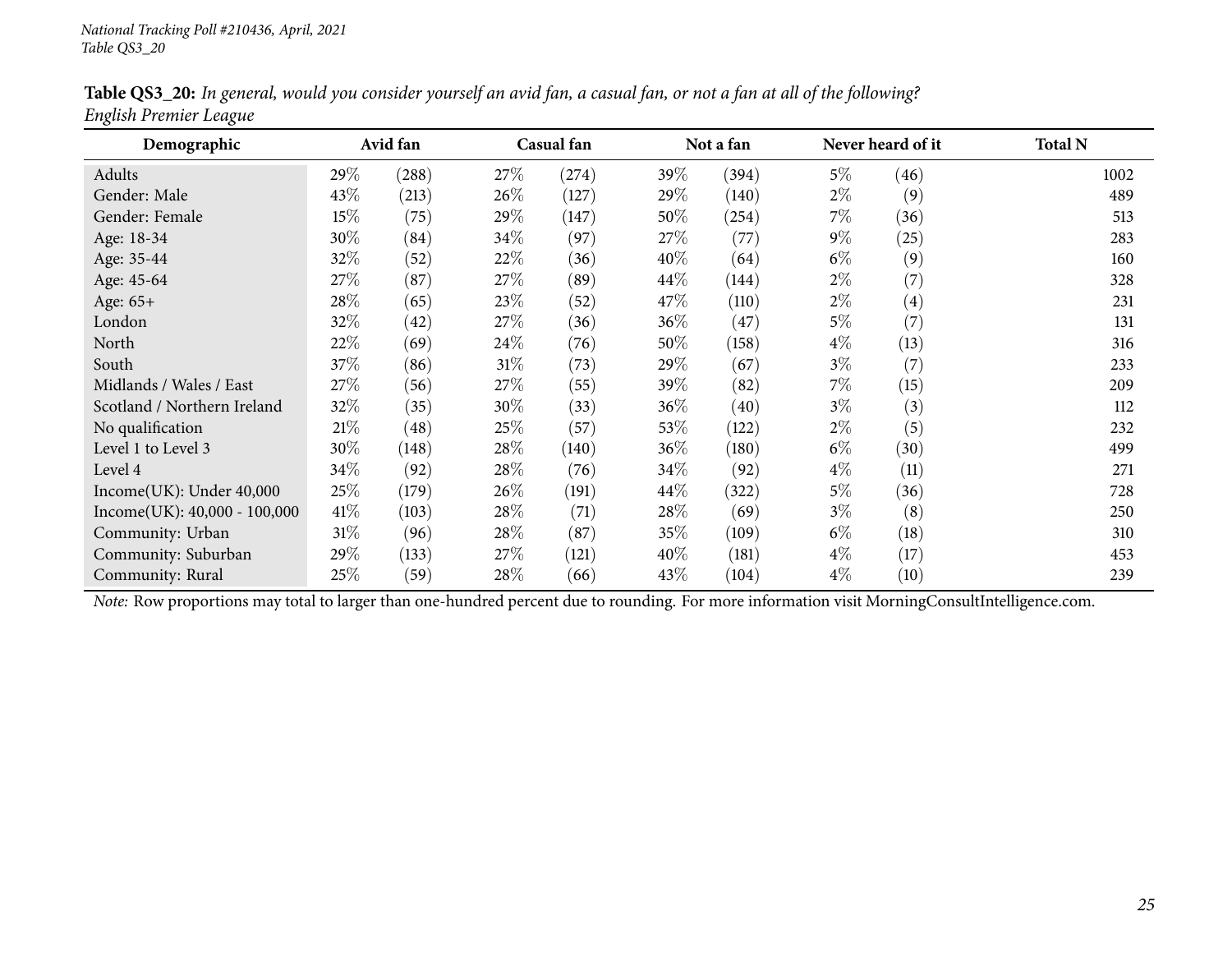|         | Table QS3_21: In general, would you consider yourself an avid fan, a casual fan, or not a fan at all of the following? |
|---------|------------------------------------------------------------------------------------------------------------------------|
| La Liga |                                                                                                                        |

<span id="page-25-0"></span>

| Demographic                                                                                                                                    |        | Avid fan |        | Casual fan |        | Not a fan |        | Never heard of it | <b>Total N</b> |
|------------------------------------------------------------------------------------------------------------------------------------------------|--------|----------|--------|------------|--------|-----------|--------|-------------------|----------------|
| Adults                                                                                                                                         | $5\%$  | (54)     | 20%    | (203)      | $43\%$ | (432)     | $31\%$ | (313)             | 1002           |
| Gender: Male                                                                                                                                   | $10\%$ | (47)     | 29\%   | (144)      | $46\%$ | (226)     | 15%    | (72)              | 489            |
| Gender: Female                                                                                                                                 | $1\%$  | (6)      | $11\%$ | (58)       | 40%    | (206)     | 47\%   | (242)             | 513            |
| Age: 18-34                                                                                                                                     | $8\%$  | (23)     | 32\%   | (91)       | $31\%$ | (89)      | 28%    | (80)              | 283            |
| Age: 35-44                                                                                                                                     | $6\%$  | (10)     | 21%    | (34)       | 38\%   | (60)      | 35\%   | (57)              | 160            |
| Age: 45-64                                                                                                                                     | $6\%$  | (19)     | $16\%$ | (52)       | 50%    | (163)     | 29\%   | (94)              | 328            |
| Age: 65+                                                                                                                                       | $1\%$  | (2)      | $11\%$ | (26)       | $52\%$ | (120)     | 36%    | (83)              | 231            |
| London                                                                                                                                         | 10%    | (13)     | $20\%$ | (27)       | 43\%   | (56)      | 27\%   | (35)              | 131            |
| North                                                                                                                                          | $3\%$  | (8)      | $16\%$ | (50)       | 44\%   | (140)     | 37\%   | (118)             | 316            |
| South                                                                                                                                          | $8\%$  | (18)     | 20%    | (46)       | 43\%   | (100)     | 29%    | (69)              | 233            |
| Midlands / Wales / East                                                                                                                        | $3\%$  | (7)      | 18%    | (38)       | 48\%   | (100)     | $31\%$ | (65)              | 209            |
| Scotland / Northern Ireland                                                                                                                    | $7\%$  | (7)      | 37\%   | (42)       | 32\%   | (36)      | 24\%   | (27)              | 112            |
| No qualification                                                                                                                               | $2\%$  | (5)      | 20%    | (46)       | $34\%$ | (78)      | 44\%   | (103)             | 232            |
| Level 1 to Level 3                                                                                                                             | $6\%$  | (28)     | 17%    | (84)       | 49\%   | (242)     | 29%    | (145)             | 499            |
| Level 4                                                                                                                                        | $8\%$  | (21)     | 27\%   | (72)       | $41\%$ | (112)     | 24\%   | (65)              | 271            |
| Income(UK): Under 40,000                                                                                                                       | $4\%$  | (29)     | $18\%$ | (128)      | 44\%   | (318)     | 35%    | (253)             | 728            |
| $Income(UK): 40,000 - 100,000$                                                                                                                 | $9\%$  | (23)     | 28\%   | (70)       | $41\%$ | (103)     | 22%    | (55)              | 250            |
| Community: Urban                                                                                                                               | $7\%$  | (23)     | 24\%   | (74)       | 36\%   | (110)     | 33%    | (103)             | 310            |
| Community: Suburban                                                                                                                            | $5\%$  | (23)     | 20\%   | (89)       | $50\%$ | (225)     | 25%    | (114)             | 453            |
| Community: Rural                                                                                                                               | $3\%$  | (7)      | $16\%$ | (39)       | $40\%$ | (97)      | $40\%$ | (96)              | 239            |
| Note: Row proportions may total to larger than one-hundred percent due to rounding. For more information visit MorningConsultIntelligence.com. |        |          |        |            |        |           |        |                   |                |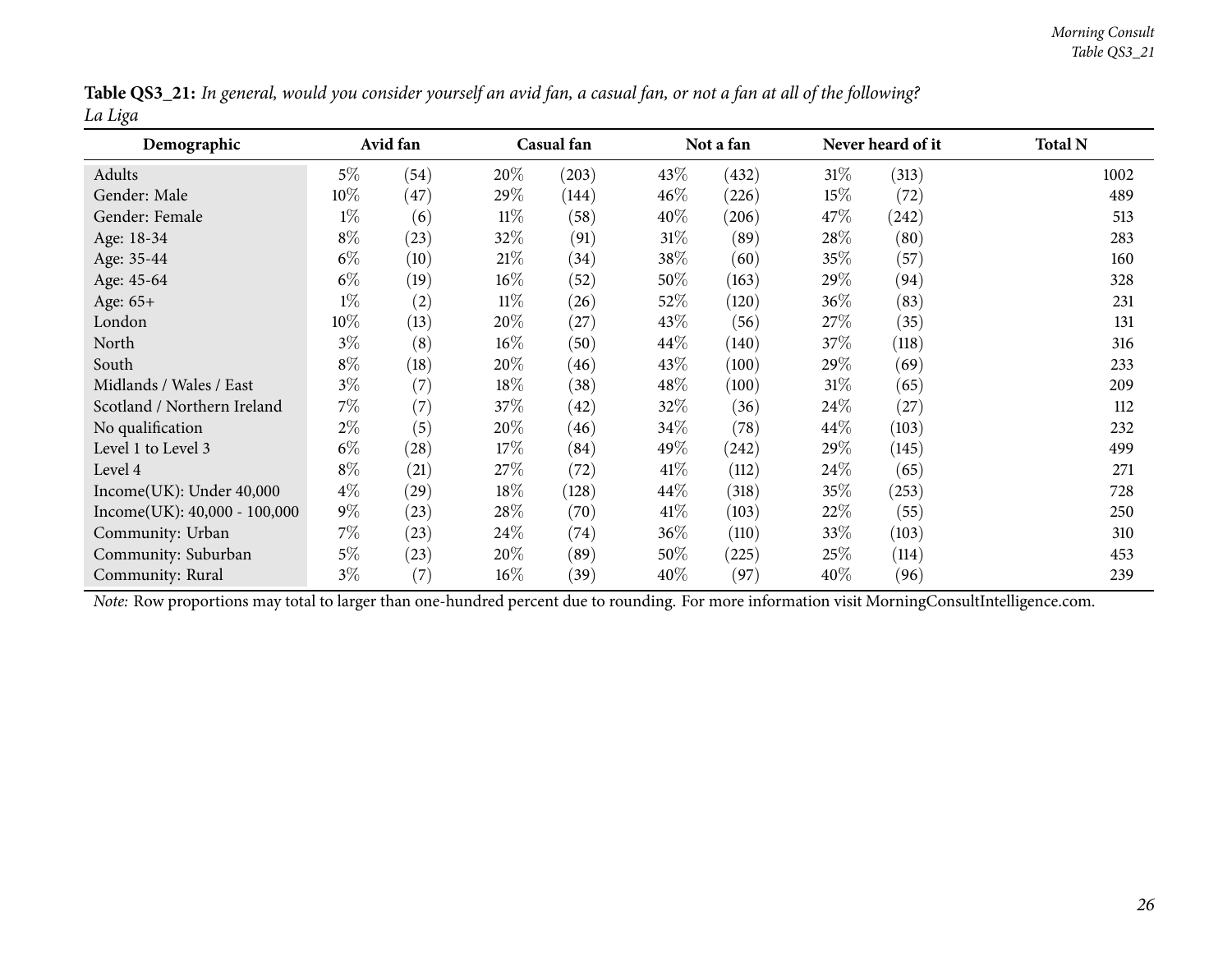|            |  |  |  | Table QS3_22: In general, would you consider yourself an avid fan, a casual fan, or not a fan at all of the following? |
|------------|--|--|--|------------------------------------------------------------------------------------------------------------------------|
| Bundesliga |  |  |  |                                                                                                                        |

<span id="page-26-0"></span>

| Demographic                    |        | Avid fan |        | Casual fan |        | Not a fan |        | Never heard of it | <b>Total N</b> |
|--------------------------------|--------|----------|--------|------------|--------|-----------|--------|-------------------|----------------|
| Adults                         | $4\%$  | (43)     | $17\%$ | (170)      | $46\%$ | (463)     | 33\%   | (326)             | 1002           |
| Gender: Male                   | $7\%$  | (36)     | 29\%   | (140)      | 48\%   | (236)     | $16\%$ | (77)              | 489            |
| Gender: Female                 | $1\%$  | (7)      | $6\%$  | (29)       | $44\%$ | (227)     | $48\%$ | (249)             | 513            |
| Age: 18-34                     | $5\%$  | (15)     | 27\%   | (77)       | 32%    | (90)      | $36\%$ | (101)             | 283            |
| Age: 35-44                     | $4\%$  | (7)      | 17%    | (27)       | 43%    | (69)      | $36\%$ | (58)              | 160            |
| Age: 45-64                     | $5\%$  | (15)     | $14\%$ | (45)       | $55\%$ | (181)     | $26\%$ | (87)              | 328            |
| Age: 65+                       | $3\%$  | (6)      | $9\%$  | (21)       | 54\%   | (123)     | 35%    | (80)              | 231            |
| London                         | $11\%$ | (14)     | $17\%$ | (22)       | 45\%   | (59)      | 27\%   | (36)              | 131            |
| North                          | $1\%$  | (5)      | $14\%$ | (43)       | 43\%   | (136)     | 42%    | (133)             | 316            |
| South                          | $6\%$  | (13)     | $18\%$ | (41)       | 50%    | (116)     | 27%    | (63)              | 233            |
| Midlands / Wales / East        | $1\%$  | (1)      | $16\%$ | (34)       | $51\%$ | (107)     | 32%    | (67)              | 209            |
| Scotland / Northern Ireland    | $9\%$  | (10)     | $26\%$ | (30)       | 40%    | (45)      | 24%    | (27)              | 112            |
| No qualification               | $5\%$  | (11)     | $11\%$ | (25)       | 47\%   | (110)     | 37\%   | (87)              | 232            |
| Level 1 to Level 3             | $4\%$  | (18)     | 17%    | (85)       | $46\%$ | (231)     | 33%    | (165)             | 499            |
| Level 4                        | $5\%$  | (15)     | 22\%   | (59)       | 45\%   | (123)     | 27\%   | (74)              | 271            |
| Income(UK): Under 40,000       | $3\%$  | (25)     | $14\%$ | (103)      | 47\%   | (339)     | $36\%$ | (261)             | 728            |
| $Income(UK): 40,000 - 100,000$ | $7\%$  | (17)     | 24\%   | (61)       | 46%    | (114)     | $24\%$ | (59)              | 250            |
| Community: Urban               | $7\%$  | (22)     | $18\%$ | (54)       | $44\%$ | (137)     | $31\%$ | (97)              | 310            |
| Community: Suburban            | $3\%$  | (15)     | 17%    | (76)       | 48\%   | (219)     | 32\%   | (143)             | 453            |
| Community: Rural               | $3\%$  | (6)      | $16\%$ | (39)       | 45\%   | (107)     | $36\%$ | (86)              | 239            |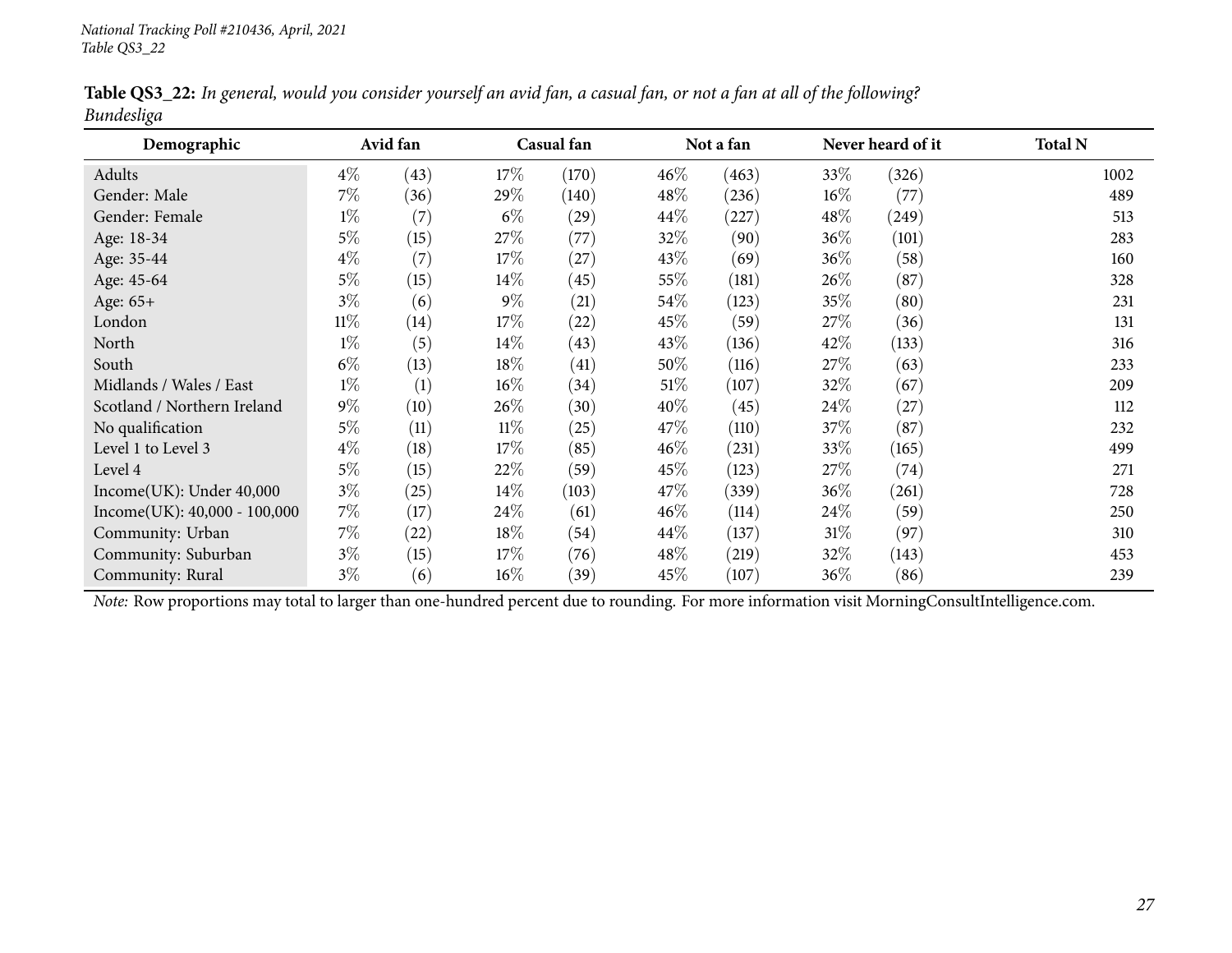|         | Table QS3_23: In general, would you consider yourself an avid fan, a casual fan, or not a fan at all of the following? |
|---------|------------------------------------------------------------------------------------------------------------------------|
| Ligue 1 |                                                                                                                        |

<span id="page-27-0"></span>

| Demographic                                                                                                                                    |       | Avid fan |        | Casual fan         |        | Not a fan |        | Never heard of it | <b>Total N</b> |
|------------------------------------------------------------------------------------------------------------------------------------------------|-------|----------|--------|--------------------|--------|-----------|--------|-------------------|----------------|
| Adults                                                                                                                                         | $4\%$ | (43)     | $15\%$ | (153)              | $48\%$ | (477)     | 33\%   | (328)             | 1002           |
| Gender: Male                                                                                                                                   | $8\%$ | (38)     | 24\%   | (117)              | $50\%$ | (246)     | 18\%   | (87)              | 489            |
| Gender: Female                                                                                                                                 | $1\%$ | (5)      | $7\%$  | (36)               | $45\%$ | (231)     | 47\%   | (241)             | 513            |
| Age: 18-34                                                                                                                                     | $7\%$ | (21)     | 24\%   | (67)               | 39\%   | (110)     | $30\%$ | (86)              | 283            |
| Age: 35-44                                                                                                                                     | $3\%$ | (6)      | 17%    | (28)               | 43\%   | (69)      | 36\%   | (58)              | 160            |
| Age: 45-64                                                                                                                                     | $4\%$ | (14)     | $12\%$ | (40)               | $56\%$ | (182)     | 28\%   | (91)              | 328            |
| Age: 65+                                                                                                                                       | $1\%$ | (2)      | $8\%$  | (19)               | $50\%$ | (116)     | 41\%   | (94)              | 231            |
| London                                                                                                                                         | $9\%$ | (11)     | $16\%$ | (21)               | $46\%$ | (60)      | 30%    | (39)              | 131            |
| North                                                                                                                                          | $1\%$ | (3)      | $12\%$ | (39)               | $50\%$ | (157)     | 37\%   | (118)             | 316            |
| South                                                                                                                                          | $7\%$ | (16)     | $15\%$ | (34)               | $48\%$ | (112)     | 30\%   | (71)              | 233            |
| Midlands / Wales / East                                                                                                                        | $1\%$ | (3)      | $16\%$ | (33)               | $51\%$ | (106)     | 32%    | (67)              | 209            |
| Scotland / Northern Ireland                                                                                                                    | $9\%$ | (10)     | 23\%   | (25)               | 38\%   | (43)      | 30%    | (34)              | 112            |
| No qualification                                                                                                                               | $4\%$ | (10)     | 13\%   | (31)               | 40\%   | (92)      | 43\%   | (100)             | 232            |
| Level 1 to Level 3                                                                                                                             | $4\%$ | (22)     | $14\%$ | (71)               | $50\%$ | (251)     | $31\%$ | (154)             | 499            |
| Level 4                                                                                                                                        | $4\%$ | (11)     | 19%    | (52)               | 49%    | (134)     | 27\%   | (74)              | 271            |
| Income(UK): Under 40,000                                                                                                                       | $4\%$ | (26)     | $13\%$ | (96)               | 47\%   | (341)     | 37%    | (266)             | 728            |
| $Income(UK): 40,000 - 100,000$                                                                                                                 | $7\%$ | (16)     | 22\%   | (55)               | $50\%$ | (124)     | 22%    | (55)              | 250            |
| Community: Urban                                                                                                                               | $6\%$ | (17)     | $19\%$ | (59)               | 41\%   | (127)     | $34\%$ | (107)             | 310            |
| Community: Suburban                                                                                                                            | $4\%$ | (16)     | $15\%$ | (67)               | 51%    | (229)     | 31%    | (141)             | 453            |
| Community: Rural                                                                                                                               | $4\%$ | (9)      | $12\%$ | $\left( 28\right)$ | $51\%$ | (122)     | 34\%   | (81)              | 239            |
| Note: Row proportions may total to larger than one-hundred percent due to rounding. For more information visit MorningConsultIntelligence.com. |       |          |        |                    |        |           |        |                   |                |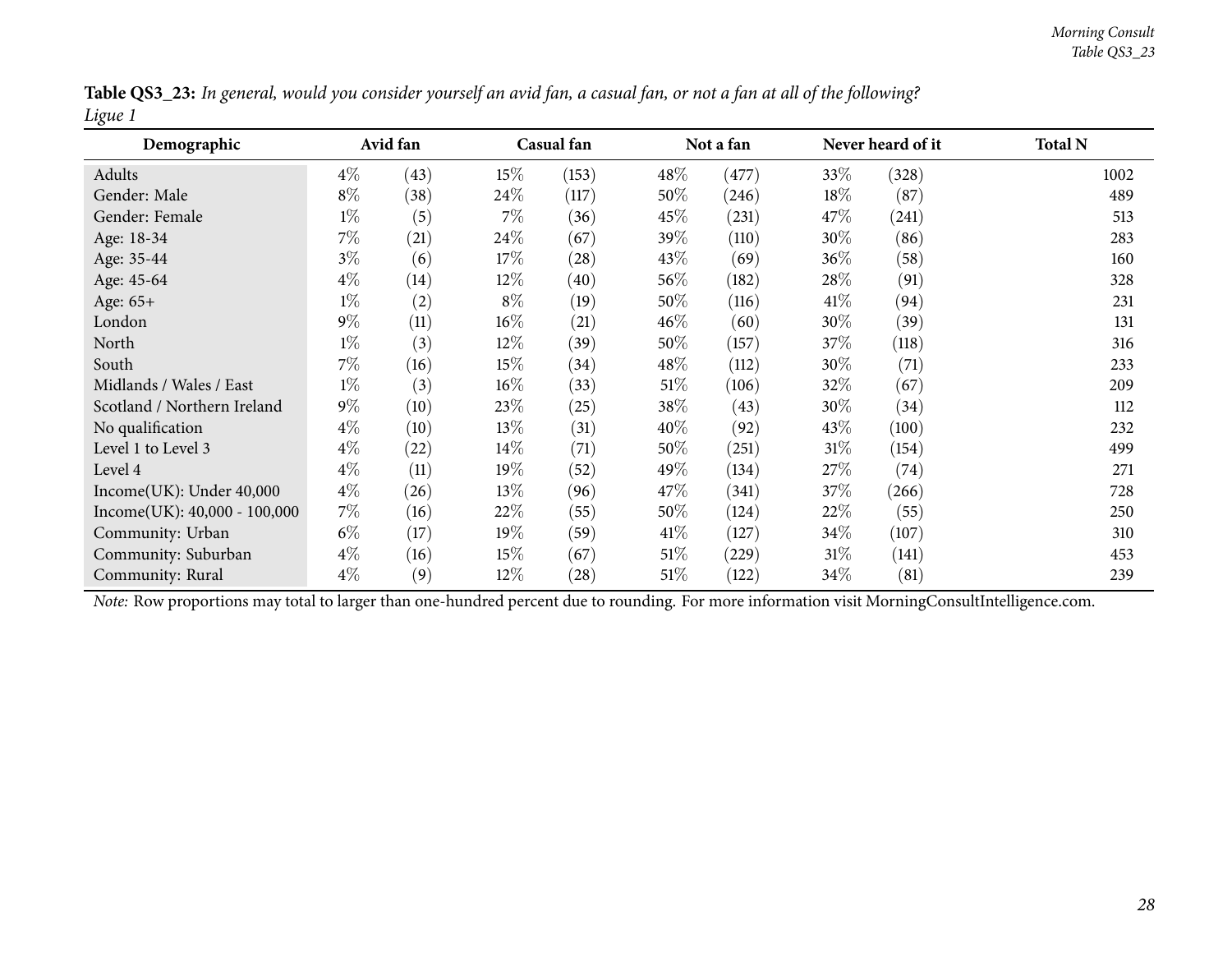|         |  |  | Table QS3_24: In general, would you consider yourself an avid fan, a casual fan, or not a fan at all of the following? |
|---------|--|--|------------------------------------------------------------------------------------------------------------------------|
| Serie A |  |  |                                                                                                                        |

<span id="page-28-0"></span>

| Demographic                                                                                                                                    |                               | Avid fan |        | Casual fan         |        | Not a fan |        | Never heard of it | <b>Total N</b> |
|------------------------------------------------------------------------------------------------------------------------------------------------|-------------------------------|----------|--------|--------------------|--------|-----------|--------|-------------------|----------------|
| Adults                                                                                                                                         | $4\%$                         | (41)     | 18%    | (178)              | 42%    | (419)     | 36%    | (365)             | 1002           |
| Gender: Male                                                                                                                                   | $7\%$                         | (35)     | 30%    | (145)              | 48\%   | (232)     | $16\%$ | (77)              | 489            |
| Gender: Female                                                                                                                                 | $1\%$                         | (5)      | $6\%$  | (33)               | 36%    | (186)     | 56%    | (288)             | 513            |
| Age: 18-34                                                                                                                                     | $5\%$                         | (16)     | $26\%$ | (75)               | 30%    | (84)      | 38%    | (108)             | 283            |
| Age: 35-44                                                                                                                                     | $6\%$                         | (9)      | $18\%$ | $\left( 28\right)$ | 37\%   | (59)      | $40\%$ | (64)              | 160            |
| Age: 45-64                                                                                                                                     | $5\%$                         | (15)     | 15%    | (51)               | 50%    | (164)     | 30%    | (98)              | 328            |
| Age: 65+                                                                                                                                       | $\overbrace{\phantom{aaaaa}}$ | (1)      | $11\%$ | (24)               | 48\%   | (111)     | $41\%$ | (94)              | 231            |
| London                                                                                                                                         | $8\%$                         | (11)     | 18%    | (24)               | 40%    | (53)      | 33%    | (44)              | 131            |
| North                                                                                                                                          | $2\%$                         | (5)      | 15%    | (48)               | 36\%   | (114)     | 47\%   | (150)             | 316            |
| South                                                                                                                                          | $6\%$                         | (15)     | 19%    | (45)               | 44\%   | (103)     | $30\%$ | (71)              | 233            |
| Midlands / Wales / East                                                                                                                        | $2\%$                         | (5)      | 16\%   | (33)               | 44\%   | (92)      | 38\%   | (79)              | 209            |
| Scotland / Northern Ireland                                                                                                                    | $4\%$                         | (5)      | 25\%   | $\left( 28\right)$ | $51\%$ | (58)      | 19%    | (22)              | 112            |
| No qualification                                                                                                                               | $2\%$                         | (5)      | 13%    | (31)               | 40%    | (94)      | 44\%   | (103)             | 232            |
| Level 1 to Level 3                                                                                                                             | $4\%$                         | (21)     | 17%    | (87)               | $44\%$ | (218)     | 35\%   | (173)             | 499            |
| Level 4                                                                                                                                        | $5\%$                         | (15)     | 22%    | (60)               | 39\%   | (107)     | 33\%   | (89)              | 271            |
| Income(UK): Under 40,000                                                                                                                       | $3\%$                         | (23)     | 15%    | (107)              | 41\%   | (297)     | 41\%   | (300)             | 728            |
| Income(UK): 40,000 - 100,000                                                                                                                   | $7\%$                         | (17)     | $26\%$ | (65)               | $44\%$ | (110)     | 23\%   | (58)              | 250            |
| Community: Urban                                                                                                                               | $6\%$                         | (18)     | $19\%$ | (58)               | 39%    | (122)     | $36\%$ | (112)             | 310            |
| Community: Suburban                                                                                                                            | $4\%$                         | (17)     | 18%    | (80)               | 43\%   | (195)     | 36%    | (161)             | 453            |
| Community: Rural                                                                                                                               | $2\%$                         | (5)      | $17\%$ | (40)               | 43\%   | (102)     | 38\%   | (92)              | 239            |
| Note: Row proportions may total to larger than one-hundred percent due to rounding. For more information visit MorningConsultIntelligence.com. |                               |          |        |                    |        |           |        |                   |                |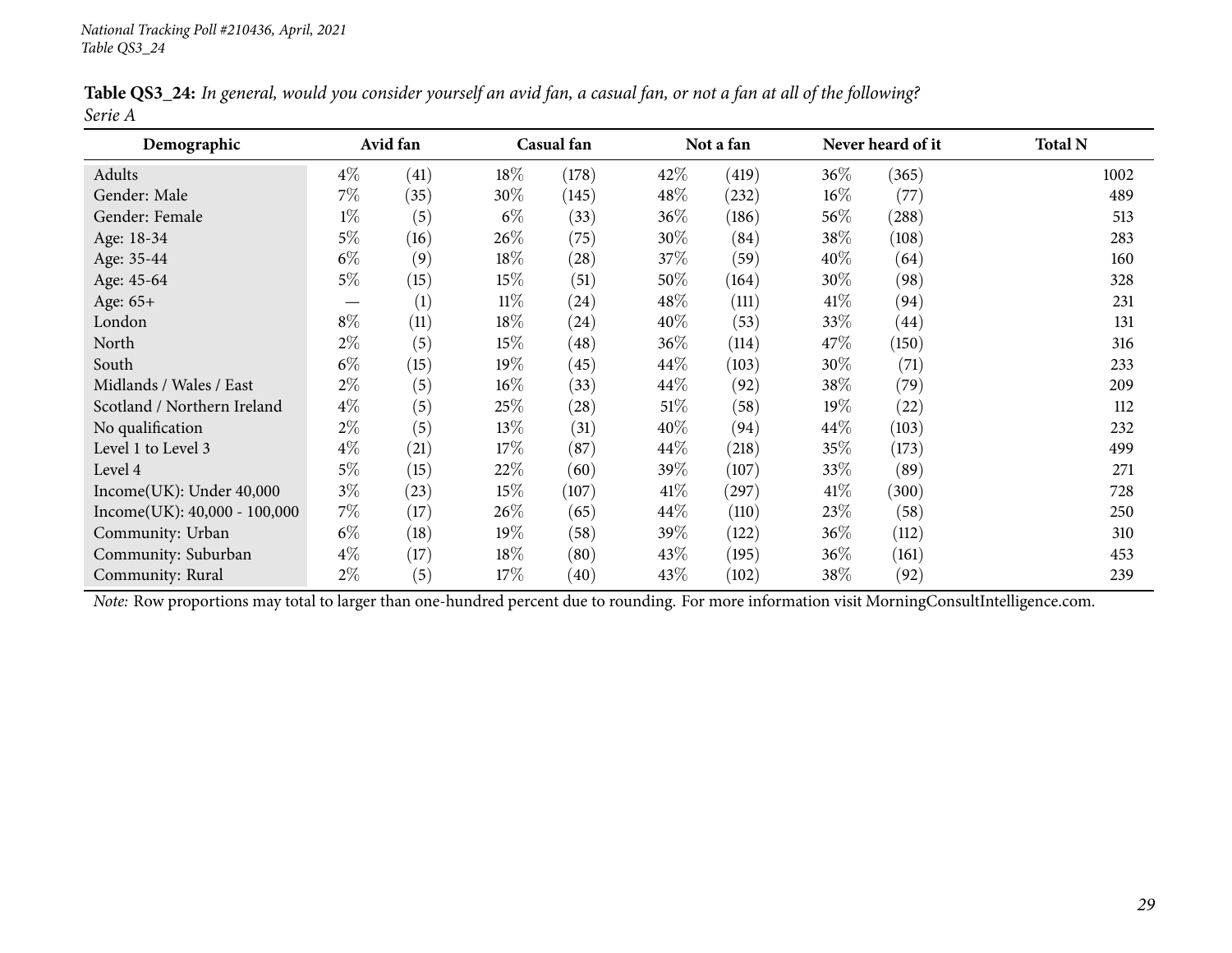#### **Table QS4\_1:** *Do you <sup>p</sup>lan to watch the following sporting events? The <sup>2022</sup> Winter Games in China*

<span id="page-29-0"></span>

|                                |        |                 |      |               |        | No, probably |        | No, definitely |        | Don't know / |                |
|--------------------------------|--------|-----------------|------|---------------|--------|--------------|--------|----------------|--------|--------------|----------------|
| Demographic                    |        | Yes, definitely |      | Yes, probably |        | not          |        | not            |        | No opinion   | <b>Total N</b> |
| Adults                         | $18\%$ | (182)           | 30\% | (302)         | $19\%$ | (186)        | 23\%   | (227)          | $10\%$ | (104)        | 1002           |
| Gender: Male                   | $21\%$ | (101)           | 33%  | (161)         | 20%    | (99)         | 19%    | (94)           | 7%     | (34)         | 489            |
| Gender: Female                 | 16%    | (81)            | 27\% | (140)         | 17%    | (88)         | $26\%$ | (133)          | $14\%$ | (70)         | 513            |
| Age: 18-34                     | $21\%$ | (60)            | 34\% | (97)          | 18\%   | (52)         | $16\%$ | (46)           | $10\%$ | (28)         | 283            |
| Age: 35-44                     | 20%    | (33)            | 27\% | (43)          | 17%    | (27)         | 26%    | (42)           | $9\%$  | (15)         | 160            |
| Age: 45-64                     | 17%    | (57)            | 29%  | (94)          | 17%    | (55)         | 25%    | (81)           | 12%    | (40)         | 328            |
| Age: 65+                       | 14%    | (32)            | 29%  | (67)          | 23\%   | (53)         | 25\%   | (58)           | $9\%$  | (20)         | 231            |
| London                         | 24\%   | (32)            | 35%  | (46)          | $12\%$ | (16)         | 23\%   | (30)           | $6\%$  | (7)          | 131            |
| North                          | 15%    | (48)            | 26%  | (83)          | 18\%   | (57)         | 23%    | (73)           | 17\%   | (55)         | 316            |
| South                          | 19%    | (43)            | 34\% | (80)          | 17%    | (40)         | 24\%   | (56)           | $6\%$  | (13)         | 233            |
| Midlands / Wales / East        | $17\%$ | (35)            | 28\% | (58)          | 23\%   | (47)         | 25\%   | (53)           | $7\%$  | (16)         | 209            |
| Scotland / Northern Ireland    | 22%    | (24)            | 30%  | (34)          | 23\%   | (26)         | $14\%$ | (15)           | $12\%$ | (13)         | 112            |
| No qualification               | $6\%$  | (15)            | 25\% | (59)          | 21%    | (48)         | 27\%   | (63)           | 21%    | (48)         | 232            |
| Level 1 to Level 3             | $21\%$ | (104)           | 29\% | (147)         | 18\%   | (90)         | 23\%   | (116)          | $8\%$  | (42)         | 499            |
| Level 4                        | 23%    | (63)            | 36\% | (96)          | 18\%   | (48)         | 18%    | (49)           | $5\%$  | (14)         | 271            |
| Income(UK): Under 40,000       | 14\%   | (102)           | 29%  | (208)         | 20%    | (142)        | 26\%   | (188)          | 12%    | (87)         | 728            |
| $Income(UK): 40,000 - 100,000$ | 30%    | (76)            | 34\% | (86)          | $16\%$ | (39)         | 15%    | (37)           | $5\%$  | (13)         | 250            |
| Community: Urban               | 20%    | (63)            | 32\% | (101)         | 15%    | (47)         | 22%    | (67)           | $10\%$ | (32)         | 310            |
| Community: Suburban            | 19%    | (87)            | 27\% | (121)         | $21\%$ | (96)         | 22%    | (98)           | $11\%$ | (52)         | 453            |
| Community: Rural               | 13%    | (32)            | 34\% | (80)          | 18\%   | (44)         | $26\%$ | (62)           | $9\%$  | (21)         | 239            |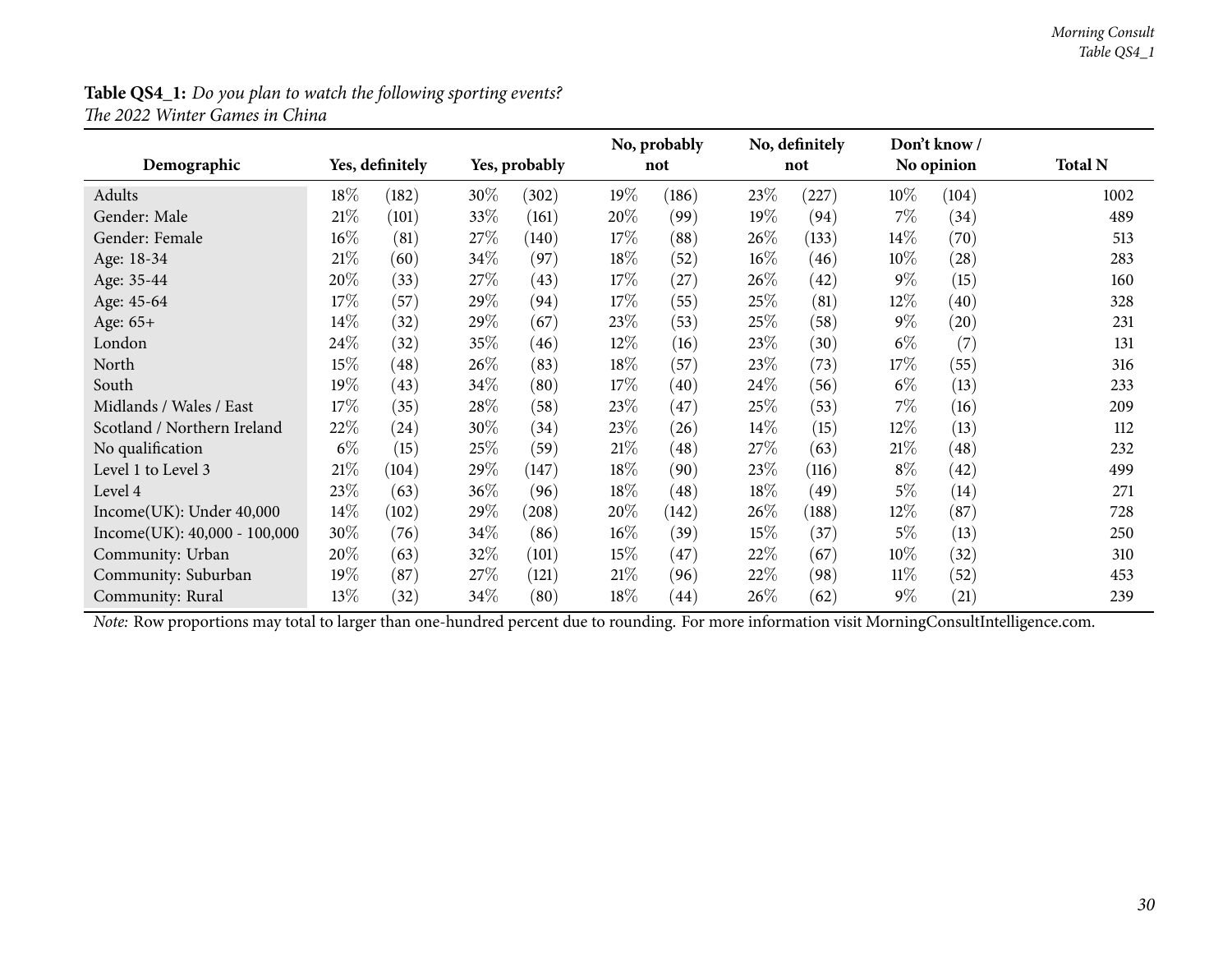#### **Table QS4\_2:** *Do you <sup>p</sup>lan to watch the following sporting events? The <sup>2022</sup> FIFA World Cup in Qatar*

<span id="page-30-0"></span>

|                                |        |                 |      |               |        | No, probably |        | No, definitely |        | Don't know / |                |
|--------------------------------|--------|-----------------|------|---------------|--------|--------------|--------|----------------|--------|--------------|----------------|
| Demographic                    |        | Yes, definitely |      | Yes, probably |        | not          |        | not            |        | No opinion   | <b>Total N</b> |
| Adults                         | 30%    | (305)           | 25\% | (253)         | $13\%$ | (135)        | 25\%   | (247)          | $6\%$  | (62)         | 1002           |
| Gender: Male                   | 42\%   | (208)           | 26\% | (127)         | $11\%$ | (54)         | 17\%   | (83)           | $3\%$  | (17)         | 489            |
| Gender: Female                 | 19%    | (97)            | 24\% | (125)         | $16\%$ | (81)         | 32%    | (164)          | $9\%$  | (45)         | 513            |
| Age: 18-34                     | 36%    | (102)           | 27%  | (76)          | $15\%$ | (43)         | $14\%$ | (41)           | $8\%$  | (22)         | 283            |
| Age: 35-44                     | 33%    | (53)            | 22%  | (36)          | $11\%$ | (17)         | 23\%   | (37)           | $11\%$ | (18)         | 160            |
| Age: 45-64                     | 30%    | (97)            | 28%  | (91)          | $13\%$ | (43)         | 26%    | (85)           | $4\%$  | (12)         | 328            |
| Age: 65+                       | 23\%   | (53)            | 22%  | (50)          | $14\%$ | (32)         | 37\%   | (85)           | $5\%$  | (11)         | 231            |
| London                         | 39%    | (51)            | 21\% | (28)          | 21%    | (27)         | 15%    | (20)           | $4\%$  | (5)          | 131            |
| North                          | 21%    | (68)            | 26\% | (82)          | $12\%$ | (39)         | 30%    | (94)           | $10\%$ | (33)         | 316            |
| South                          | 34\%   | (80)            | 31\% | (73)          | $9\%$  | (22)         | 21%    | (50)           | $4\%$  | (9)          | 233            |
| Midlands / Wales / East        | 29%    | (61)            | 22%  | (45)          | 17\%   | (35)         | 27\%   | (57)           | $5\%$  | (10)         | 209            |
| Scotland / Northern Ireland    | 40%    | (45)            | 22%  | (25)          | $10\%$ | (12)         | 23%    | (26)           | $4\%$  | (4)          | 112            |
| No qualification               | 16%    | (37)            | 30%  | (71)          | 17%    | (39)         | 27\%   | (62)           | $10\%$ | (24)         | 232            |
| Level 1 to Level 3             | 32%    | (161)           | 23\% | (116)         | $13\%$ | (65)         | 26\%   | (132)          | $5\%$  | (25)         | 499            |
| Level 4                        | 40%    | (107)           | 24\% | (66)          | $11\%$ | (31)         | 20%    | (53)           | $5\%$  | (14)         | 271            |
| Income(UK): Under 40,000       | 25%    | (184)           | 25%  | (180)         | $15\%$ | (107)        | 28\%   | (206)          | $7\%$  | (51)         | 728            |
| $Income(UK): 40,000 - 100,000$ | $46\%$ | (115)           | 24\% | (61)          | $11\%$ | (27)         | 15%    | (38)           | $4\%$  | (9)          | 250            |
| Community: Urban               | 34\%   | (107)           | 28\% | (86)          | $14\%$ | (44)         | 18%    | (54)           | $6\%$  | (19)         | 310            |
| Community: Suburban            | 30%    | (137)           | 27\% | (122)         | $11\%$ | (52)         | 26\%   | (116)          | $6\%$  | (26)         | 453            |
| Community: Rural               | 26\%   | (62)            | 19%  | (45)          | $16\%$ | (38)         | 32%    | (77)           | 7%     | (18)         | 239            |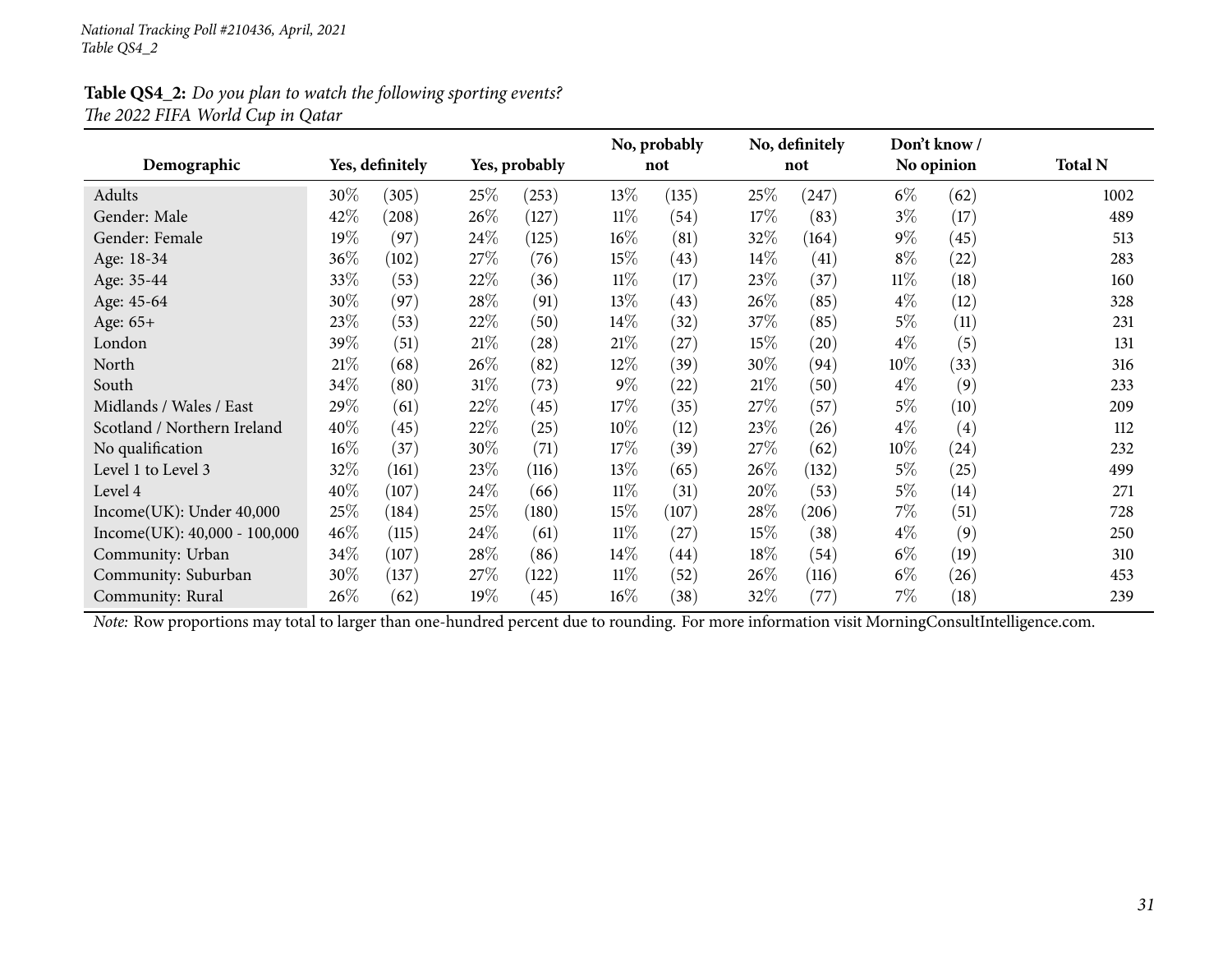Table QS5\_1: Do you support or oppose calls for the boycott of the following sporting events? *The <sup>2022</sup> Winter Games in China*

<span id="page-31-0"></span>

| Demographic                    |        | Yes, I strongly<br>support calls for<br>boycott |        | Yes, I somewhat<br>support calls for<br>boycott |        | No, I don't really<br>support calls for<br>boycott |        | No, I don't support<br>calls for boycott at<br>all | <b>Total N</b> |
|--------------------------------|--------|-------------------------------------------------|--------|-------------------------------------------------|--------|----------------------------------------------------|--------|----------------------------------------------------|----------------|
| Adults                         | $17\%$ | (172)                                           | 27\%   | (269)                                           | 37\%   | (375)                                              | 19%    | (186)                                              | 1002           |
| Gender: Male                   | 21%    | (104)                                           | 28\%   | (139)                                           | 33\%   | (159)                                              | 18\%   | (87)                                               | 489            |
| Gender: Female                 | 13%    | (68)                                            | 25%    | (130)                                           | 42\%   | (215)                                              | 19%    | (99)                                               | 513            |
| Age: 18-34                     | $16\%$ | (46)                                            | 28\%   | (80)                                            | 34\%   | (95)                                               | $22\%$ | (62)                                               | 283            |
| Age: 35-44                     | $11\%$ | (18)                                            | 28\%   | (44)                                            | 36\%   | (58)                                               | 25\%   | (41)                                               | 160            |
| Age: 45-64                     | 18%    | (59)                                            | 27\%   | (90)                                            | 39\%   | (128)                                              | $16\%$ | (51)                                               | 328            |
| Age: 65+                       | $21\%$ | (50)                                            | 24\%   | (55)                                            | 41\%   | (94)                                               | $14\%$ | (32)                                               | 231            |
| London                         | 17\%   | (22)                                            | 32%    | (42)                                            | 35\%   | (46)                                               | $16\%$ | (21)                                               | 131            |
| North                          | $12\%$ | (38)                                            | $31\%$ | (97)                                            | 42\%   | (132)                                              | 15\%   | (49)                                               | 316            |
| South                          | 22%    | (52)                                            | 25\%   | (58)                                            | 34\%   | (79)                                               | 19%    | (44)                                               | 233            |
| Midlands / Wales / East        | $16\%$ | (34)                                            | 19%    | (40)                                            | 40%    | (83)                                               | $25\%$ | (53)                                               | 209            |
| Scotland / Northern Ireland    | 23%    | (26)                                            | 29%    | (32)                                            | $31\%$ | (34)                                               | 17%    | (20)                                               | 112            |
| No qualification               | 14\%   | (33)                                            | $30\%$ | (70)                                            | $36\%$ | (83)                                               | 20%    | (47)                                               | 232            |
| Level 1 to Level 3             | 18%    | (90)                                            | 24\%   | (120)                                           | 38\%   | (188)                                              | 20%    | (100)                                              | 499            |
| Level 4                        | 18%    | (49)                                            | 30\%   | (80)                                            | 38\%   | (103)                                              | $14\%$ | (39)                                               | 271            |
| Income(UK): Under 40,000       | $16\%$ | (118)                                           | 26\%   | (187)                                           | 39%    | (284)                                              | $19\%$ | (139)                                              | 728            |
| $Income(UK): 40,000 - 100,000$ | $21\%$ | (52)                                            | 30\%   | (75)                                            | 32\%   | (80)                                               | 18%    | (44)                                               | 250            |
| Community: Urban               | 19%    | (59)                                            | 21%    | (66)                                            | 37\%   | (114)                                              | 23\%   | (72)                                               | 310            |
| Community: Suburban            | 17%    | (77)                                            | 26\%   | (120)                                           | 40%    | (181)                                              | 17%    | (75)                                               | 453            |
| Community: Rural               | 15%    | (36)                                            | $35\%$ | (84)                                            | 33\%   | (80)                                               | $16\%$ | (39)                                               | 239            |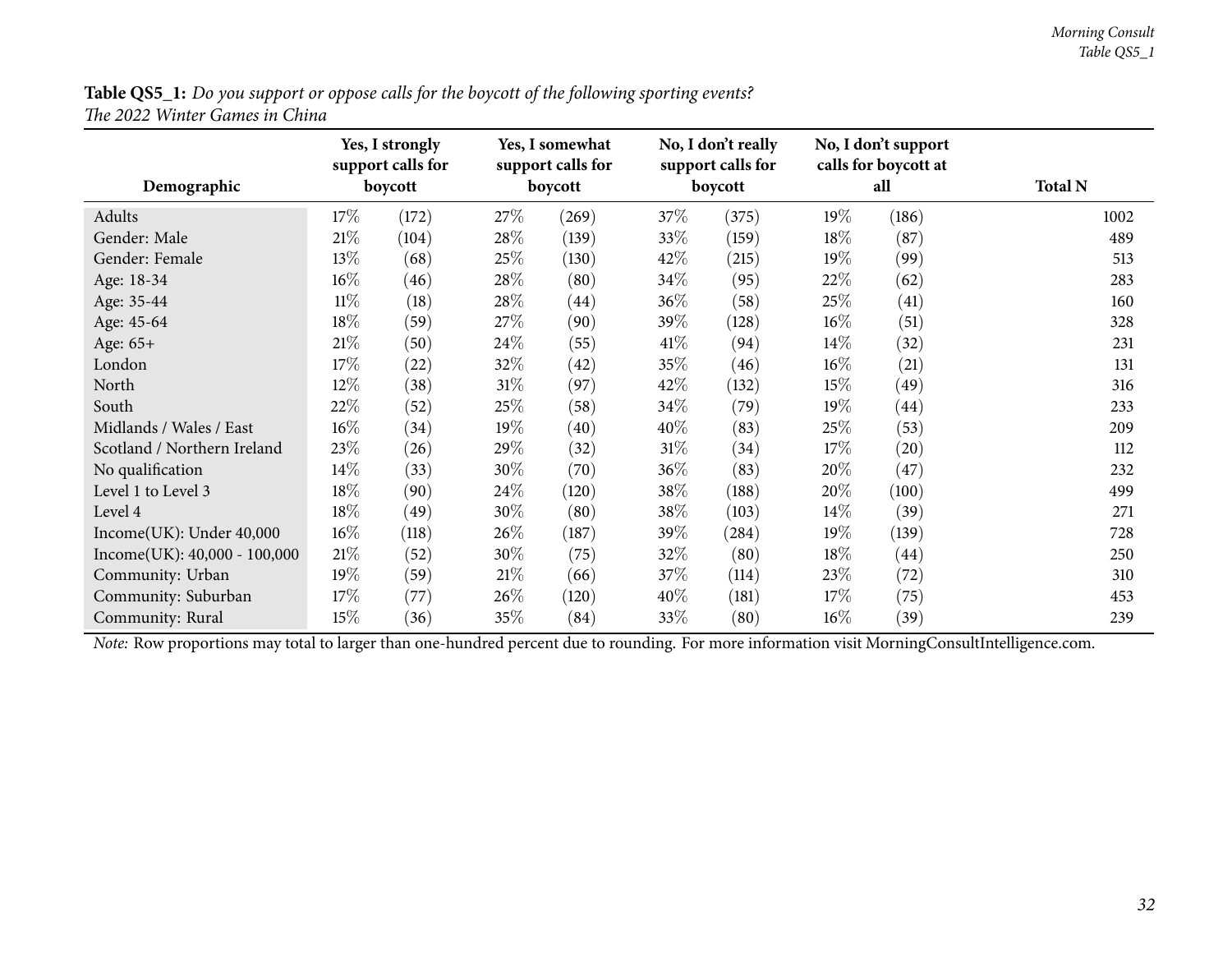#### Table QS5\_2: Do you support or oppose calls for the boycott of the following sporting events? *The <sup>2022</sup> FIFA World Cup in Qatar*

<span id="page-32-0"></span>

| Demographic                    |        | Yes, I strongly<br>support calls for<br>boycott |        | Yes, I somewhat<br>support calls for<br>boycott |        | No, I don't really<br>support calls for<br>boycott |        | No, I don't support<br>calls for boycott at<br>all | <b>Total N</b> |
|--------------------------------|--------|-------------------------------------------------|--------|-------------------------------------------------|--------|----------------------------------------------------|--------|----------------------------------------------------|----------------|
| Adults                         | $11\%$ | (115)                                           | 26\%   | (260)                                           | 41\%   | (414)                                              | 21\%   | (212)                                              | 1002           |
| Gender: Male                   | 14\%   | (68)                                            | 29\%   | (144)                                           | 34\%   | (165)                                              | 23\%   | (113)                                              | 489            |
| Gender: Female                 | $9\%$  | (47)                                            | 23\%   | (116)                                           | 49\%   | $\left( 249\right)$                                | 19%    | (100)                                              | 513            |
| Age: 18-34                     | 16%    | (45)                                            | 25%    | (71)                                            | 35%    | (100)                                              | $24\%$ | (68)                                               | 283            |
| Age: 35-44                     | $9\%$  | (14)                                            | 24\%   | (38)                                            | $40\%$ | (64)                                               | 28\%   | (45)                                               | 160            |
| Age: 45-64                     | $11\%$ | (37)                                            | 25\%   | (81)                                            | $44\%$ | (144)                                              | 20\%   | (65)                                               | 328            |
| Age: 65+                       | $9\%$  | (20)                                            | 30%    | (70)                                            | $46\%$ | (107)                                              | 15%    | (34)                                               | 231            |
| London                         | $15\%$ | (20)                                            | 27\%   | (36)                                            | $45\%$ | (60)                                               | $12\%$ | (16)                                               | 131            |
| North                          | $6\%$  | (20)                                            | 32%    | (100)                                           | 43\%   | (137)                                              | 19%    | (60)                                               | 316            |
| South                          | 15%    | (36)                                            | $24\%$ | (57)                                            | 38\%   | (89)                                               | 22%    | (52)                                               | 233            |
| Midlands / Wales / East        | $9\%$  | (20)                                            | $19\%$ | (39)                                            | 43\%   | (89)                                               | 29%    | (61)                                               | 209            |
| Scotland / Northern Ireland    | $17\%$ | (19)                                            | $26\%$ | (29)                                            | $36\%$ | (41)                                               | 21%    | (23)                                               | 112            |
| No qualification               | $9\%$  | (22)                                            | 26\%   | (61)                                            | 43\%   | (100)                                              | 22\%   | (50)                                               | 232            |
| Level 1 to Level 3             | 10%    | (52)                                            | 27\%   | (133)                                           | 39\%   | (197)                                              | 24\%   | (118)                                              | 499            |
| Level 4                        | 15%    | (41)                                            | 25\%   | (67)                                            | $44\%$ | (118)                                              | $16\%$ | (44)                                               | 271            |
| Income(UK): Under 40,000       | $9\%$  | (67)                                            | 26\%   | (190)                                           | $42\%$ | (309)                                              | 22\%   | (162)                                              | 728            |
| $Income(UK): 40,000 - 100,000$ | 19%    | (48)                                            | $26\%$ | (65)                                            | $36\%$ | (90)                                               | 19%    | (48)                                               | 250            |
| Community: Urban               | $14\%$ | (42)                                            | 21%    | (64)                                            | $41\%$ | (128)                                              | 24\%   | (75)                                               | 310            |
| Community: Suburban            | $11\%$ | $\left( 48\right)$                              | 25\%   | (112)                                           | $46\%$ | (209)                                              | 19%    | (84)                                               | 453            |
| Community: Rural               | 10\%   | (25)                                            | 35%    | (84)                                            | 33\%   | (78)                                               | 22\%   | (53)                                               | 239            |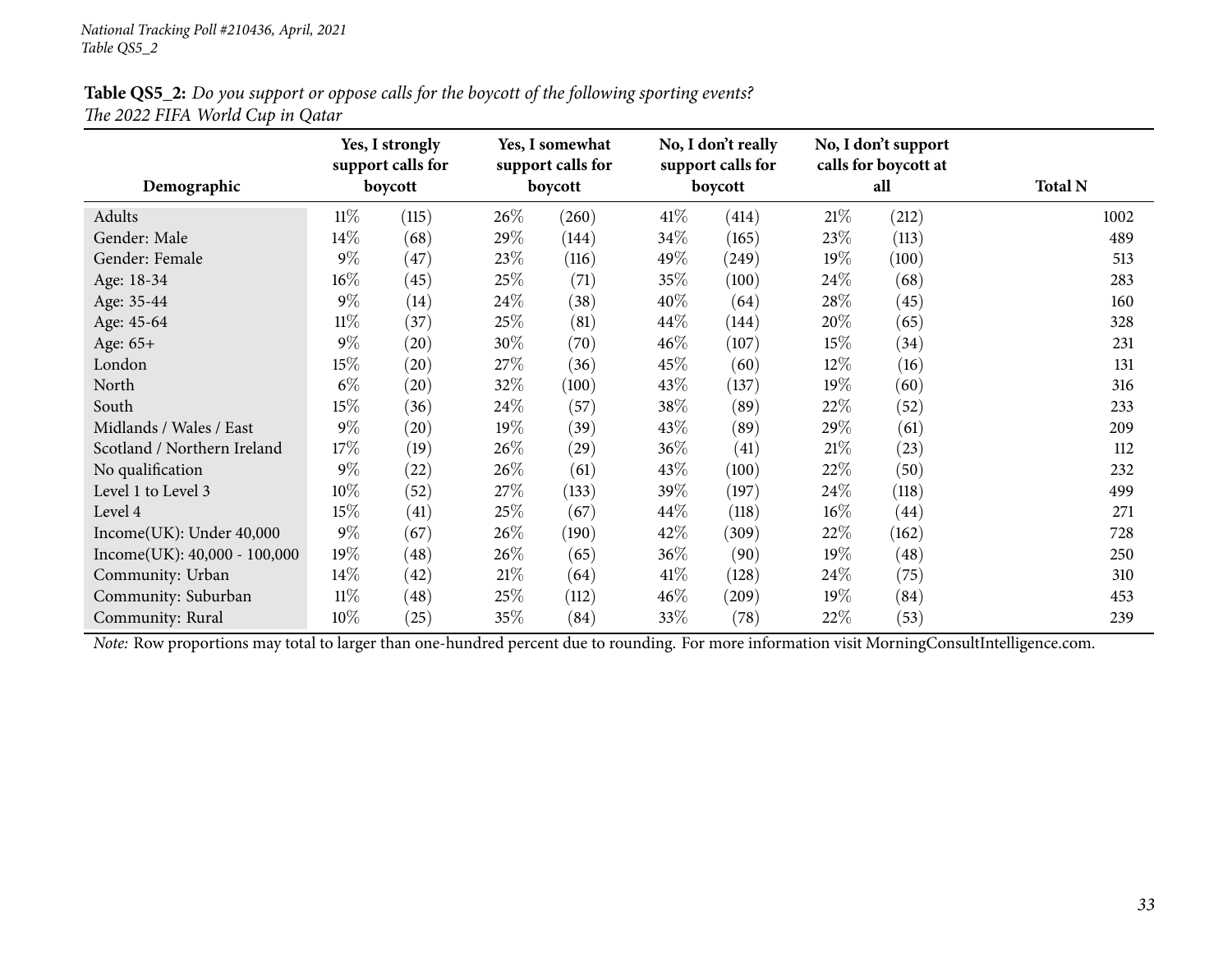## **Respondent Demographics Summary**

| Demographic      | Group                                                                                                  | Frequency                               | Percentage                         |
|------------------|--------------------------------------------------------------------------------------------------------|-----------------------------------------|------------------------------------|
| xdemAll          | Adults                                                                                                 | 1002                                    | 100%                               |
| xdemGender       | Gender: Male<br>Gender: Female<br>$\boldsymbol{N}$                                                     | 489<br>513<br>1002                      | 49%<br>51%                         |
| age              | Age: 18-34<br>Age: 35-44<br>Age: 45-64<br>Age: 65+<br>$\boldsymbol{N}$                                 | 283<br>160<br>328<br>231<br>1002        | 28%<br>$16\%$<br>33%<br>23%        |
| wt_region_uk     | London<br>North<br>South<br>Midlands / Wales / East<br>Scotland / Northern Ireland<br>$\boldsymbol{N}$ | 131<br>316<br>233<br>209<br>112<br>1002 | 13%<br>32%<br>23%<br>21%<br>$11\%$ |
| wt_education1_uk | No qualification<br>Level 1 to Level 3<br>Level 4<br>$\boldsymbol{N}$                                  | 232<br>499<br>271<br>1002               | 23%<br>50%<br>27%                  |
| xdemInc3_uk      | Income(UK): Under 40,000<br>$Income(UK): 40,000 - 100,000$<br>Income(UK): 100,000+<br>$\overline{N}$   | 728<br>250<br>23<br>1002                | 73%<br>25%<br>$2\%$                |
| xdemUsr          | Community: Urban<br>Community: Suburban<br>Community: Rural<br>$\boldsymbol{N}$                        | 310<br>453<br>239<br>1002               | 31%<br>45%<br>24%                  |

#### <span id="page-33-0"></span>**Summary Statistics of Survey Respondent Demographics**

*Note:* Group proportions may total to larger than one-hundred percent due to rounding. All statistics are calculated with demographic post-stratification weights applied.